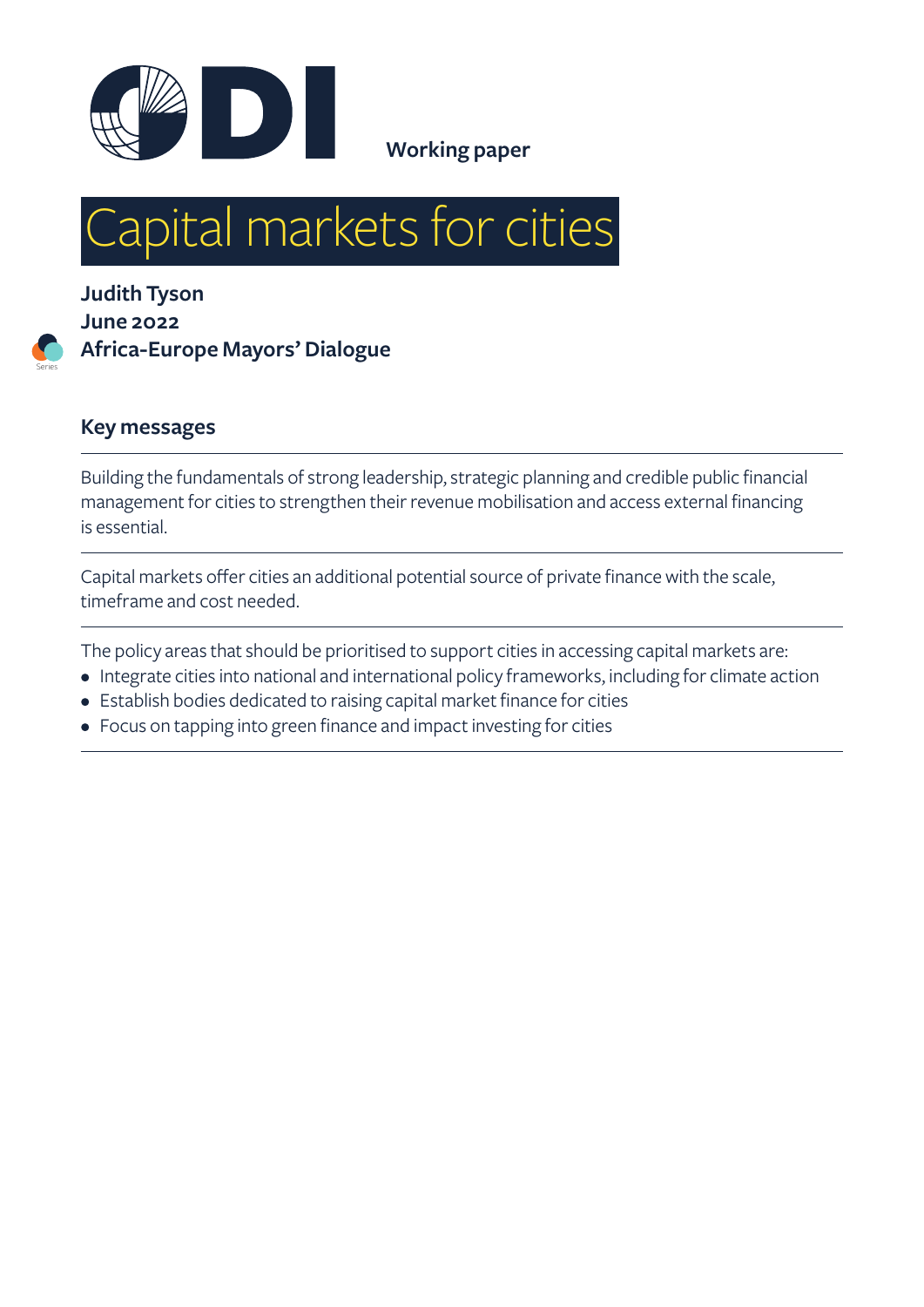Readers are encouraged to reproduce material for their own publications, as long as they are not being sold commercially. ODI requests due acknowledgement and a copy of the publication. For online use, we ask readers to link to the original resource on the ODI website. The views presented in this paper are those of the author(s) and do not necessarily represent the views of ODI or our partners.

This work is licensed under CC BY-NC-ND 4.0.

How to cite: Tyson J., 2022, *Capital Markets for Cities*. ODI Working Paper London: ODI [\(www.odi.org/publications/capital-markets-for-cities](http://www.odi.org/publications/capital-markets-for-cities)).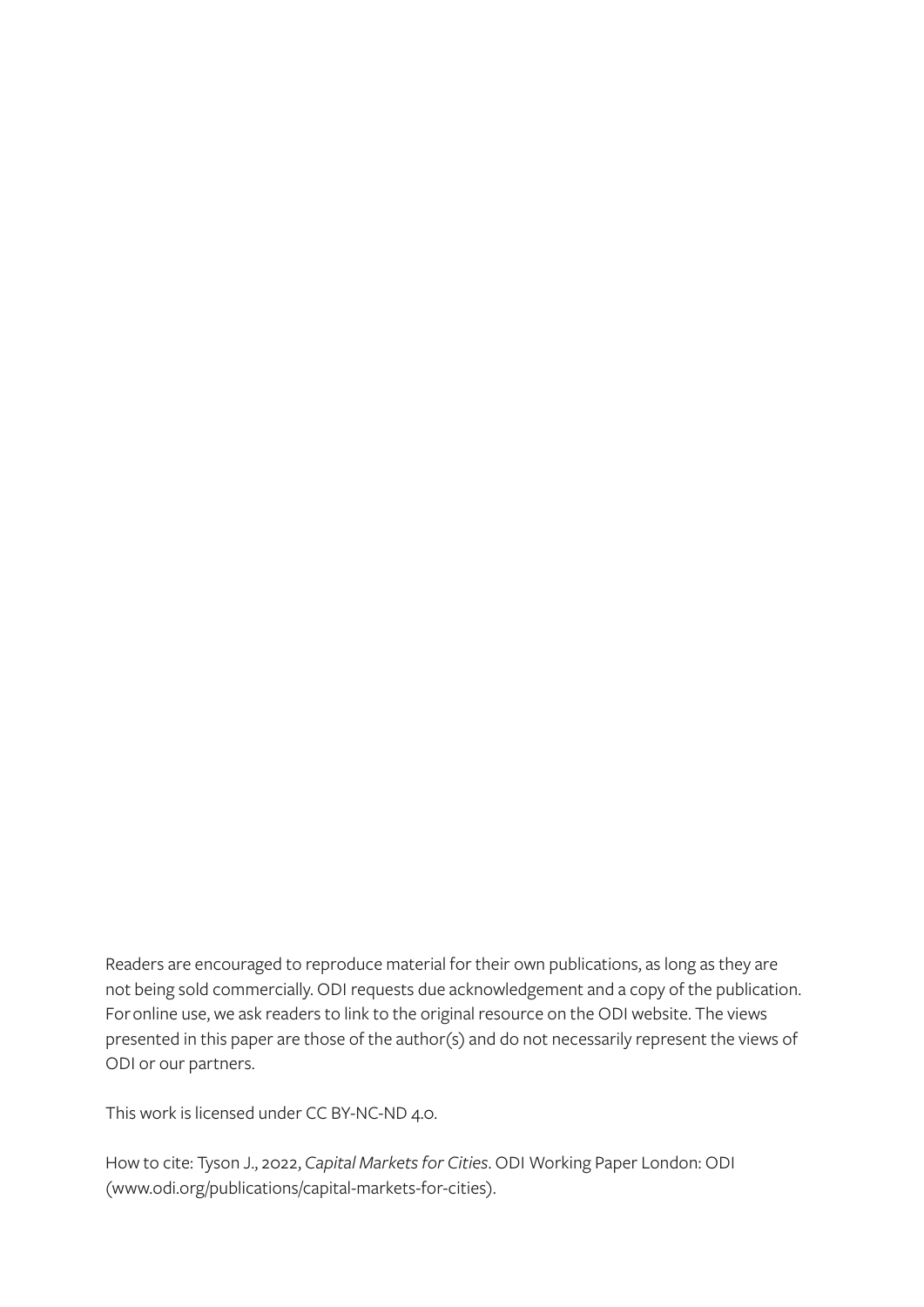# <span id="page-2-0"></span>Acknowledgements

This working paper has been prepared as part of the Africa-Europe Mayors' Dialogue. This platform, coordinated by ODI, brings together over 20 cities across Africa and Europe to work on shared challenges, including how to improve cities' access to finance to rapidly scale up investment in sustainable urban development.

The author would like to thank all those who participated in interviews and provided valuable and thoughtful comments to shape this working paper. The names of interviewees are withheld as discussions took place under the Chatham House Rule.

The paper also benefited immensely from internal and external review. In particular, the author would like to thank Andrea Fernandez, Tom Hart, Claire Kumar and Gundula Löffler for their valuable and informative comments and suggestions.

Opinions and any errors or emissions remain the responsibility of the author.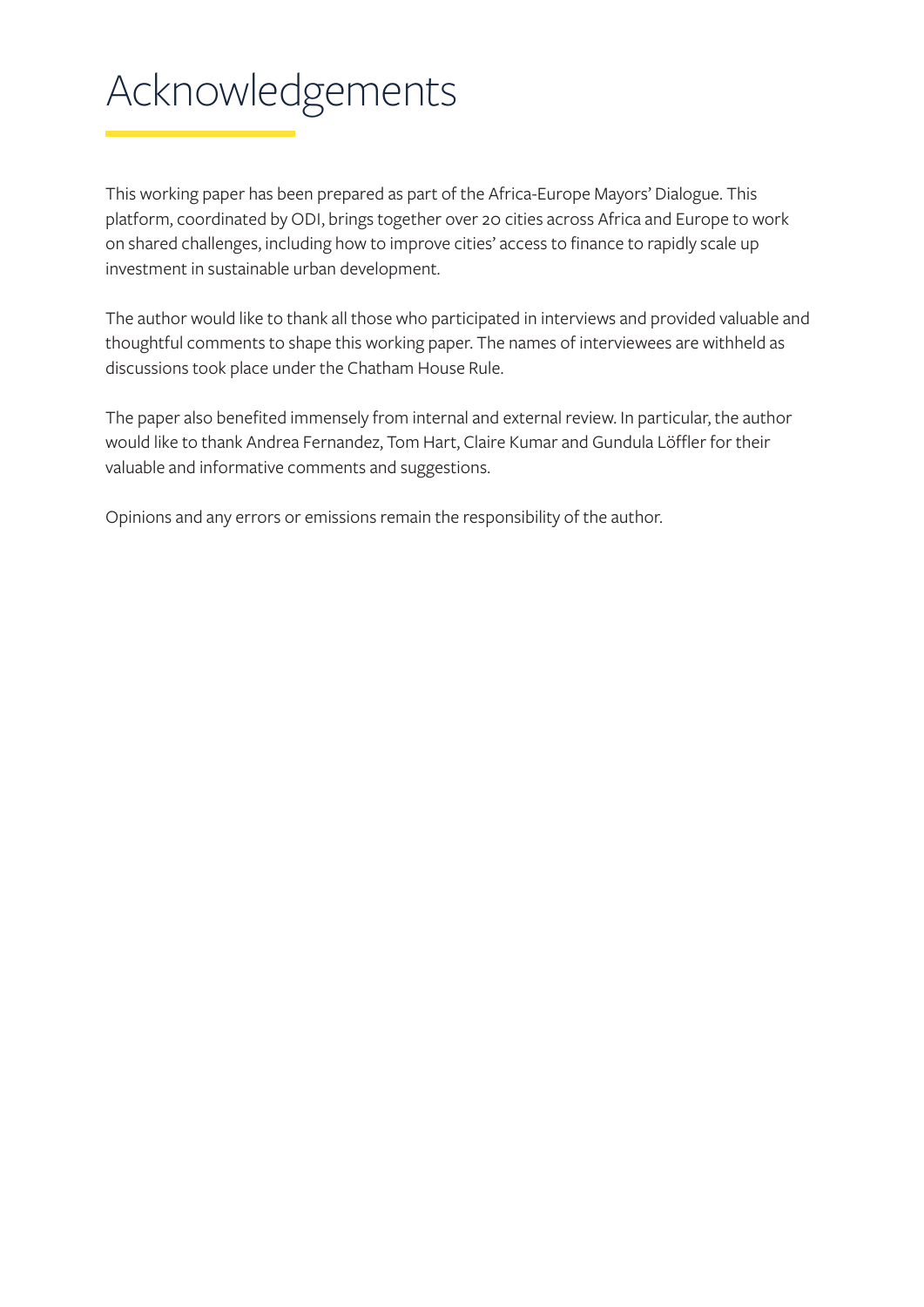# Contents

```
Acknowledgements / i
   Display items / iii
   Abbreviations and acronyms / iv
   Executive summary / 1
1 Introduction / 2
2 Today's capital markets for municipals / 5
   2.1 Introduction / 5
   2.2 Barriers in cities' access to capital markets / 6
   2.3 Assessing current policy / 9
   2.4 Conclusion / 18
3 What innovations are needed? / 19
   3.1 Introduction / 19
   3.2 Integrate cities into national and international frameworks / 19
   3.3 Create capital market-dedicated financial intermediaries for cities / 21
   3.4 New sources of 'city-aligned' capital / 25
   3.5 Conclusion / 30
4 Conclusion / 31
   References / 34
```
**[Appendix](#page-44-0)** / 38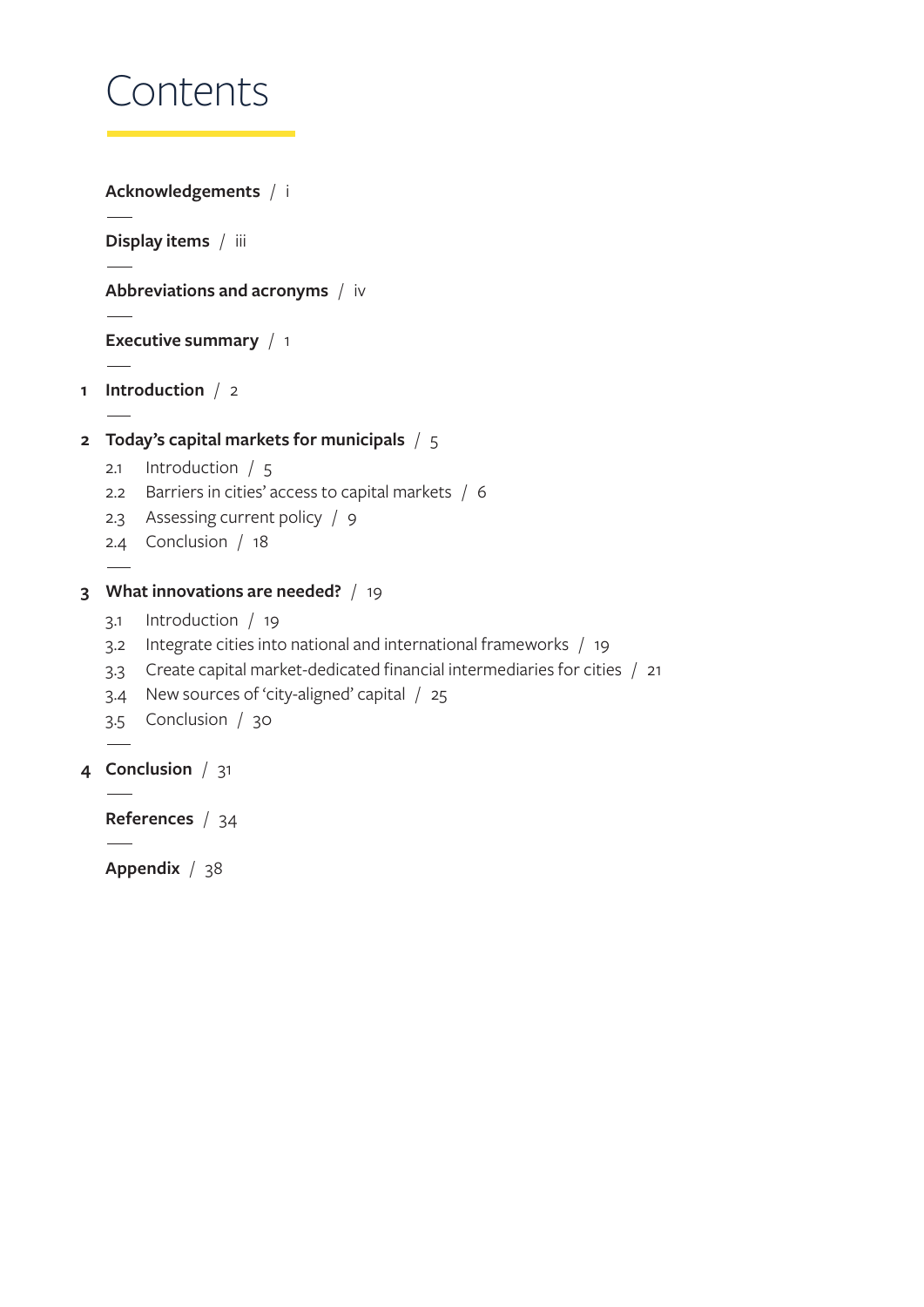# <span id="page-4-0"></span>Display items

#### **Boxes**

**Box 1** [Building revenue mobilisation capacity in Freetown \(Sierra Leone\)](#page-17-0) / 11 **Box 2** [UNCDF's Municipal Investment Financing technical assistance programme /](#page-18-0) 12 **Box 3** [The C40 Cities Finance Facility](#page-19-0) / 13 **Box 4** [The City Climate Finance Gap Fund](#page-20-0) / 14 **Box 5** [Tamil Nadu Urban Development Fund \(India\)](#page-21-0) / 15 **Box 6** [Green banks for cities](#page-22-0) / 16 **Box 7** [Credit guarantees for Luanda's water system \(Angola\)](#page-23-0) / 17 **Box 8** [The Local Government Unit Guarantee Corporation \(The Philippines\)](#page-23-0) / 17 **Box 9** [The International Municipal Investment Fund managed by the Meridiam Fund /](#page-29-0) 23 **Box 10** [Single city and multi-city examples from the UK](#page-29-0) / 23 **Box 11** [Toronto's Green Debenture Program \(Canada\)](#page-31-0) / 25 **Box 12** [Lagos State Green Bond Programme \(Nigeria\)](#page-32-0) / 26 **Box 13** [Greater Manchester Pension Fund \(UK\)](#page-33-0) / 27 **Box 14** [Quebec Pension Fund investments \(Canada\)](#page-34-0) / 28 **Box 15** [Low-income housing development in Cape Town \(South Africa\)](#page-35-0) / 29 **Box 16** [Kerala's diaspora bonds \(India\)](#page-36-0) / 30

#### Tables

**Table 1** [Advantages and disadvantages of bank lending, project finance and capital markets /](#page-9-0) 3 **Table 2** [Capital market access for selected cities in Europe](#page-44-0) / 38 **Table 3** [Capital market access for selected cities in Africa](#page-45-0) / 39 **Table 4** [Capital market development for selected cities](#page-46-0) / 40

#### Figures

**Figure 1** [Barriers in cities' access to capital market access](#page-12-0) / 6 **Figure 2** [Current policy to help cities access capital markets](#page-16-0) / 10 **Figure 3** [Policy priorities to help cities access capital markets](#page-37-0) / 31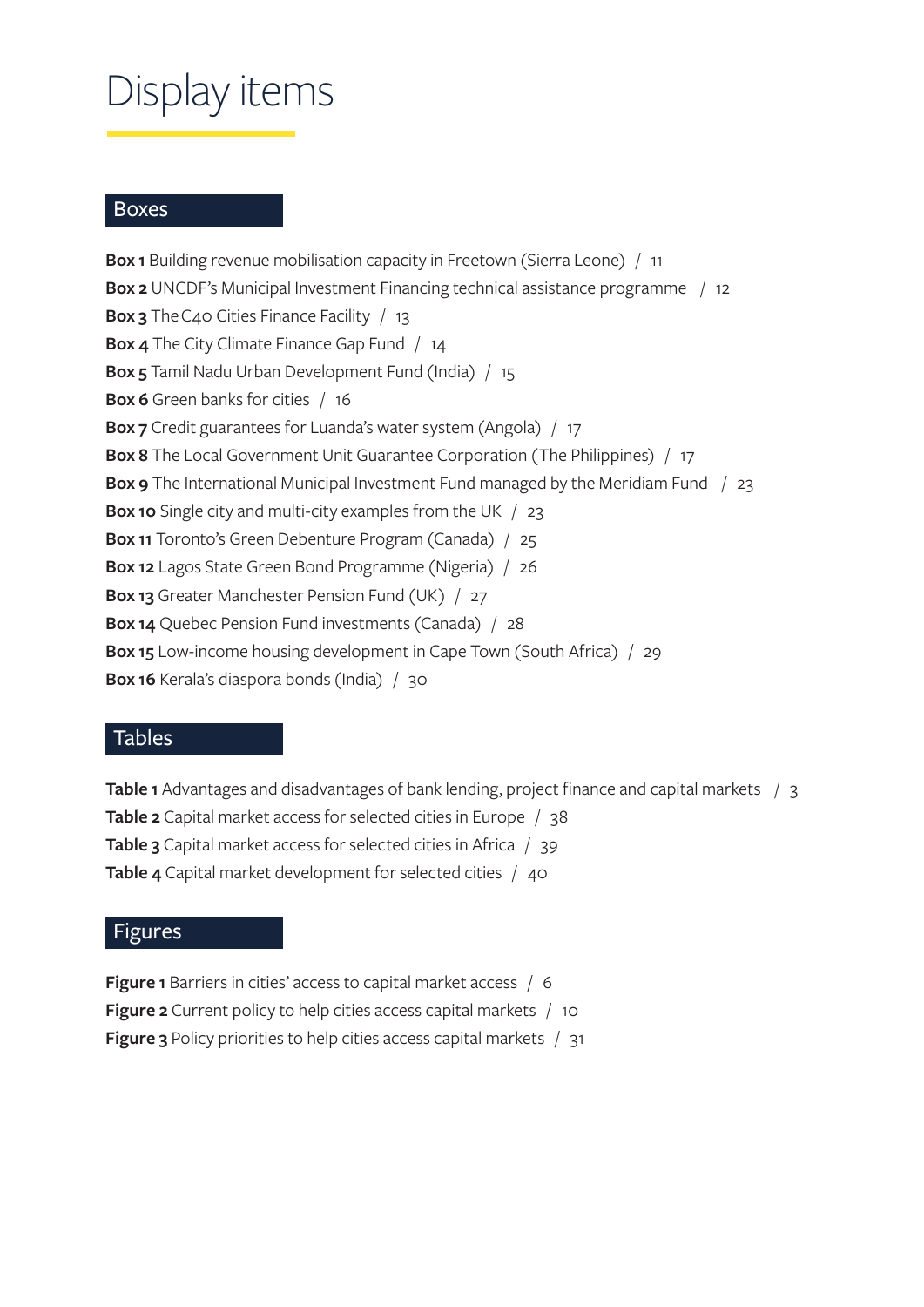# <span id="page-5-0"></span>Abbreviations and acronyms

| <b>ADB</b>      | Asian Development Bank                                                      |  |  |
|-----------------|-----------------------------------------------------------------------------|--|--|
| <b>AFD</b>      | Agence française de développement (French Development Agency)               |  |  |
| <b>AVCA</b>     | Africa Venture Capital Association                                          |  |  |
| <b>BIS</b>      | Bank for International Settlements                                          |  |  |
| <b>CAD</b>      | Canadian dollar                                                             |  |  |
| <b>CCF</b>      | <b>Cities Finance Facility</b>                                              |  |  |
| <b>CDM</b>      | Clean Development Mechanism                                                 |  |  |
| <b>CDPQ</b>     | Caisse de dépôt et placement du Quebec (Quebec Deposit and Investment Fund) |  |  |
| <b>CGD</b>      | Center for Global Development                                               |  |  |
| <b>DFI</b>      | development finance institution                                             |  |  |
| <b>EIB</b>      | European Investment Bank                                                    |  |  |
| <b>EBRD</b>     | European Bank for Reconstruction and Development                            |  |  |
| EV              | electric vehicle                                                            |  |  |
| <b>IDS</b>      | Institute of Development Studies                                            |  |  |
| IFI             | international financial institution                                         |  |  |
| <b>IPO</b>      | initial public offering                                                     |  |  |
| <b>FCDO</b>     | Foreign, Commonwealth & Development Office                                  |  |  |
| <b>FX</b>       | foreign exchange                                                            |  |  |
| IFI             | international financial institution                                         |  |  |
| <b>IMIF</b>     | International Municipal Investment Fund                                     |  |  |
| <b>IPCC</b>     | Intergovernmental Panel on Climate Change                                   |  |  |
| <b>JSE</b>      | Johannesburg Stock Exchange                                                 |  |  |
| <b>KFW</b>      | Kreditanstalt für Wiederaufbau (German Development Bank)                    |  |  |
| <b>LGU</b>      | local government unit                                                       |  |  |
| <b>LGUGC</b>    | Local Government Unit Guarantee Corporation                                 |  |  |
| <b>MIF</b>      | Municipal Investment Financing                                              |  |  |
| <b>MOBILIST</b> | Mobilising Institutional Capital Through Listed Product Structures          |  |  |
| <b>MTN</b>      | medium term notes                                                           |  |  |
| <b>OECD</b>     | Organisation for Economic Co-operation and Development                      |  |  |
| <b>PFM</b>      | public financial management                                                 |  |  |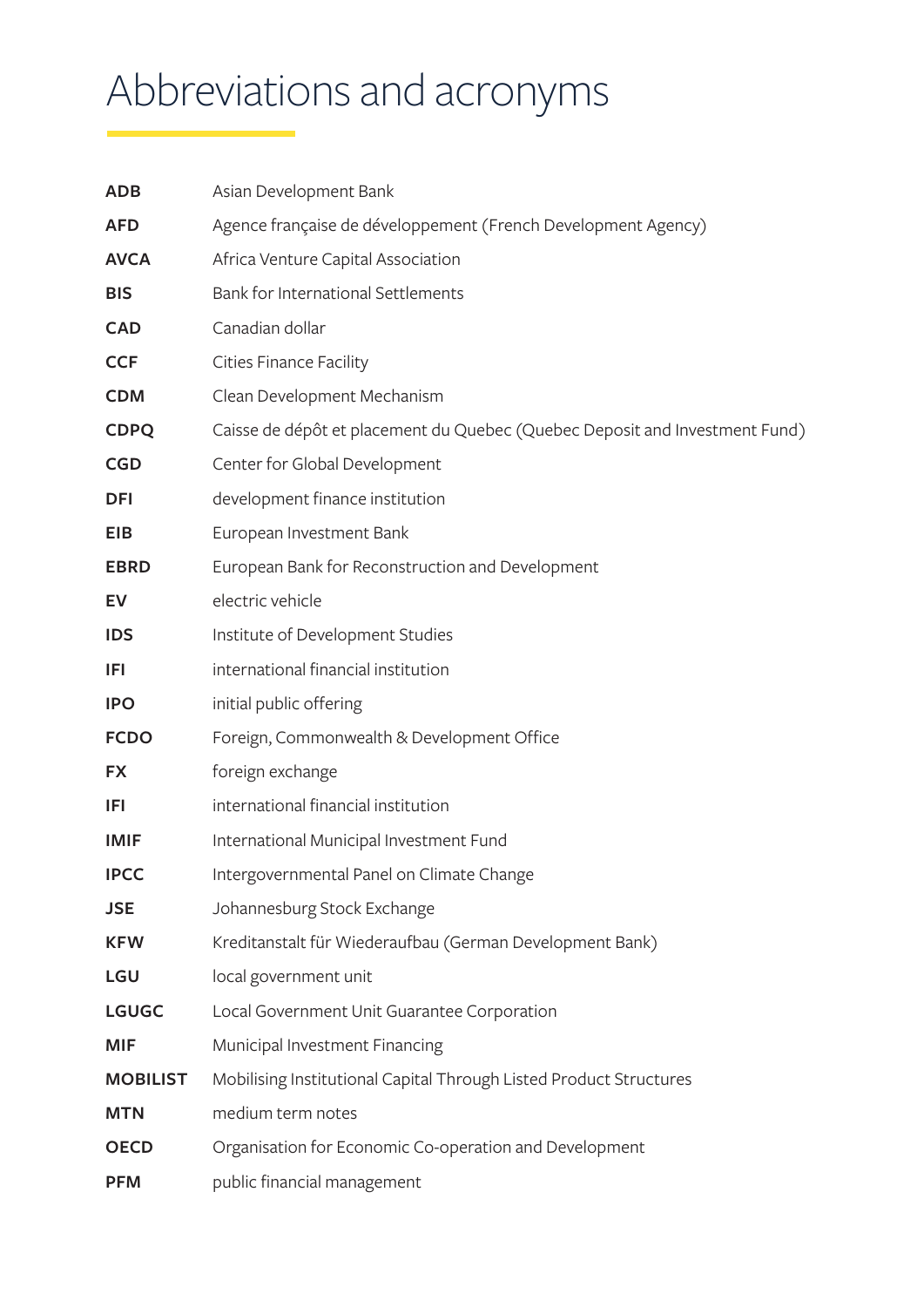| <b>PPF</b>    | project preparation facility            |  |  |
|---------------|-----------------------------------------|--|--|
| <b>PWLB</b>   | Public Works Loan Board                 |  |  |
| <b>SDG</b>    | Sustainable Development Goal            |  |  |
| <b>SPV</b>    | special purpose vehicle                 |  |  |
| <b>SSF</b>    | Sustainable Settlements Facility        |  |  |
| <b>TAF</b>    | <b>Technical Assistance Facility</b>    |  |  |
| <b>TNUDF</b>  | Tamil Nadu Urban Development Fund       |  |  |
| UK            | United Kingdom                          |  |  |
| <b>UKCCIC</b> | UK Cities Climate Investment Commission |  |  |
| <b>UKMBA</b>  | UK Municipal Bond Agency                |  |  |
| <b>UMDF</b>   | Urban Municipal Development Fund        |  |  |
| <b>UNDCF</b>  | United Nations Development Capital Fund |  |  |
| US            | <b>United States</b>                    |  |  |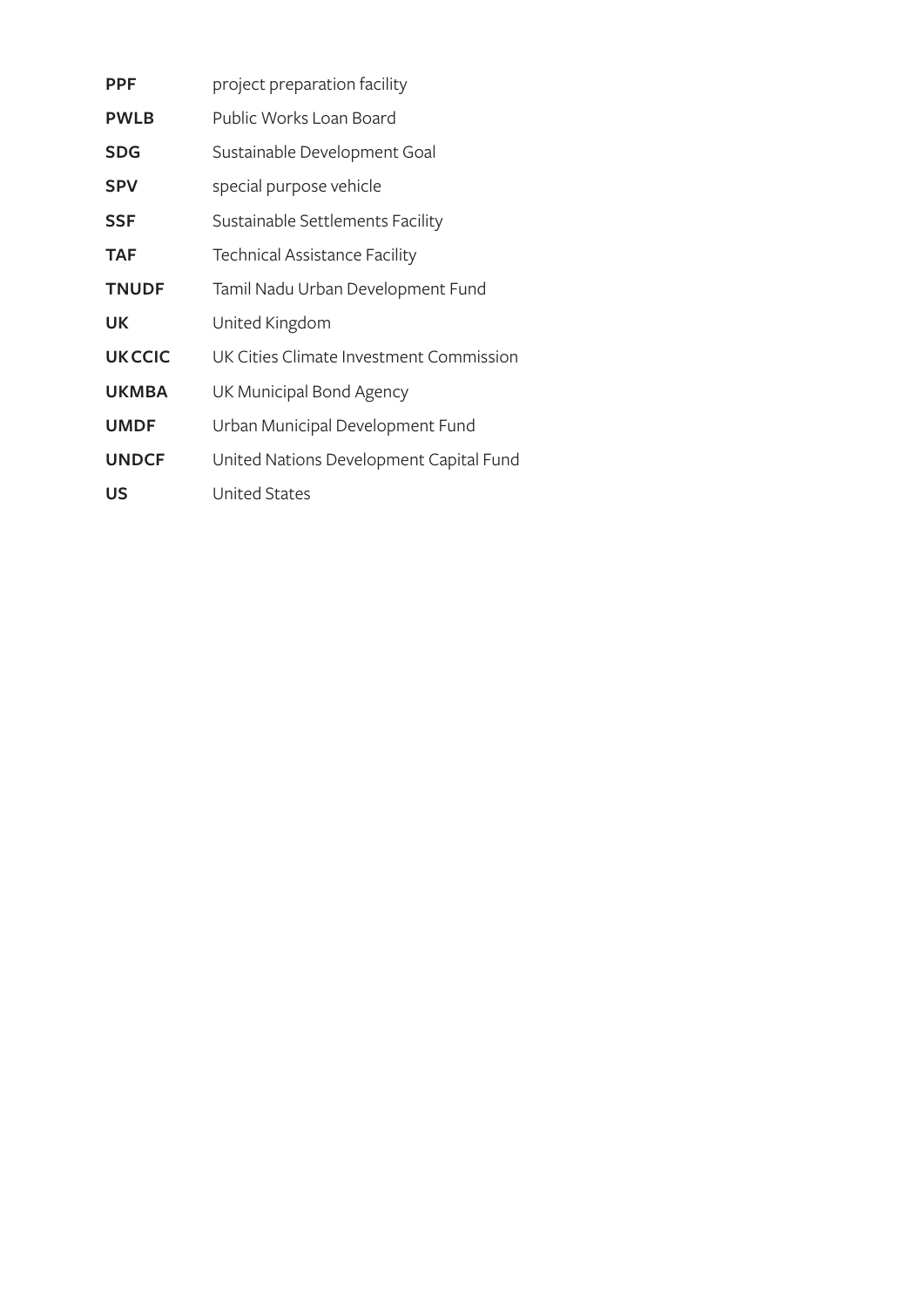## <span id="page-7-0"></span>Executive summary

Access to finance has emerged as an important constraint on urban development, including with regard to the net zero transition and the urgent climate adaptation needs of many cities. Financial options are not keeping pace with cities' growth, increasing needs and complexities: a huge gap in finance now exists that runs into trillions of dollars.

To close this gap, private finance needs to be mobilised to supplement public sources. Current policy to help mobilise private finance covers capacity-building, reform to legal and regulatory frameworks, and project preparation facilities (PPFs). These have been complemented by dedicated financial intermediaries and risk mitigation (such as through guarantees). But the private finance being mobilised remains too granular, too slow to deliver and too small in scale.

An alternative is to seek finance from capital markets; this option offers much greater scale as well as being cheaper and longer in term. To be able to do this, city authorities and national governments need to better integrate cities into national and international policy frameworks (including Nationally Determined Contributions and climate funds). This should include enabling cities to have direct and simplified access to global climate funds and carbon credits to support capital market bonds.

International financial institutions and development finance institutions need to extend existing urban-focused departments and to make more varied and larger-scale use of guarantees and blended finance to enable many more cities to directly access private finance. New financial intermediaries need to develop and provide early-stage finance and then bundle and refinance these projects through capital market instruments including bonds and funds. Finance should be sought from new pools of 'city-aligned' capital. Key here are green bonds and impact investors.

Lastly, the barriers for cities with regard to accessing capital markets remain high, especially for 'second-tier' cities, for those in developing economies and for less 'investable' sectors and assets. As such, other financing sources, including taxation, national transfers and international development financing, also need to be maintained and grown.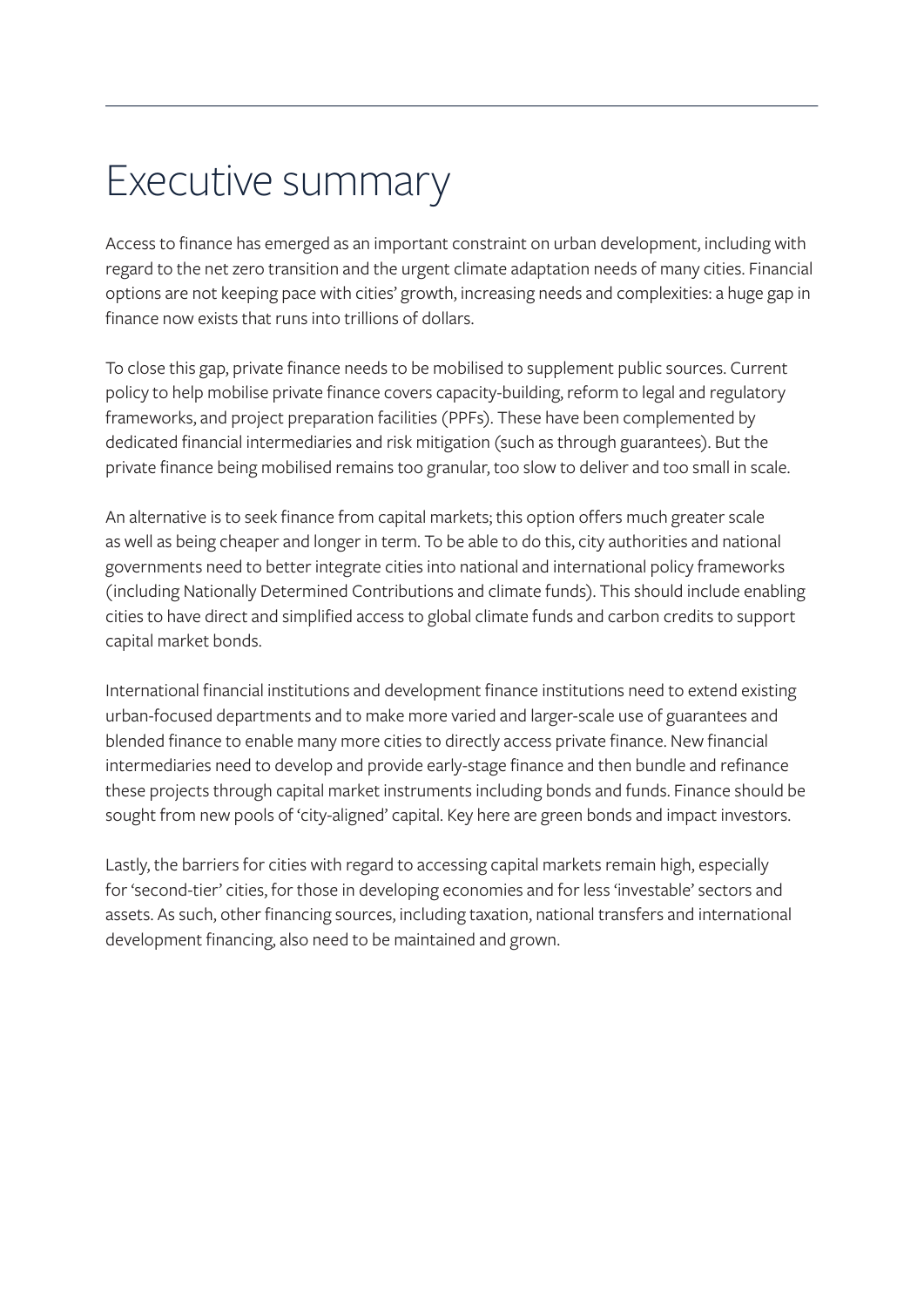# <span id="page-8-0"></span>1 Introduction

Cities are on the frontline of the world's most pressing challenges: climate change, migration, urbanisation and inequitable economic development. And there is a huge gap in the finance, running into trillions of dollars, needed to address these challenges. This gap is especially acute in developing economies (Negreiros et al., 2021; World Bank, 2021).

This is particularly urgent in relation to climate change. Cities account for 70% of global emissions, are highly vulnerable to storm surges and sea level rises and are host to 55% of the world's population (World Bank, n.d). Tackling climate change requires a radical restructuring of the carbon footprint and rapid adaptation measures for our cities – and the finance to enable this.

Public actors – such as international financial institutions (IFIs) and national governments – are trying to mobilise public and private finance to close this gap.

Current policy to help mobilise finance covers capacity-building, reform to legal and regulatory frameworks, and PPFs. These have been complemented by dedicated financial intermediaries and risk mitigation (such as through guarantees). These initiatives are welcome but, to date, cities remain reliant on public financing. Where private finance has been mobilised, it remains too granular (such as from bank loans, syndicated loans' and project finance)<sup>2</sup>, too slow to deliver and too small in scale (Tyson, 2015; Smoke, 2019; Attridge and Goutt, 2021).

An alternative is to seek finance from capital markets. Offering publicly listed instruments, including bonds, funds and equity, can facilitate access to the huge pools of finance that capital market investors hold. This includes institutional investors such as pension funds, mutual funds and insurance funds, which hold \$90–150 trillion of assets globally, and the rapidly expanding markets for green and impact bonds.

Further, access to capital markets can be cheaper, and longer term than bank lending or project finance (Table 1). Capital markets can also facilitate 'exits' for non-public investors, such as private equity and venture capital funds, and hence encourage early-stage financing of development projects.

Financing offered by a group of lenders – referred to as a syndicate – who work together to provide funds for a single borrower. The borrower can be a corporation, a large project or a sovereign government where the total loan is too large for a single lender so that the risk can be spread between many lenders.

<sup>2</sup> Financing for the development, construction and operation of infrastructure. Typically, it is provided as debt with repayments matched to the cash flows from the project once construction is completed and it becomes operational. The projects' assets – primarily the physical infrastructure – are held as collateral for the lender.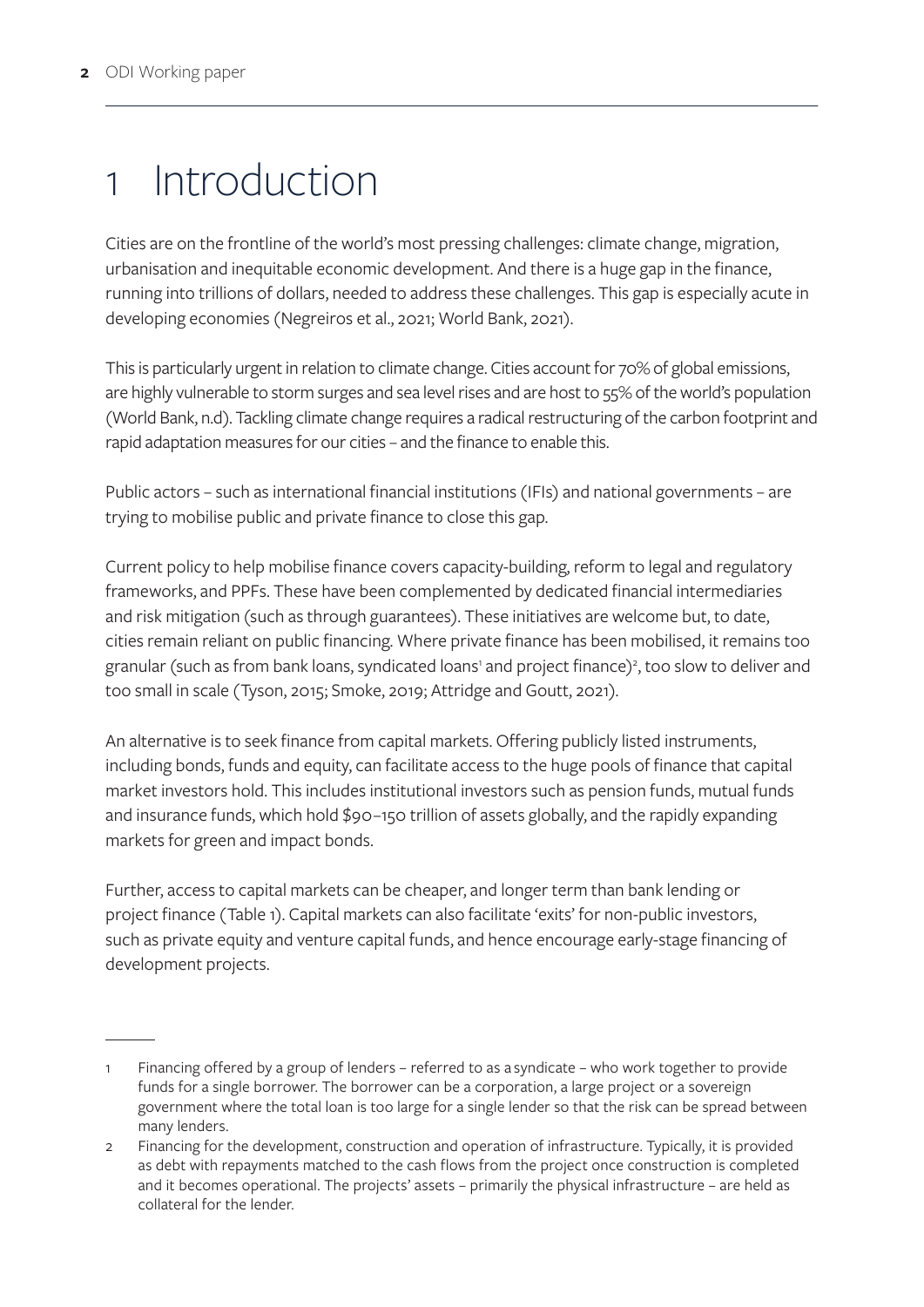| <b>Financing</b><br>type | <b>Characteristics</b>                                                                                                                                                                                                                                                                                                                               | <b>Advantages</b>                                                                                                                                               | <b>Disadvantages</b>                                                                                             |
|--------------------------|------------------------------------------------------------------------------------------------------------------------------------------------------------------------------------------------------------------------------------------------------------------------------------------------------------------------------------------------------|-----------------------------------------------------------------------------------------------------------------------------------------------------------------|------------------------------------------------------------------------------------------------------------------|
| Bank lending             | • From commercial banks<br>• Smaller scale<br>• Secured or unsecured                                                                                                                                                                                                                                                                                 | • Useful for general and<br>short-term financing<br>$\bullet$ Flexible<br>• Simple to understand                                                                | • Unsuitable for<br>infrastructure or capital<br>financing                                                       |
| Project<br>finance       | • From specialist banks or<br>private investors<br>• Secured on project assets<br>or future revenues<br>• More complex financing<br>(including special purpose<br>vehicles or syndication across<br>small groups of banks or<br>investors)                                                                                                           | • Suitable for early-stage<br>financing (planning and<br>construction stages of<br>projects)                                                                    | • Limited scale<br>• High cost<br>• Complex to understand<br>• Secured assets or revenues<br>lost if any default |
| Capital<br>markets       | • From multiple investors,<br>including institutional<br>investors<br>• Range of products, from<br>commoditised bonds to more<br>complex securitised securities<br>and funds<br>• Secured on project assets<br>or future revenues<br>• Secondary markets allow<br>for investors to sell before<br>maturity independently of the<br>underlying assets | • Large scale<br>• Long term<br>• Suitable for very large<br>assets or pools of smaller<br>assets<br>• Can be used for refinancing<br>once asset is operational | • Some products complex to<br>understand<br>• Secured assets or revenues<br>lost if any default                  |

<span id="page-9-0"></span>**Table 1** Advantages and disadvantages of bank lending, project finance and capital markets

Source: Author

In the United States (US) and in some countries in other regions, cities have access to capital markets through municipal bonds. But elsewhere there is underdevelopment or no development of capital markets for cities (Tables 2 and 3 in the Appendix).

This paper explores how greater access to capital markets can help with this issue and what can be done to accelerate such work. It was prepared as part of the Africa-Europe Mayors' Dialogue, a platform that brings together African and European cities to work on shared challenges related to sustainable urban development. City administrations have repeatedly highlighted access to finance as an important constraint to city infrastructure development, including in the context of the net zero transition and climate adaptation measures. Mayors have repeatedly emphasised the fact that the financial options available to their administrations have not kept pace with growth and the increasing needs and complexities of cities themselves.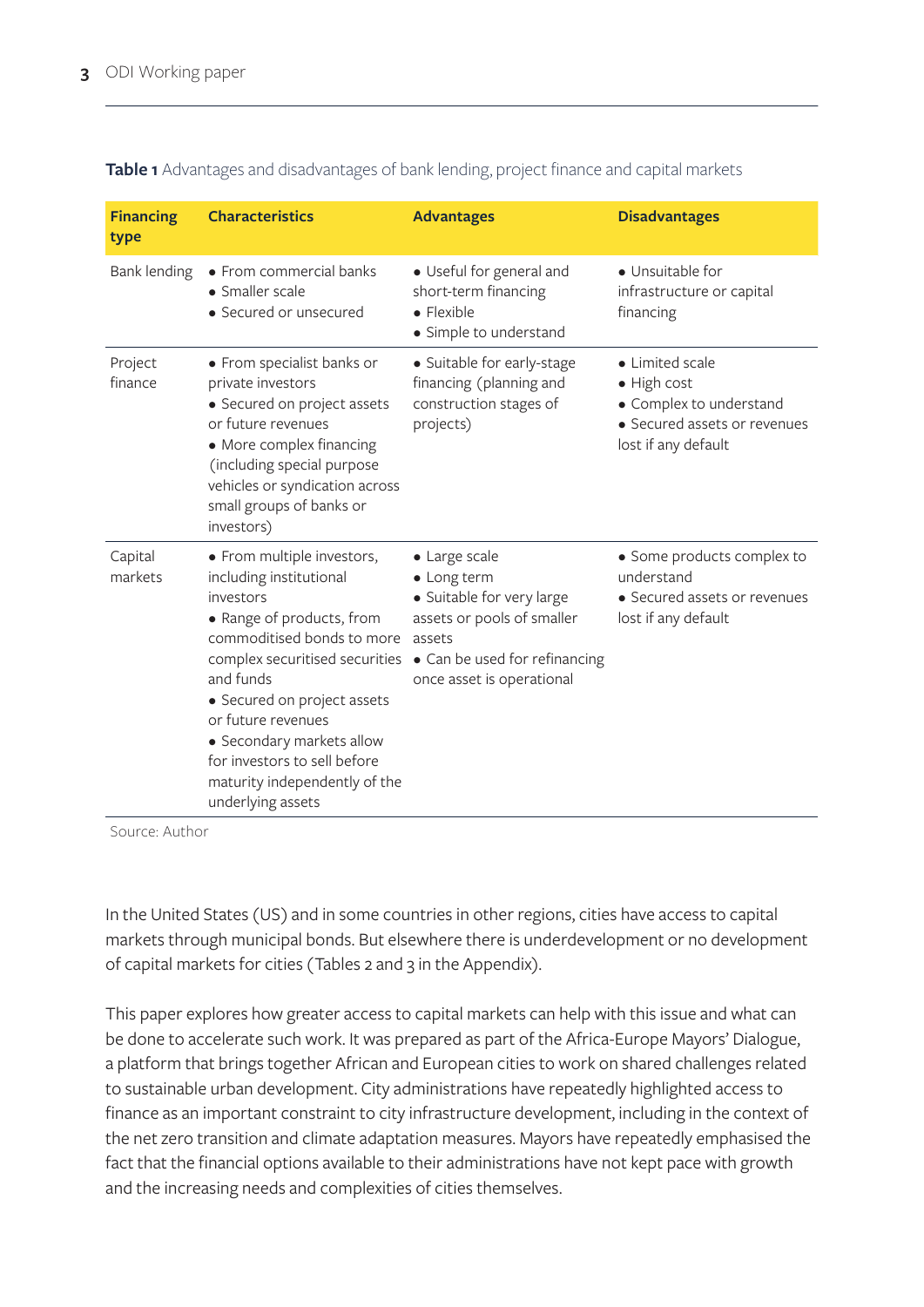The focus of this paper is specifically on financing for sustainable infrastructure – such as highcapacity public transport; smarter, more efficient, buildings; and clean and efficient utilities – because of the scale of financing needed, its suitability as an asset class for capital markets and its importance for climate change and adaptation. However, the discussion can also be applied to other financing needs.

The paper also aims to focus on issues beyond those of sound public financial management (PFM) and tackling barriers in national constitutional and legal frameworks. This is not because they are unimportant – indeed, they are critical – but because they are covered elsewhere. The paper has been produced on the basis of a desk review and a series of interviews carried out with key stakeholders, including representatives from IFIs, the private finance sector, specialist organisations and networks that support cities, as well as city teams themselves.

Section 2 provides an overview of the current state of capital markets for cities and reviews current policy initiatives to tackle barriers to greater access. Section 3 discusses possible 'out-ofthe-box' solutions. These include stepping up the game on integrating city policy with national and international efforts, especially for climate change and for cities with weaker capacity and credit ratings. This includes rebooting financial intermediaries to focus on capital markets – not project finance – and bringing in-house the skills and capacity that are hard and slow to build within city authorities.

The paper also points to a critical role for cross-city cooperation to form financial intermediaries to allow for the pooling of assets. This would allow them to access larger-scale and longer-term finance by providing more sophisticated financial instruments that would be more attractive to investors – and especially to institutional investors. Finally, Section 3 discusses new 'city-aligned' pools of capital that should be a key focus for investor engagement. These include green bonds, local pension funds and niche 'city-level' finance sources. Section 4 concludes by drawing these themes together to identify policy priorities in the context of a deeper discussion of climate action for cities.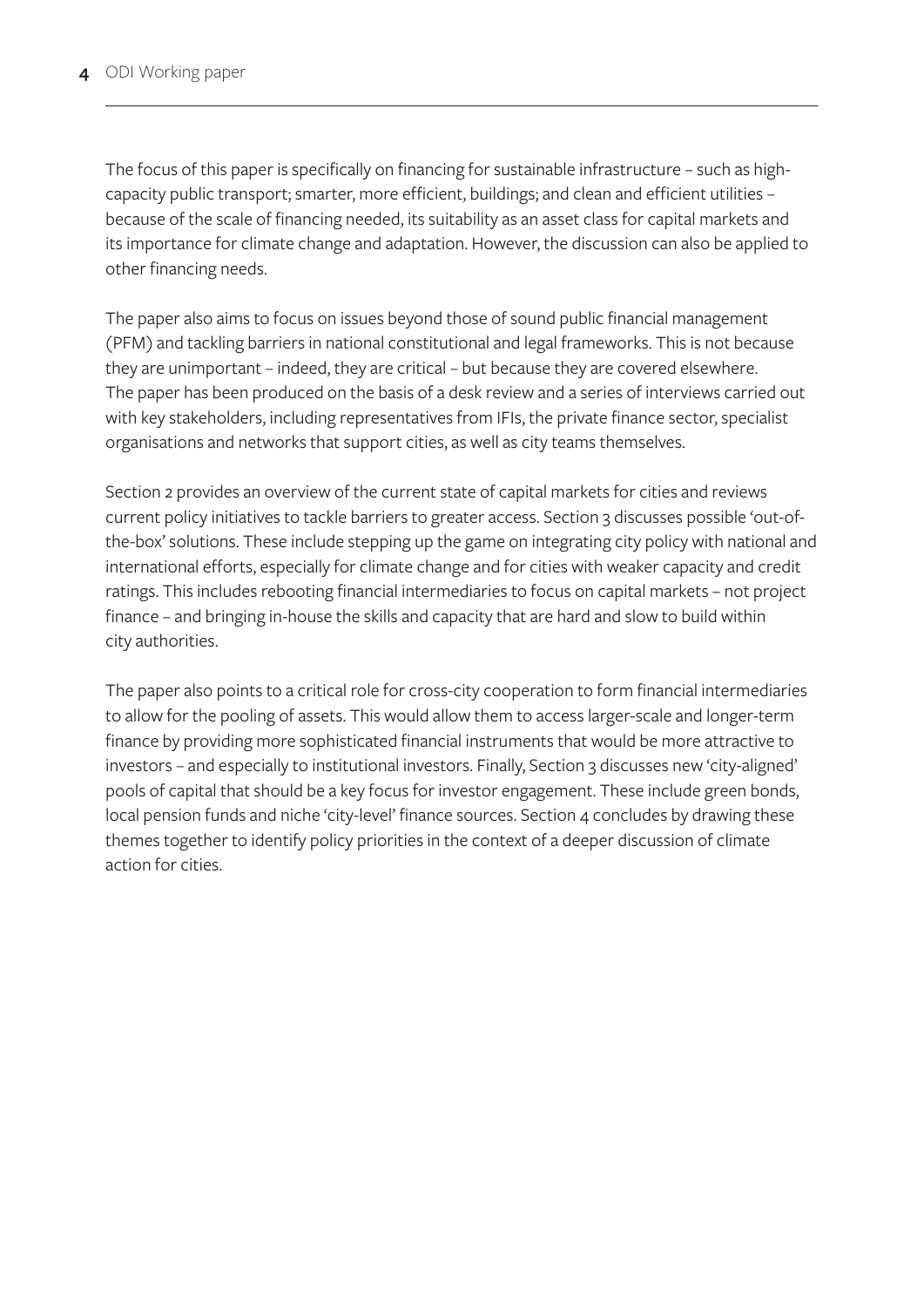# <span id="page-11-0"></span>2 Today's capital markets for municipals

#### **2.1 Introduction**

Municipal bonds (or 'munis') are debt securities issued by cities, counties and subnational public bodies and are currently the main instrument that intermediates finance to cities from capital markets.

In 2021, the global market for municipal bonds reached \$4.0 trillion. However, this is concentrated in the US, which represented \$3.9 trillion, or 78% of this total (Fidelity, 2021). This has been encouraged by the federalist nature of the US, which allows cities independent revenue-raising and borrowing powers, and characteristics that make them attractive to domestic investors, including strong credit quality and tax-free income. The investor base is also well diversified, with 45% held by retail investors, 25% by mutual funds, 12% by banking institutions and 12% by insurance companies (The Investment Association, 2019).

Outside of the US, capital market access for municipals – the financial market term for city or substate authorities – is much more limited.

In the United Kingdom (UK), there are no municipal public bond issuances, although city authorities, such as Transport for London, have issued green bonds in their own names. Instead, local government authorities have more than £85 billion in outstanding debt, of which 75% is from the Public Works Loan Board (PWLB), with the remainder predominantly from commercial banks as loans or project finance. The UK Municipal Bond Agency (UKMBA) has also been set up to lend to local governments using funds raised in capital markets. However, to date, only one loan has been made (UKMBA, n.d.).

In Europe, local governments' issue is a modest 7% of total government debt, although this varies considerably by country (Hartwig Lojsch et al., 2011; Padovani et al., 2018). For example, Germany and Switzerland have well-developed markets, whereas markets are more modest in Finland, France, Italy, the Netherlands and Spain (Table 2 in the Appendix).

However, in developing economies, municipal bond markets are absent or only very nascent. For example, in Africa there have been only a handful of municipal bonds, and these have been issued as green bonds rather than vanilla (meaning, basic or simple bonds) munis, for example in Cape Town and Johannesburg (Table 3 in the Appendix).

In these countries, cities face difficulty accessing capital markets because of weak PFM, including a shortage of reliable and meaningful revenue streams and poor creditworthiness. They are also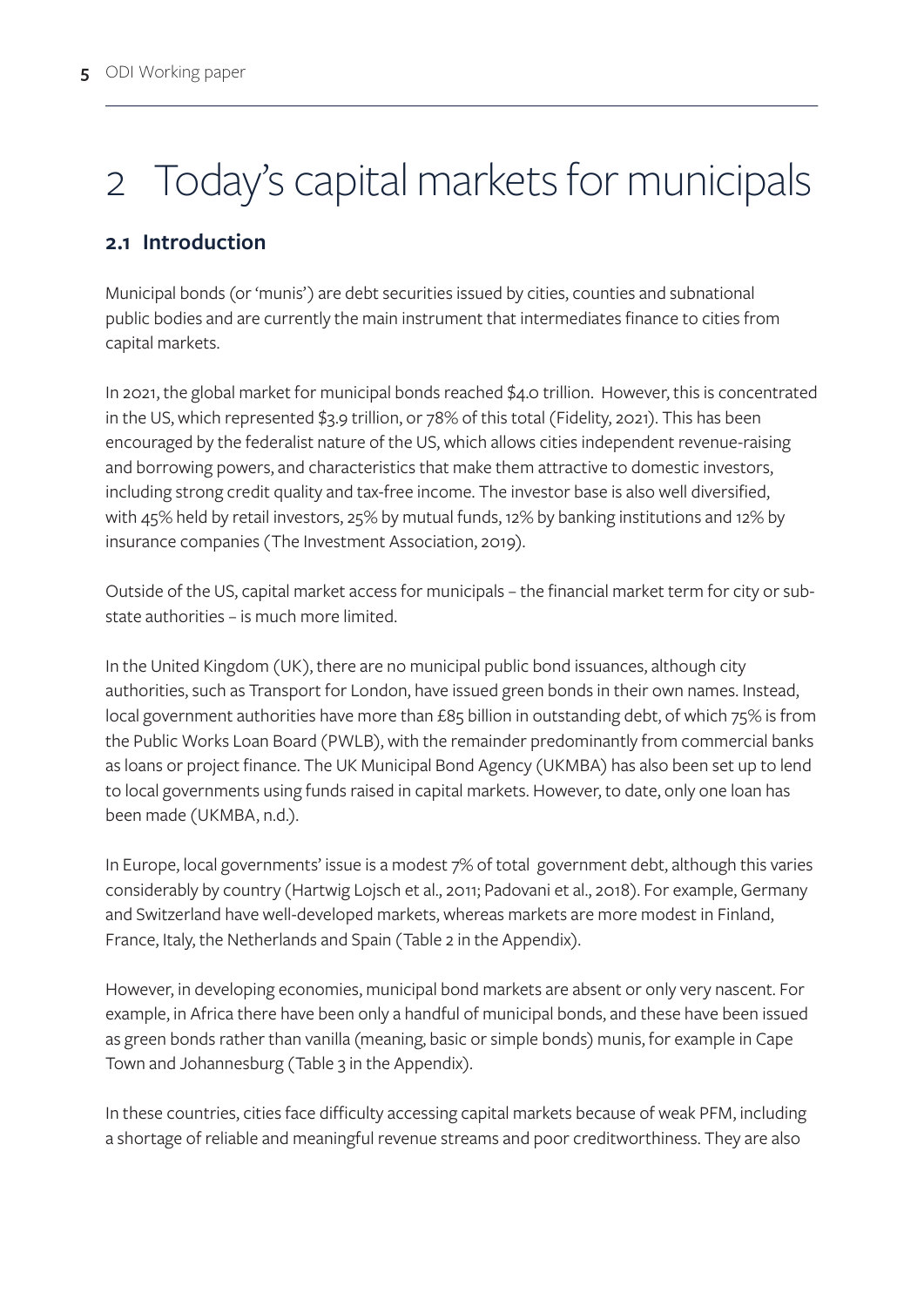<span id="page-12-0"></span>held back more broadly by the immaturity of domestic capital markets (Haddaoui and Gulati, 2021; Tyson, 2021a). Because of this, credit support (such as partial guarantees) is often needed for subnational government bonds (Smoke, 2019).

Nevertheless, progress has been made in some countries, such as Brazil, India, Mexico, the Philippines and South Africa. However, borrowing tends to be concentrated in larger urban areas. For example, in Brazil and South Africa, 70% and 74% of total local borrowing has been assumed by only three and four municipalities, respectively (Smoke, 2019).

#### **2.2 Barriers in cities' access to capital markets**

As discussed in the section above, outside of the US, municipal capital markets are generally underdeveloped or nascent. This is to a large extent because of barriers relating to cities' mandates and credit fundamentals, difficulties in meeting requirements for capital market access and weak appetite among investors for municipal securities because of mismatches with their needs.

This section discusses each of these barriers further, distinguishing among those along the financing intermediation chain, from the mandates and credit fundamentals that make a city ready to access capital markets; to the ability to effectively access capital markets (such as to meet various requirements or to understand and structure securities); and then to the issuing of securities that are attractive to investors – or that meet investors' 'appetite' (Figure 1).

| Mandates and<br>credit fundamentals              | • Restrictive legal mandates<br>• Regulatory barriers<br>• Insufficient 'bankable' assets                                                                                                               |  |
|--------------------------------------------------|---------------------------------------------------------------------------------------------------------------------------------------------------------------------------------------------------------|--|
|                                                  |                                                                                                                                                                                                         |  |
| Requirements<br>to access capital<br>markets     | • Lack of access to mature capital markets<br>• Sub-investment grade or no credit ratings<br>Difficulty in obtaining green, environmental, social and governance certification                          |  |
|                                                  |                                                                                                                                                                                                         |  |
| Investor appetite<br>for municipal<br>securities | • Credit ratings and regulations constraining institutional investor appetite<br>• FX and political risk in emerging markets<br>Private equity and venture capital that are high cost and smaller scale |  |

**Figure 1** Barriers in cities' access to capital market access

Source: Author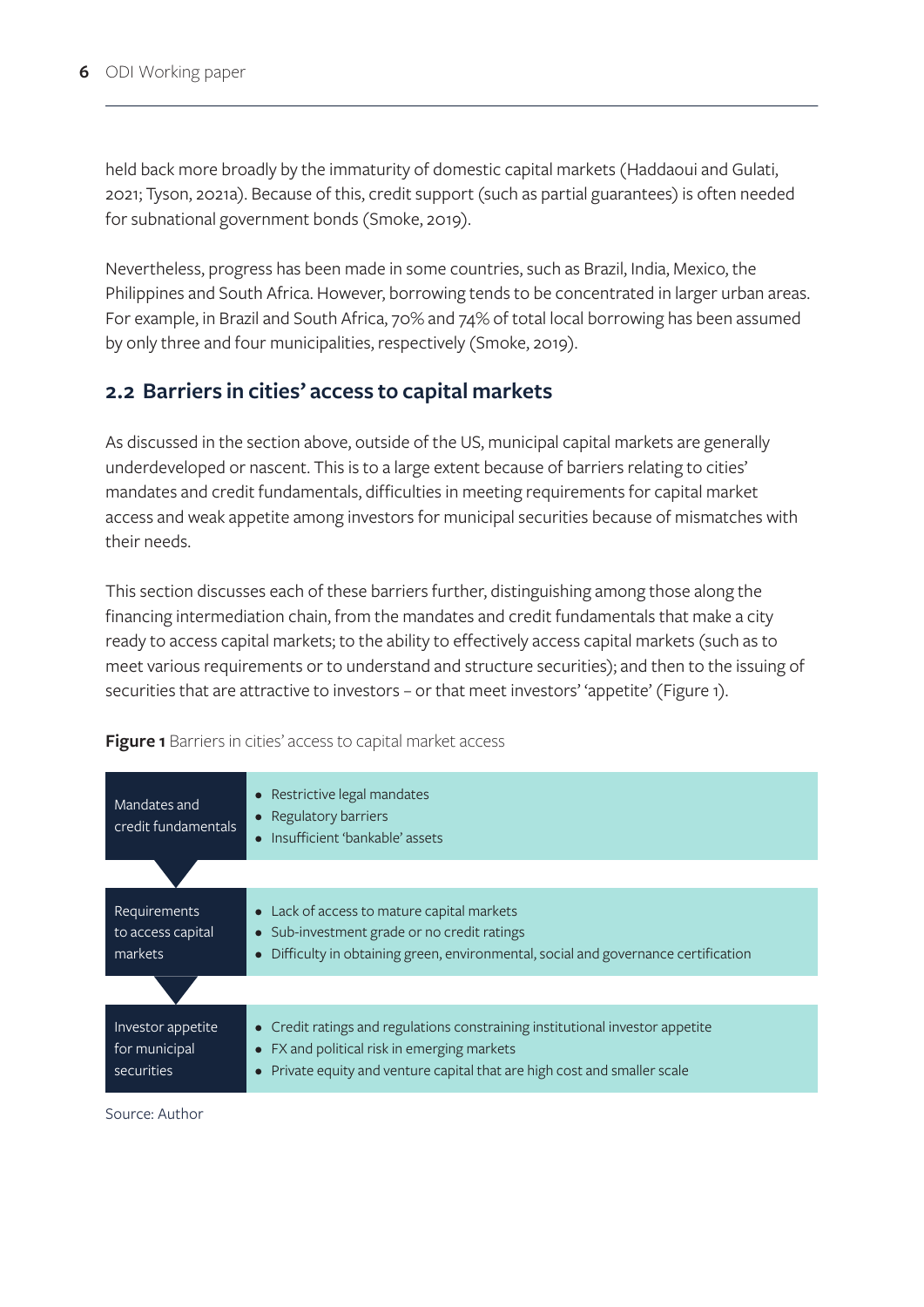#### 2.2.1 Mandates and credit fundamentals

Having the mandate and capacity to raise debt and revenues is an essential prerequisite to accessing capital markets, as these are the basics of creditworthiness.

However, there can be barriers here as a result of legal mandates. For example, 56% of countries forbid borrowing by local governments (including the issuance of municipal bonds) and 16% are not allowed to independently raise taxes (Negreiros et al., 2021). This means they are reliant on national debt, but national priorities and the political environment can result in cities lacking the influence to obtain a suitable share of national resources for infrastructure and other needs, or national governments may prefer to implement projects themselves (Interview material).

Other barriers can result from regulations. Internationally, for example, Basel III has resulted in new rules for infrastructure and emerging markets that make finance to these more scarce and costly.3 IFIs usually do not provide finance at the city level, only at the national or international level – although this is beginning to change with the recent prioritising of green infrastructure (Fisher and Alexander, 2019; Haddaoui and Gulati, 2021; Interview material).

At a national level, regulations across energy, transport, waste and other sectors restrict public procurement and inhibit the development of a strong business case that can unlock private finance and increase the quantum of projects coming forward. For example, many countries have restrictions on the decentralisation of renewable energy generation and a lack of regulations governing net metering, thereby constraining the development of local renewable energy by municipalities and the private sector. The following is a case in point: the current regulatory regime in South Africa does not allow excess electricity from renewable sources such as residential or rooftop solar to be sold back to the grid. Reform to allow for this would stimulate and promote faster growth in the rooftop solar market (Interview material).

Municipal bonds<sup>4</sup> can be issued to finance specific projects. However, while cities have many assets that could potentially be used to raise finance in various ways, most assets are not well matched to the requirements of financing through bonds (often described as a lack of 'bankable'

<sup>3</sup> Basel III was introduced after the 2007/08 global financial crisis in order to improve financial stability. It included higher risk weights for the calculation of capital requirements for infrastructure and emerging market financing. These had the effects of increasing costs of such financing in order to cover these higher capital requirements and created greater risk aversion from banks in relation to them. In addition, limits on large exposure rules have limited the ability of smaller banks to fund infrastructure projects. These inadvertent effects of the new regulations have meant that such financing has become more costly and less available (BIS, 2017; CGD, 2019).

<sup>4</sup> Capital market instruments can be 'general obligation bonds' – which are unsecured on specific assets or revenue streams – or 'revenue' of project bonds – which are secured against named assets or future revenue streams. For example, the latter is typical in infrastructure financing, where the underlying assets (such as a building or a road) and revenues (such as rents or tolls) are secured against repayments.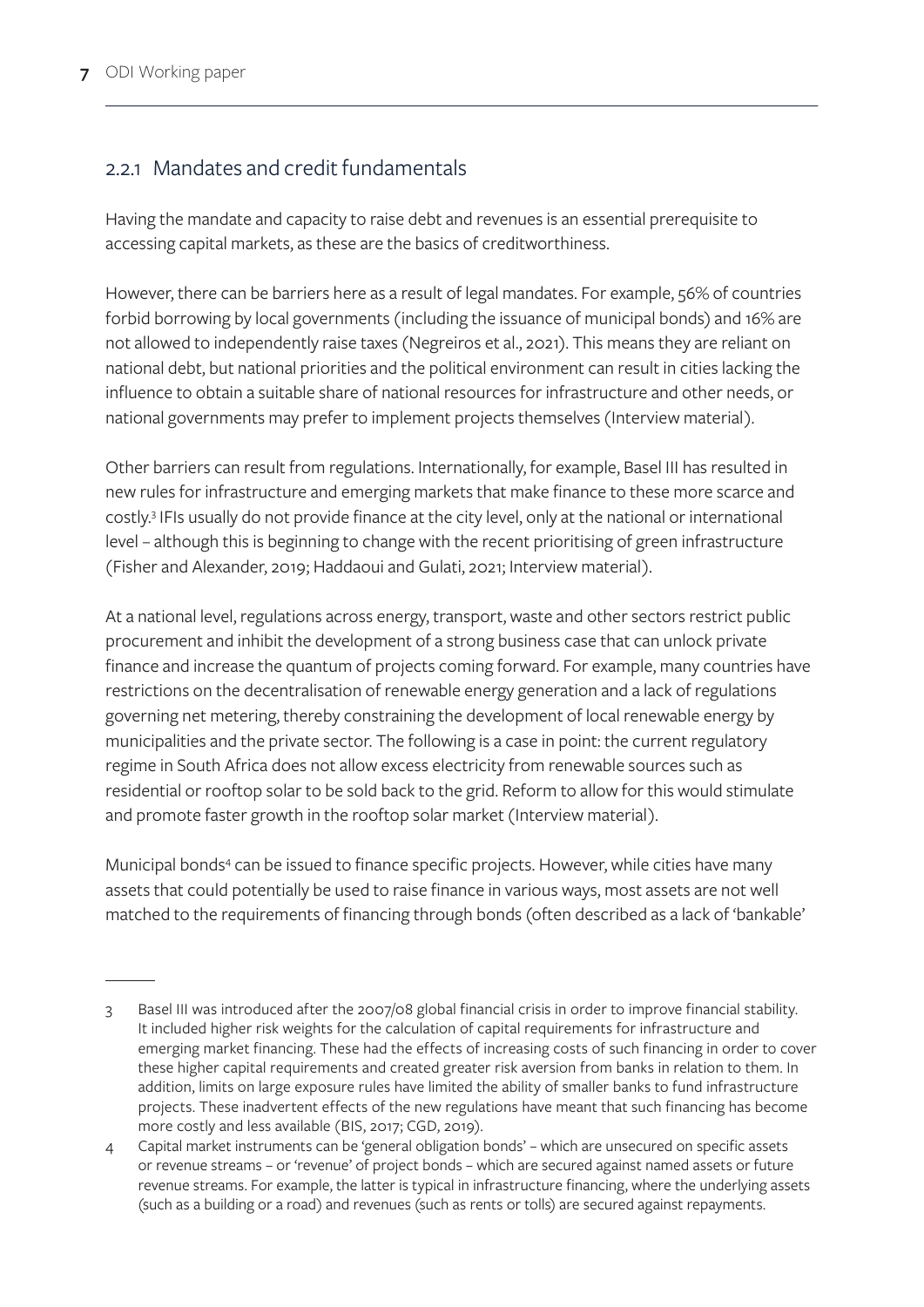projects). This is because of gaps in cities' capacity to prepare suitable projects, including with regard to financial structuring. Developing such expertise for individual cities is expensive and time consuming (Interview material).

There is also a mismatch between the most desirable assets from an investor's perspective and a city's financing needs. City projects can be too small for capital markets. For example, investors prefer building, energy or transport projects but cities also have high financing needs in sectors with less commercial attractiveness, such as waste, water and sewage (Tyson, 2015; Interview material).

#### 2.2.2 Requirements to access capital markets

Cities need access to reasonably mature capital markets to be able to issue securities. For some cities, mainly those in notably smaller economies and in developing economies, capital markets may be insufficiently mature to support municipal securities (Table 4 in the Appendix) (Tyson, 2021a).

Cities also need to meet listing requirements for capital markets. This implies obtaining credit ratings, ideally at an investment grade.<sup>5</sup> This is because a rating allows investors to quickly assess the credit risk of an issuer. It also facilitates pricing and underwriting of new issuances by financial intermediaries and allows for ongoing monitoring – and potentially re-rating – during the life of the bond by the agency. Further, where ratings meet a minimum threshold – for example investment grade – this significantly increases the potential investor base, as institutional investors have minimum rating requirements.

In the US, such credit ratings are commonplace for municipal authorities, and it is an important duty for city treasurers and chief finance officers to maintain healthy credit ratings. However, in Europe, many cities lack credit ratings; and in developing economies, of the 500 largest cities, only 21% have investment grade credit ratings (Haddaoui and Gulati, 2021). Further, cities' credit ratings are often 'capped' at the same level as their sovereign credit rating. This can make obtaining investment grade ratings difficult in some low- and middle-income countries.

For green and impact bonds, certification standards need to be met. This can be a complex process, especially as consensus on international standards for such certification has not yet been reached.

Because of the difficulty involved in cities meeting these requirements independently, they have often been part of technical assistance programmes funded by development partners. While these programmes have helped, meeting the requirements remains a frequent barrier to capital market access.

<sup>5</sup> Capital market securities can be unrated but this limits the pool of potential investors and increases the expected interest rate (or 'coupon') with this due diligence being done independently by investors.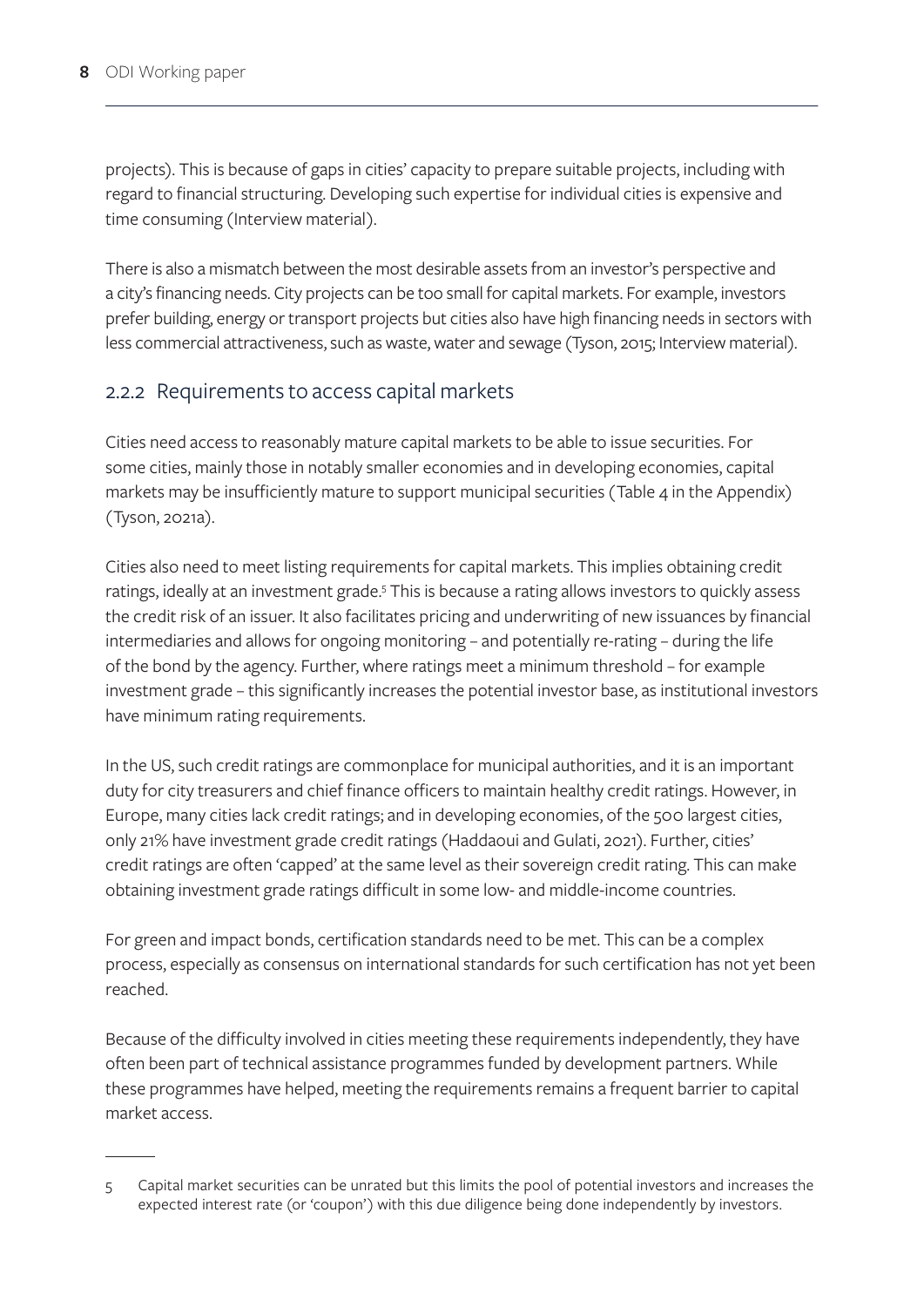### <span id="page-15-0"></span>2.2.3 Investor appetite for municipal securities

The majority of investors for capital market instruments are institutional investors such as mutual funds, pension funds and life insurers. However, their fiduciary responsibilities and regulatory constraints require them to invest in relatively low-risk, transparent and liquid investments. This constrains their appetite for municipal securities because, first (and as noted), institutional investors typically require investment grade credit ratings.

Second, regulations can constrain the asset classes in which institutional investors can invest. For example, pensions can be prohibited or have portfolio limits on infrastructure investments – a key asset class that cities can offer (Tyson, 2015). As a result, only 0.8% of the capital managed by institutional investors is allocated to infrastructure (C40 Cities Finance Facility, 2021).

In addition, in some emerging markets, there are high and idiosyncratic market risks – such as foreign exchange and political risks – which are difficult for investors to mitigate (Tyson, 2015). This means that, for many cities, the potential 'investor pool' is limited to smaller and more specialist groups of investors with a higher risk appetite and – detrimentally for cities – a higher expected interest rate.

And even these investors can be constrained. For example, private equity funds and venture capital funds, which often specialise in the early-stage development and financing of infrastructure, have a business model whereby they invest in a firm or project and hence increase its value and then crystalise the gain (or 'exit' the investment) via initial public offerings (IPOs) in capital markets. The underdevelopment of municipal capital markets makes this difficult, creating a 'chicken and egg' problem for cities.<sup>6</sup>

#### **2.3 Assessing current policy**

As discussed, there are three main barriers for cities to access capital markets. Development agencies have already recognised these constraints and sought to implement policy interventions to help overcome them. A more detailed overview of these and their results is presented below. Examples of specific interventions are also discussed to illustrate these approaches (Figure 2).

<sup>6</sup> For example, 76% of limited partners consider 'limited exit opportunities' in Africa as the biggest challenge faced by private equity fund managers investing in the continent; root causes include the lack of thriving IPO markets. Among the 33 reported African private equity exits last year, not one took place through an IPO. In 2019, only one out of the 44 exits in African private equity went the IPO route (AVCA, 2021).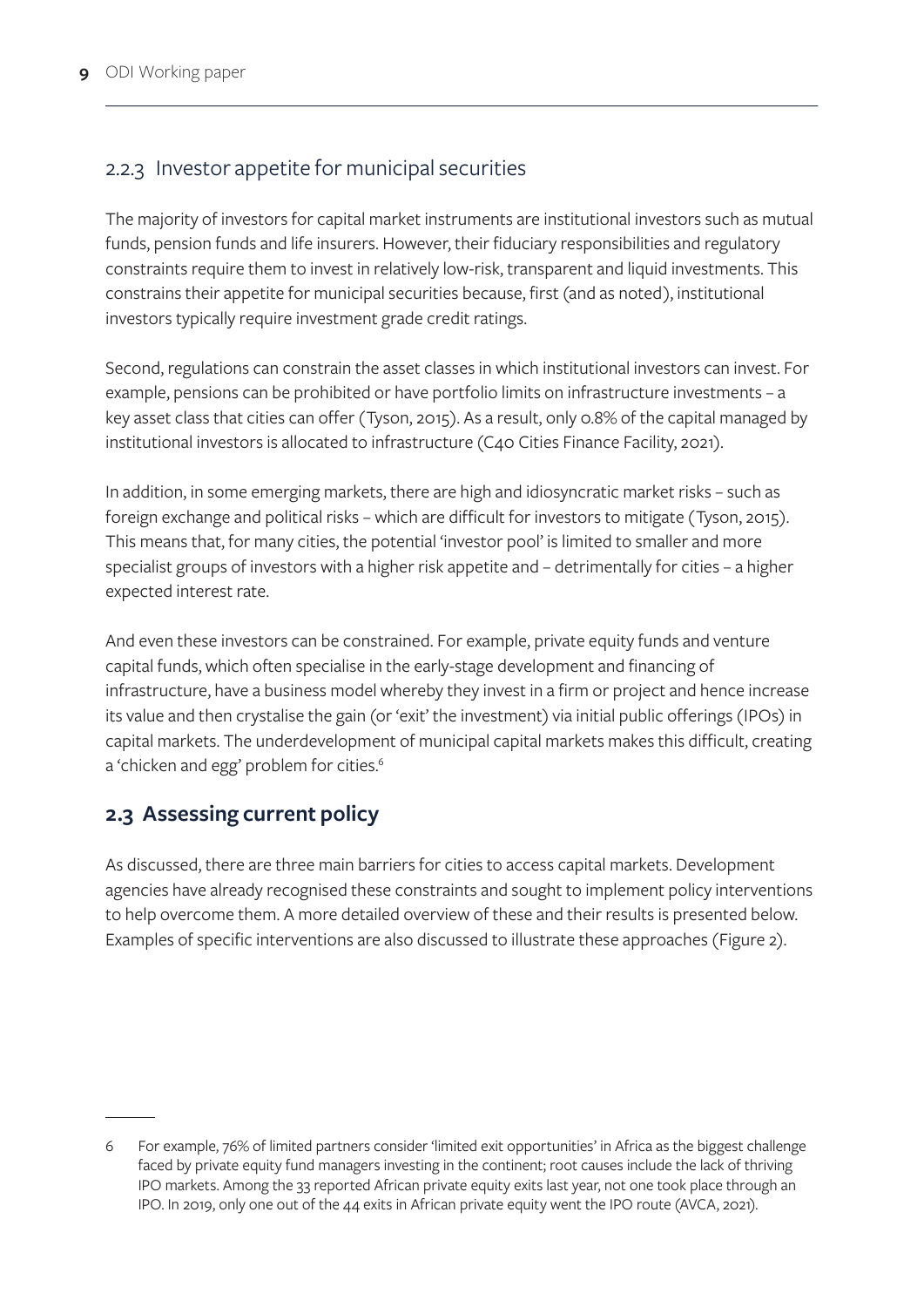<span id="page-16-0"></span>**Figure 2** Current policy to help cities access capital markets



Source: Author

#### 2.3.1 PFM capacity-building

Competent PFM requires strong institutional capacity at the city level for the fundamental functions of revenue mobilisation and management of public expenditures, including investment management to underpin creditworthiness.

Cities vary in their PFM capacities. Some are highly competent. Others can have weaker capacity, especially in lower-income countries, where resources are limited and institutional development is still in progress.

Development partner support in strengthening local PFM capacities comes in various forms and with a range of objectives in mind. While most of this support is not explicitly geared towards improving the borrowing capacity of cities, much of it contributes directly or indirectly to making them more credible borrowers, thus increasing their chances of accessing external financing.

Some development partner support is aimed primarily at helping cities and other local governments become more effective and efficient spending units. Here, the focus tends to be on developing realistic, needs-based and well-coordinated plans and budgets, strengthening budget execution and ensuring adherence to procurement and reporting requirements. Building up these capacities will also contribute to making cities better at managing their investment projects.

Other technical assistance seeks to support cities in becoming development actors in their own right by broadening their fiscal space and autonomy. This is intended to be achieved by, among other things, helping cities strengthen own-source revenue mobilisation from local taxes, fees and charges. Updating tax registers, modernising revenue administration procedures (usually through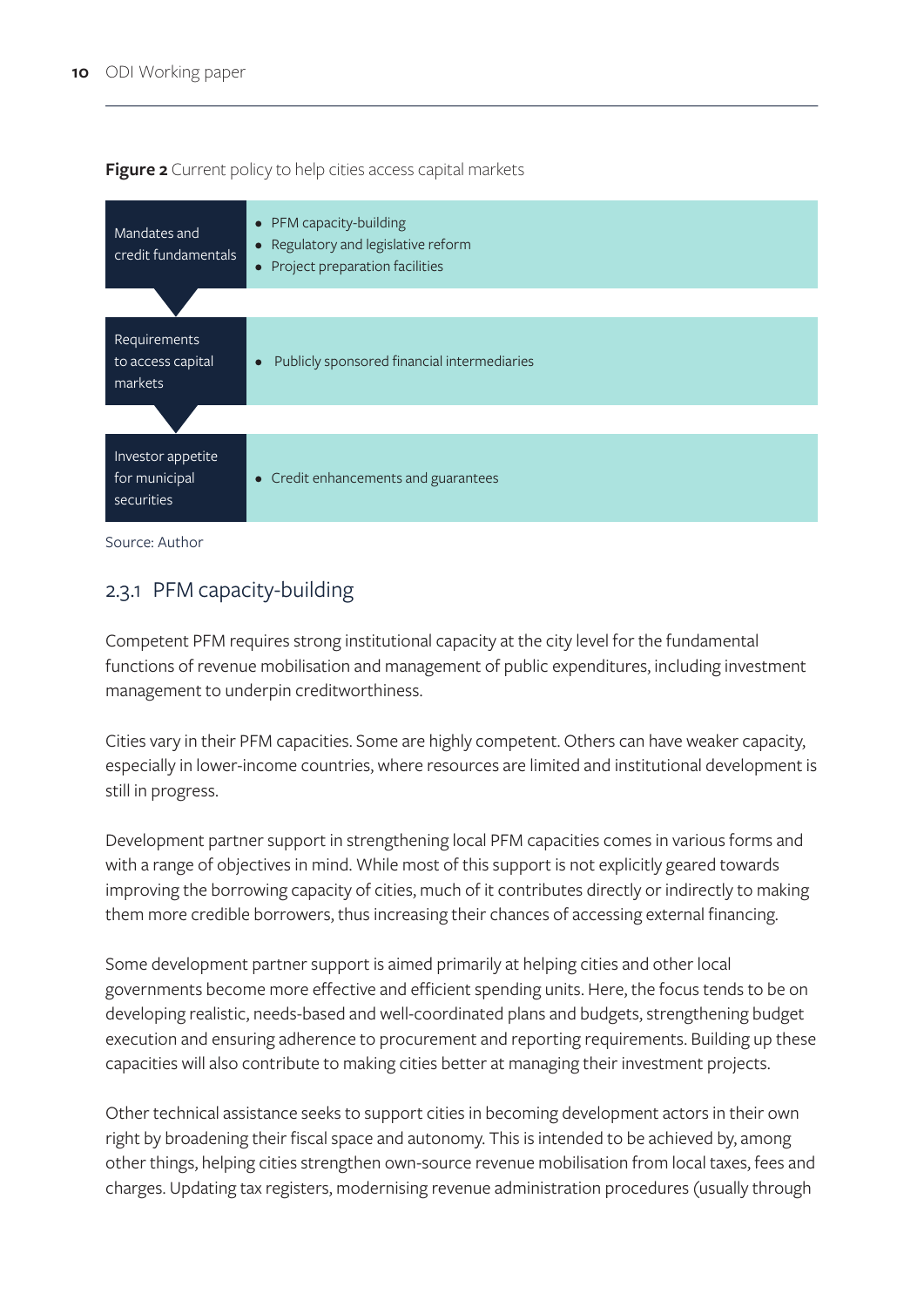<span id="page-17-0"></span>automation) and improving compliance through better taxpayer communication, convenience and enforcement are key reform elements aimed at increasing local revenue yields. Cities that can demonstrate having substantive, stable own-source revenue inflows tend to be in a favourable position when seeking external financing.

Box 1 presents a successful example of strengthening local revenue mobilisation in Freetown, Sierra Leone. Here, capacity-building efforts and technical assistance from various development partners helped develop the city's property tax assessment and collection capabilities.

#### Box 1 Building revenue mobilisation capacity in Freetown (Sierra Leone)

The Freetown City Council, established in 1893, is one of the oldest municipal governments in Africa. National government transfers have funded more than 80% of its expenditure, with limited city-level revenue generation. This has impeded the city's ability to mobilise investment for key infrastructure.

To address this issue, the council sought to reform property valuation and tax administration. High-level political leadership and public support for taxation to pay for public services were key enablers of the reform programme, which received technical assistance from the International Centre for Tax and Development and the International Growth Centre and funding from the UK government. At the heart of this reform was a new approach to property valuation, which, by using a simplified points system, makes it possible to capture the occasionally large differences in property values, making it more equitable, while being easy to understand and reproduce by taxpayers, contributing to its acceptability.

By April 2020, 95% of properties in Freetown were mapped and valued – doubling the number in the register and potentially increasing property tax revenue for the city fivefold. Addressing the previous systematic undervaluation of high-end properties resulted in the tax payable on the top quintile of properties more than tripling.

Source: Bakarr Kamara et al., 2020; Grieco et al., 2020; IDS, 2021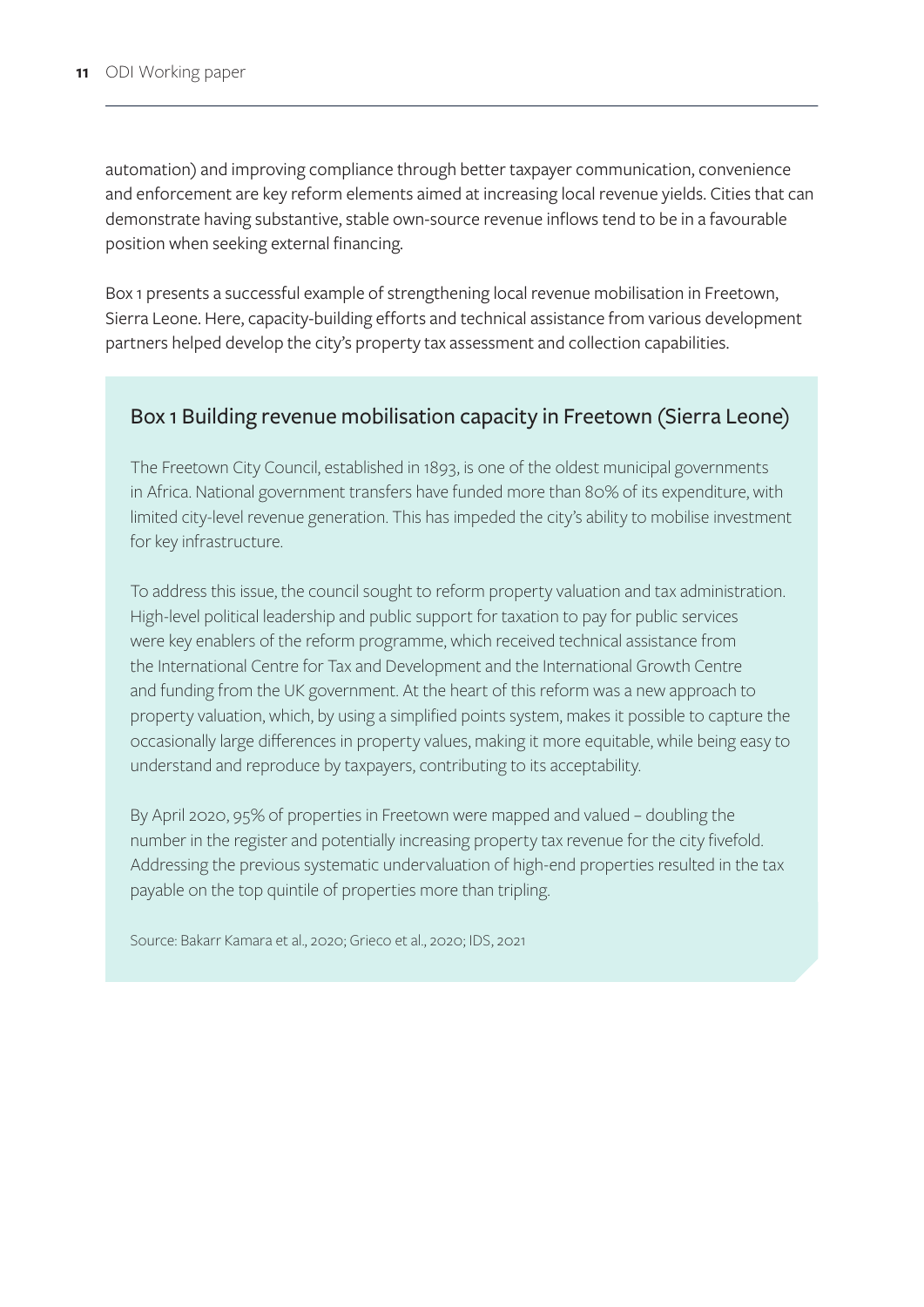#### <span id="page-18-0"></span>2.3.2 Regulatory and legislative reforms

As mentioned, regulations and legislation can impede city financing, and reforms may be needed. This is often complex and time-consuming, especially where they require, for example, parliamentary approval. Reforms can also have complex interdependencies because they can interact with constitutional structures or financial regulations that have other purposes and goals. Nevertheless, reforms have been put in place effectively (Interview material).

This can be assisted by IFIs, development finance institutions (DFIs) and other development partners through technical assistance. This has been most effective when it is delivered as a complement to project preparation and financing (Tyson, 2015).

Box 2 highlights an example of such a successful 'programme within a programme' by the United Nations Capital Development Fund (UNCDF), where the technical assistance was closely tailored to the UNDCF's core Local Financing Initiative for Municipals.

#### Box 2 UNCDF's Municipal Investment Financing technical assistance programme

The Municipal Investment Financing (MIF) Programme seeks to increase the capacity of local and regional non-sovereign entities to access sustainable sources of capital financing. In order to achieve this outcome, the MIF Programme implements its multidimensional initiative through its country programmes, the International Municipal Investment Fund and a Technical Assistance Facility (TAF). It works in Asia (Bangladesh and Nepal) and in East and West Africa.

The TAF is managed by UNCDF and is constituted to support the pipeline for the International Municipal Investment Fund (IMIF) for investment projects of less than \$25 million. It had an initial capitalisation of \$50 million and provides grant-based funding.

It also provides technical assistance to cities to help them finalise their investment project so that the project can be presented to the Fund Manager of the IMIF, Meridiam, with the best chance of success. This aims to help cities tackle barriers in the financing process, including supporting them to get a credit rating and advising on regulatory and legislative reform. It has sought to tackle barriers to complement financing and project development by addressing, for example, conflicting goals and priorities between municipal and national authorities and reform of pension legislation.

Source: UNDCF, n.d.; Interview material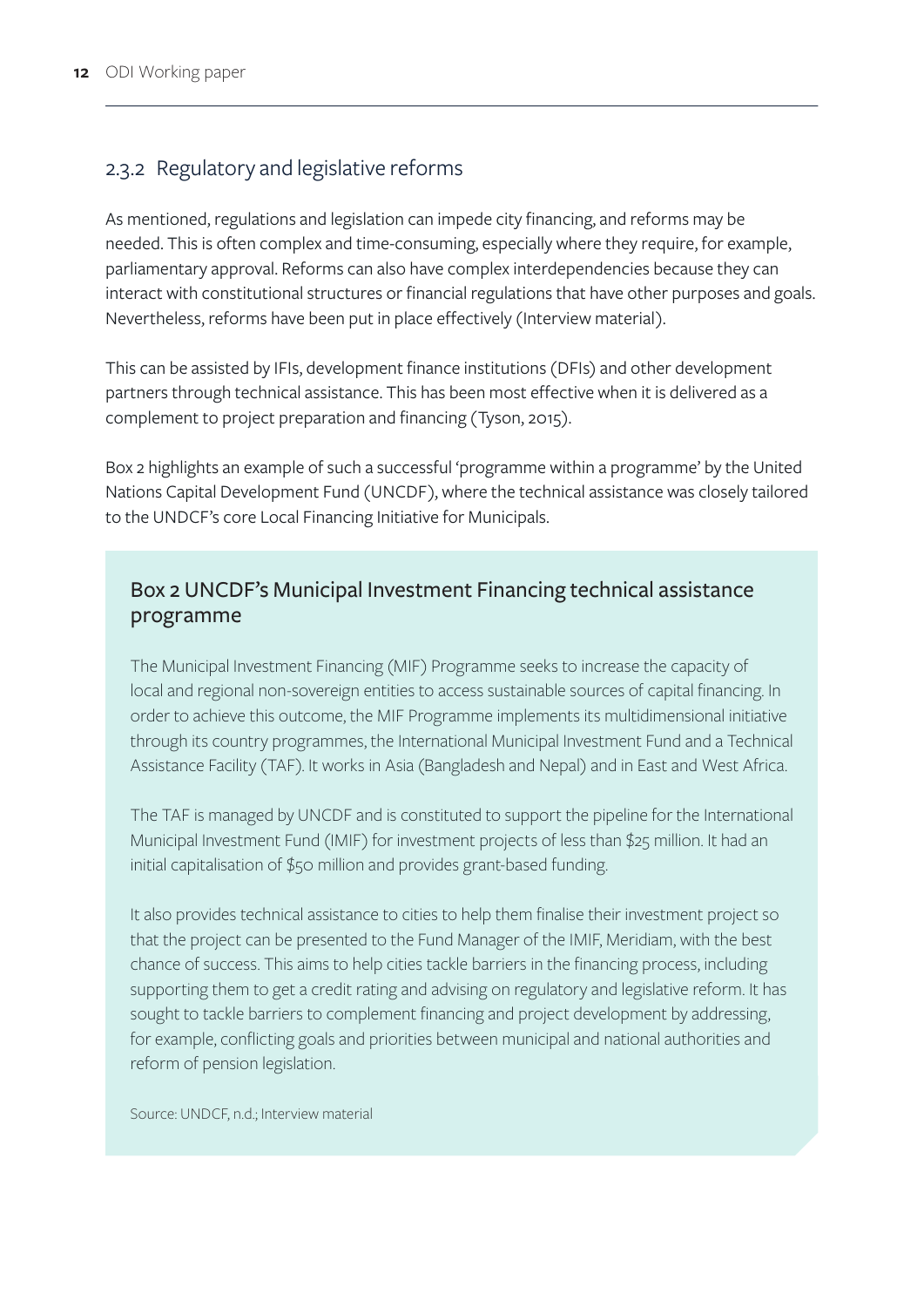#### <span id="page-19-0"></span>2.3.3 Project preparation facilities

Cities need to have diverse capabilities to attract private finance. They need to be able to address project planning, navigate governance and regulatory frameworks, manage complex financing arrangements across the lifecycle of projects and deliver value-added partnerships to bring projects to the operational phase.

Such capabilities can be difficult and inefficient to build 'in-house' for municipal authorities. This has led to the emergence of PPFs and financial intermediaries (the latter are discussed further in the next section). PPFs have been used to deliver early-stage financing in conjunction with specialist technical expertise and partnerships to provide such skills in an efficient and effective manner (Tyson, 2015; Neigreros et al., 2021).

PPFs have proved effective at the city level. Box 3 highlights the example of the C40 Cities Finance Facility, which provides technical support to cities to prepare 'finance-ready' projects. However, it does not provide finance itself, nor act as an intermediary for cities to access private finance (Box 3).

#### Box 3 The C40 Cities Finance Facility

The C40 Cities Finance Facility seek to tap into the growth in green private finance and attract it to city projects in developing economies tackling climate change mitigation and resilience projects. It is funded by a consortium of development partners.

It has successfully partnered with cities to develop 'finance-ready' projects by providing technical assistance to develop cities' sustainability priorities into bankable investment proposals. This includes embedded advisors with sectoral expertise and technical training for city authorities.

Supported projects have included transport (cycle lanes in Bogota and electric buses in Medellín, Mexico City, Santiago and São Paulo) and river management projects in Durban.

Source: C40 Cities Finance Facility, 2021

Box 4 highlights the City Climate Finance Gap Fund of the World Bank. This fund provides technical assistance but also aims to act as an intermediary for cities to access private finance. However, in practice, little private finance has been raised to date.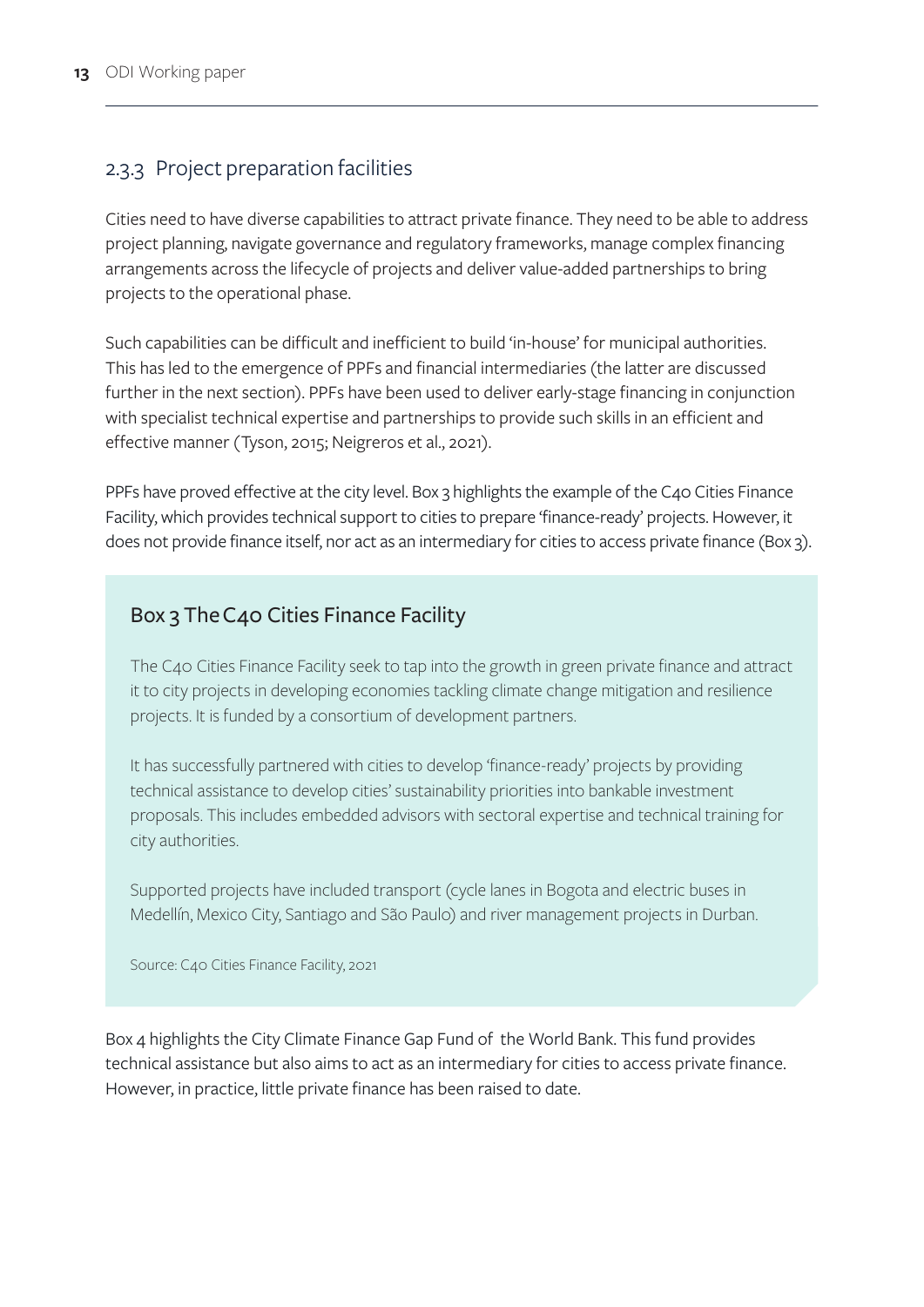## <span id="page-20-0"></span>Box 4 The City Climate Finance Gap Fund

The World Bank's City Climate Finance Gap Fund was launched in 2020 and aims to close the urban climate financing gap for early-stage climate planning and project preparation in lowand middle-income countries through technical assistance and capacity-building, working with developers and providing assistance to attract private financing to mature projects.

It is currently capitalised at €55 million, with a target capitalisation of €100 million and private finance leverage of  $\epsilon_4$  billion. It is funded by a coalition of development partners and is being implemented by the World Bank and the European Investment Bank (EIB).

As of September 2021, it has worked with 33 cities, so far providing mainly grant-based technical assistance. The fund has not been operational for a long period but even so its leverage of private finance<sup>7</sup> appears fairly limited.

Source: World Bank, 2021

More needs to be done to cover this 'last mile' in project delivery to mobilise private finance for cities by means of such facilities, and they need to focus on capital markets finance as well as project finance.

#### 2.3.4 Publicly sponsored financial intermediaries

City financing can be mobilised via financial intermediaries managed or regulated by the public sector such as publicly owned municipal bond banks and funds. For example, these are present in the Nordic countries (KommuneKredit in Denmark, Kommunalbanken AS in Norway, Kommuninvest i Sverige AB in Sweden, Municipality Finance plc in Finland), France (Agence France Locale), the US, Canada, New Zealand, the UK and Japan as well as a number of developing economies, including, for example, Colombia, India and the Philippines (Smoke, 2019).

Their forms are diverse. Most have a mandate to mobilise finance for subnational authorities, which include cities as well as states and local governments. They can take the form of banks or funds and can be fully owned and managed by the government or co-owned with an IFI or private investors. They are typically capitalised from the national budget, mandatory or voluntary contributions from subnational governments or grants or sovereign loans from IFIs. They can also blend such public funds with private finance from commercial banks and private investors (Smoke, 2019).

Not publicly reported but based on a review of announced projects.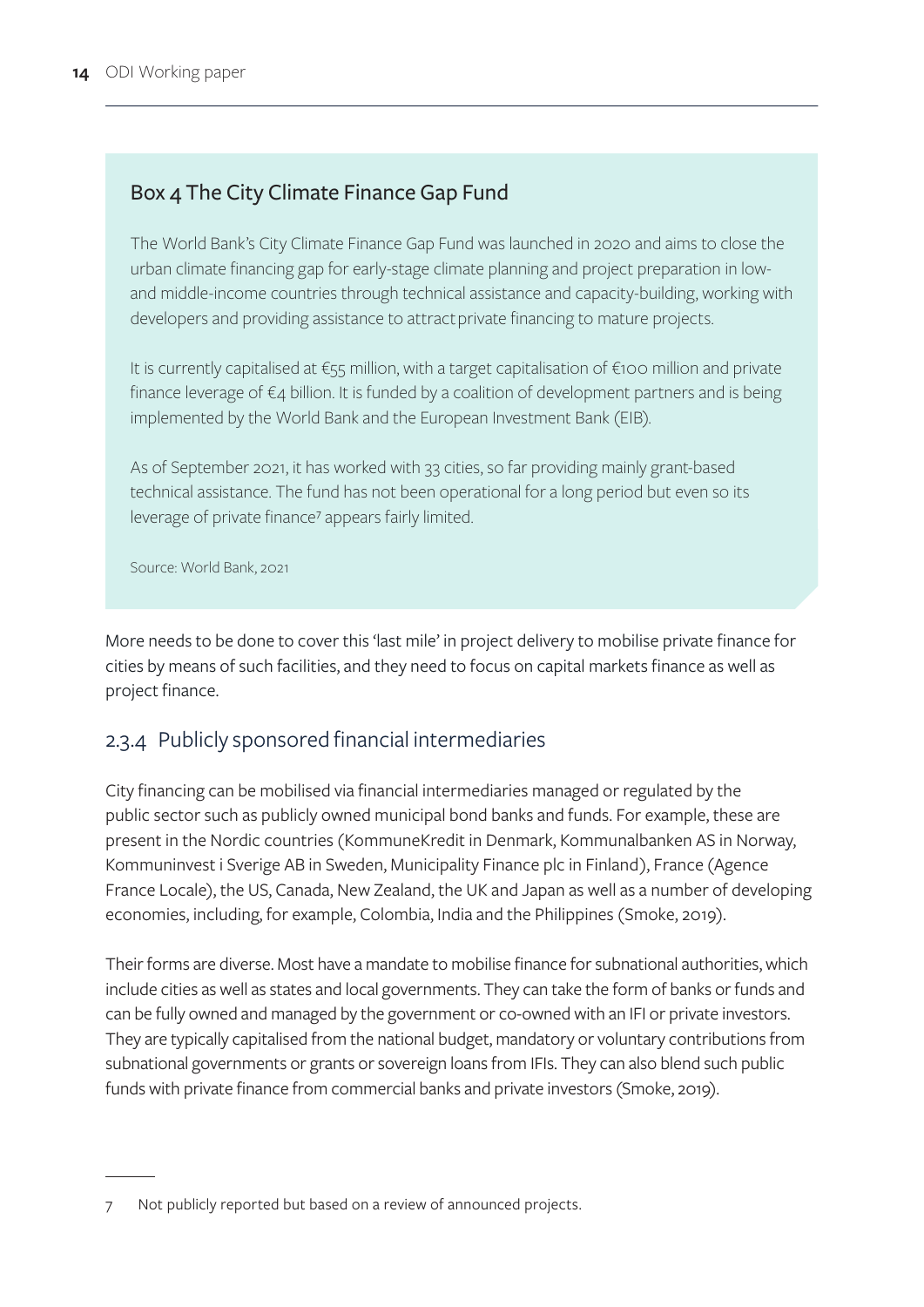<span id="page-21-0"></span>These types of financial intermediaries offer significant advantages. They provide technical expertise and publicly funded loans. They also allow for the pooling of assets, which can be restructured into funds for which there is greater demand from private investors. Such pooling also allows for a reduction in overall costs, and improved transparency and administration of financing (Smoke, 2019; Interview material).

However, they also have disadvantages. They can lack sufficient capacity or incentives to operate effectively.<sup>8</sup> Their close ties to central government and reliance on publicly managed funding has led to politicisation and conflicts of interest in lending decisions. This has resulted in loans being approved for non-creditworthy investment projects, sometimes at unjustifiably subsidised interest rates and on excessively favourable terms. Political interference has also disincentivised loan repayment or incentivised the withholding of loans (Smoke, 2019; Interview material).

However, despite these drawbacks, intermediaries have been successful. Box 5 highlights an example from India where the intermediary financed city infrastructure from private investors through blended finance.

#### Box 5 Tamil Nadu Urban Development Fund (India)

The Tamil Nadu Urban Development Fund (TNUDF) is a financial intermediary facilitating financing of city infrastructure. As of 2021, it had \$390 million in loans in transport, water, sanitation and sewage and other projects.

TNUDF co-invests using loans and bonds from the State Government of Tamil Nadu and IFIs including the World Bank and the Asian Development Bank (ADB), with funds raised via bonds from private investors. These funds are then pooled and lent to cities. Bonds are typically guaranteed by the Government of India, the State of Tamil Nadu and donors.

TNUDF also provides a broad range of technical assistance and capacity-building.

<sup>8</sup> In the past, there have been issues in relation to private financing, including lack of expertise in relation to the non-core competencies of city authorities such as financing and energy infrastructure and markets. This includes Bristol Energy, which was sold in 2020 at a loss of c. £30 million (BBC, 2020a); Nottingham Council, which lost c. £38 million on the collapse of Robin Hood Energy (BBC, 2020b); and Warrington, where a council-backed energy company was persistently loss-making and then failed in 2022 (Dhillon, 2021; Skentelbery, 2022). These fails have been assigned to a lack of expertise and competitiveness in energy markets, as well as the exceptional rise in gas prices in 2021, when the companies involved had not hedged their forward contracts with customers. Councils were also criticised for 'propping up' their joint or wholly owned energy companies for too long after it became apparent that they were not viable private enterprises.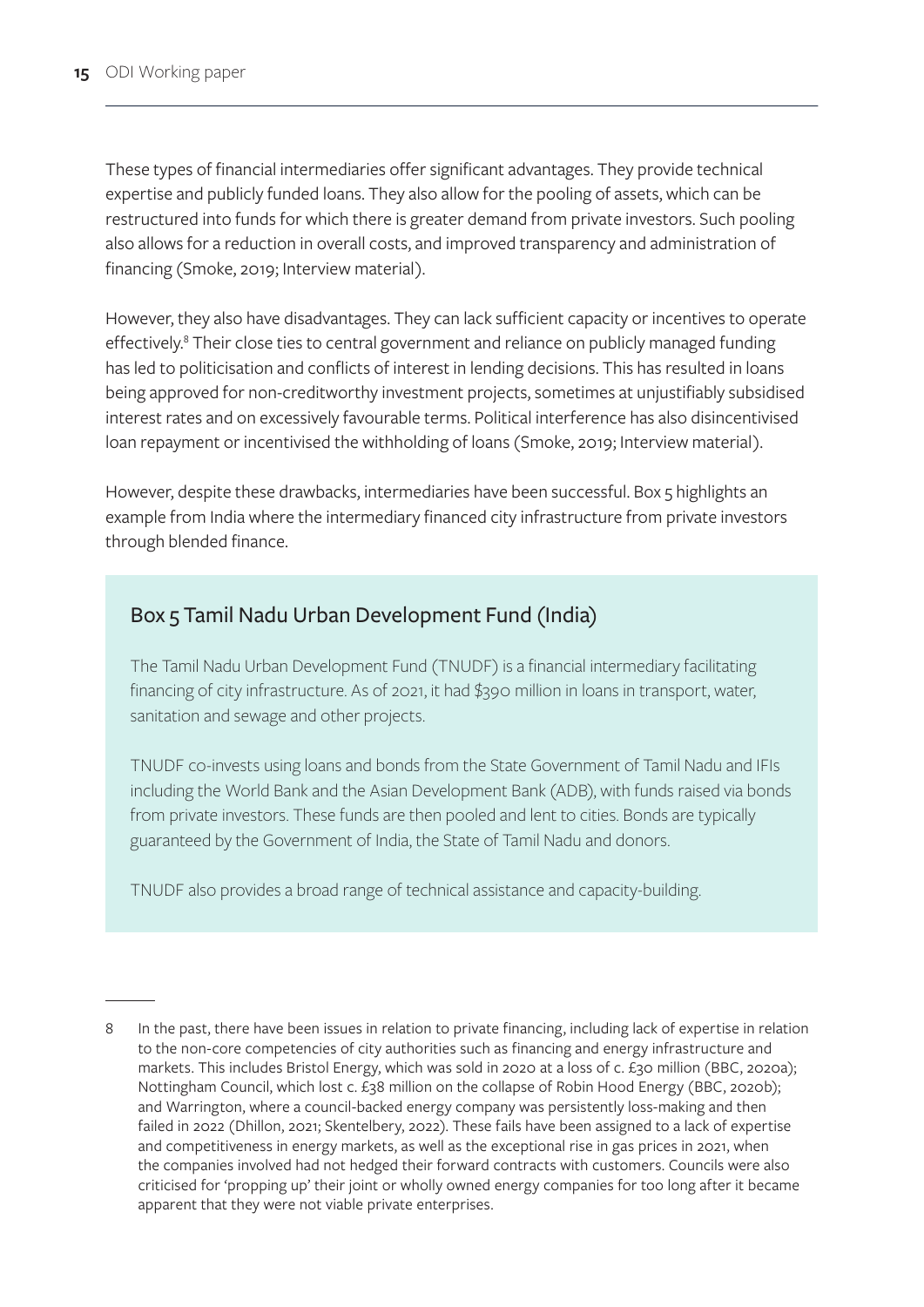<span id="page-22-0"></span>It has been seen as successful in mobilising private finance, improving the creditworthiness of cities and promoting the development of a municipal debt market, and the bonds have benefited small and medium-sized cities in particular. However, the rigidity of the fund's lending policies and delays and poor construction in the project pipeline have deterred higher private investors.

Source: KFW, 2017; TNUDF, 2021

Box 6 highlights the example of green banks for cities. Green banks are public, semi-public or not-for-profit institutions that use public funds to attract private investment into clean energy or other 'green' investments for cities. Their role is to identify a pipeline of projects, manage project risk and support and finance project development. They have been successful in delivering financing at the city level but to date – and as for PPF – they have provided mainly lending or project financing and not capital market instruments.

#### Box 6 Green banks for cities

As of 2021, there were 14 green city banks in the US and 3 in the UK. Others are in development in Asia and Africa. These focus predominantly on renewable energy and energy efficiency. Their current leverage ratios of public to private finance are \$1: \$3.60 – well above leverage at other DFIs of \$1: \$0.69 (Attridge and Goutt, 2021).

However, to date, finance has been heavily concentrated in loans at the project level, making financing smaller scale and illiquid for investors. There have been a few exceptions. For example, the Connecticut Green Bank issued \$16.8 million of green bonds in 2020, which attracted institutional investors.

Source: Fisher and Alexander, 2019; Pillay et al., 2021

#### 2.3.5 Credit guarantees

As noted, poor creditworthiness or lack of credit ratings can be a key barrier for cities to access capital markets. One approach to tackle this has been for a third party with greater creditworthiness to provide a guarantee or insurance 'wrapper' whereby this will compensate for any losses to a borrower should the lender not meet their obligations (The Investment Association, 2019; Haddaoui and Gulati, 2021).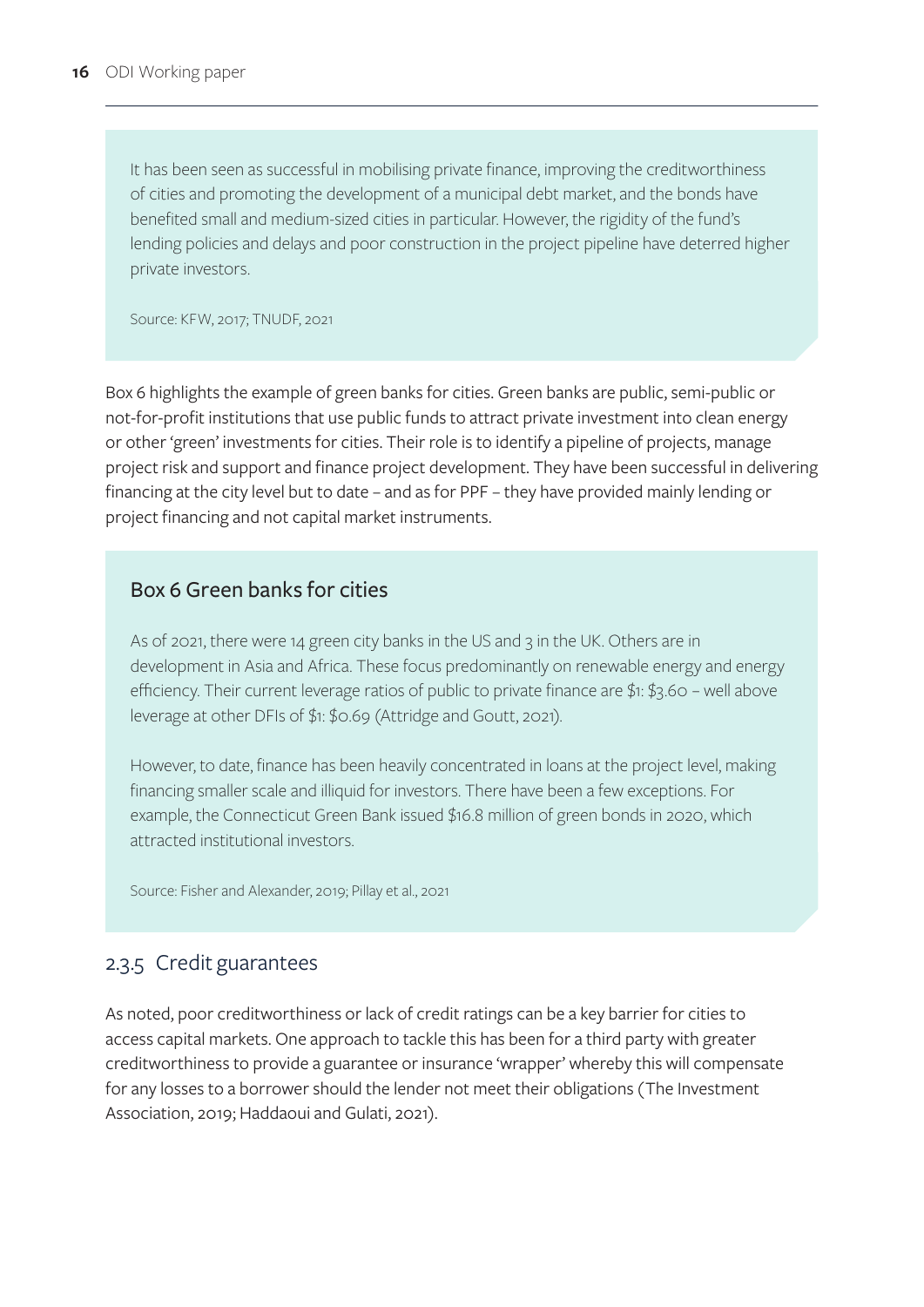<span id="page-23-0"></span>Most commonly, this has been provided by national governments or IFIs. For example, the World Bank and the International Development Association provide partial risk guarantees and partial credit guarantees (Matsukawa and Habeck, 2007).

Two illustrative examples are discussed below. The first is a basic guarantee from an IFI for a city water system (Box 7) and the second a more complex arrangement whereby a publicly owned corporation was created to provide guarantees to local governments backed by guarantees from a donor (Box 8). However, as for other current policy approaches, the focus is on project finance and bank lending rather than the capital market.

#### Box 7 Credit guarantees for Luanda's water system (Angola)

In 2021, Standard Chartered, the commercial bank, provided \$1.1 billion to finance major upgrading of water production, transmission and distribution facilities, including a water treatment plant, storage facilities and new networks in Luanda, Angola, that will serve 2 million people. The loan was made possible by guarantees from the World Bank and France's export credit agency, which overcame the bank's primary concerns about credit risk.

Source: Reuters, 2021; Interview material

#### Box 8 The Local Government Unit Guarantee Corporation (The Philippines)

The Local Government Unit Guarantee Corporation (LGUGC) provided financial guarantees for local governments to enable them to access capital from private sector financial institutions. For water projects, the United States Agency for International Development provided a co-guarantee of up to 50%. In return, partner financial institutions, usually LGUCG shareholder banks or their subsidiaries, provided loans to, or underwrote bond issues for, the borrowing entities such as local government units (LGUs). For the guarantee services provided by LGUGC, borrowing entities paid a guarantee fee, which could range from 0.25% to 2.00% per year of the amount borrowed, depending on the risk assessment.

LGUGC also rated the creditworthiness of LGUs using its LGU credit screening and rating system, following due diligence requirements in their partner financial institutions. Only LGUs with a minimum investment grade rating were eligible for guarantees. The LGUGC was dissolved in December 2019, but a part of its function was taken over by Philguarantee, an entity formed by consolidating five Philippine guarantee programmes and agencies

Source: IISD, n.d.; Climate Bonds Initiative, 2020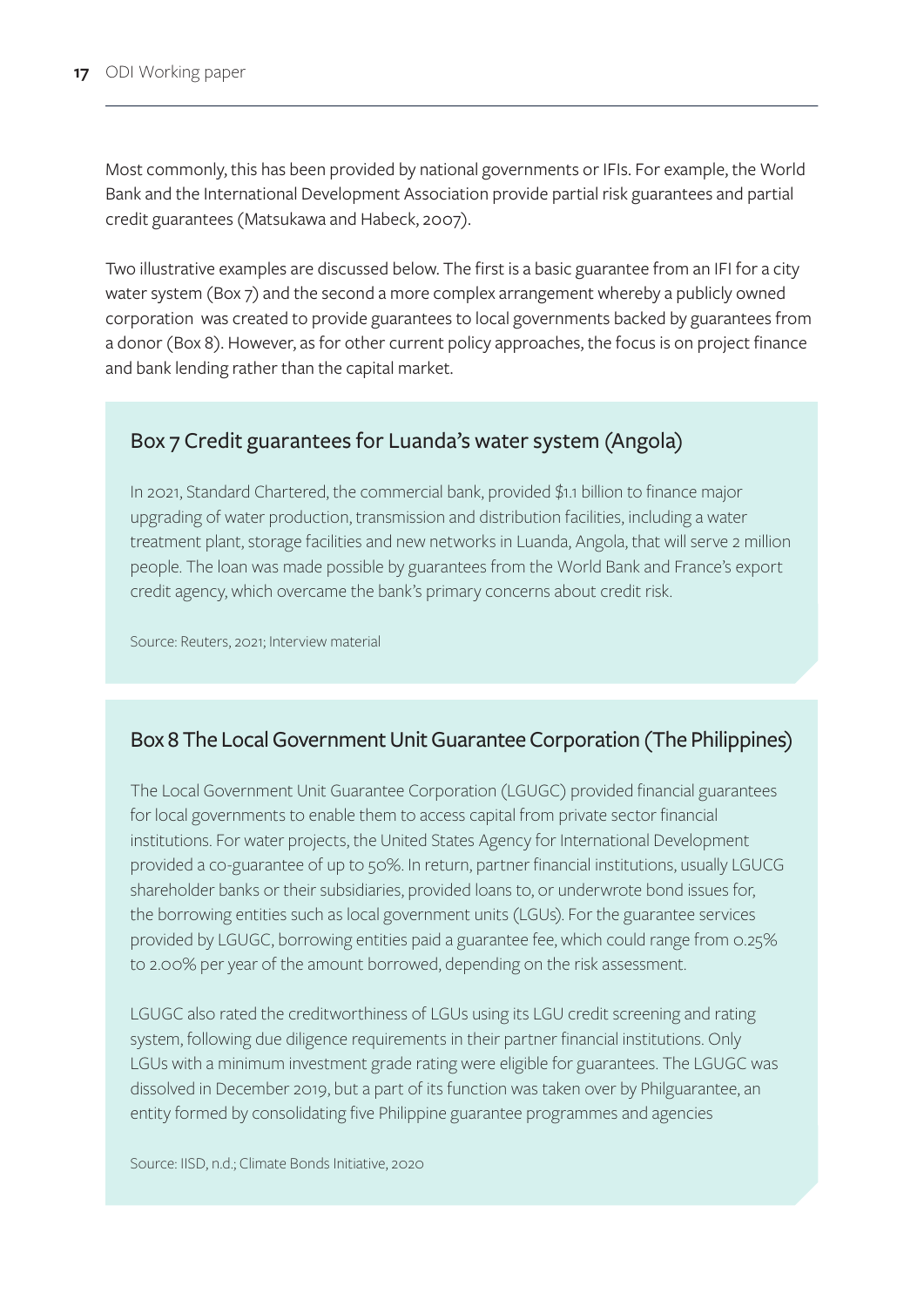#### <span id="page-24-0"></span>**2.4 Conclusion**

As has been discussed, there are significant barriers for cities to access capital markets. Policy has sought to address these. Progress has been made in developing the capacity of municipal authorities in relation to 'basic' functions including revenue generation, asset assessment and PFM. There have also been recent initiatives to help municipals access finance through PPFs and financial intermediaries. These have achieved successes and are important in laying the groundwork for access to capital markets.

However, these policy initiatives have focused on mobilising project finance and bank lending. Such financing can be useful for short-term and smaller-scale financing needs. But capital markets offer greater-scale and longer-term finance. This is important because much greater-scale and much longer-term finance is needed if the needs of cities for infrastructure development and for climate action are to be addressed. Without tapping into capital markets, these needs are unlikely to be met. Initiatives that have sought to extend these to capital markets have been more limited. The greatest gaps lie in delivering capital market expertise and in tackling the barriers to investor appetite.

The next section discusses what innovations could be considered to build on the current groundwork of policy interventions to extend them with the goal of building municipal access to capital markets.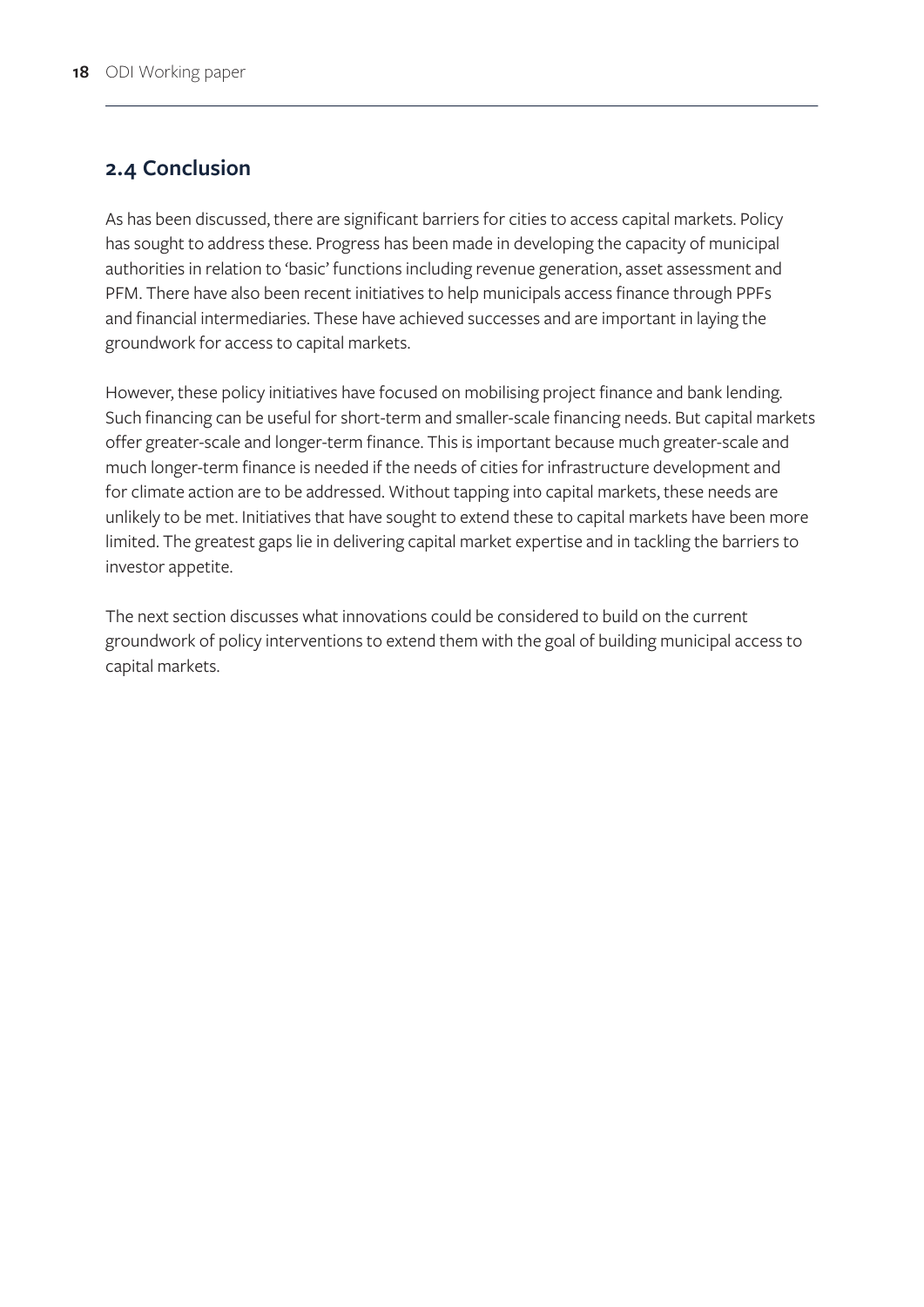# <span id="page-25-0"></span>What innovations are needed?

### **3.1 Introduction**

As discussed in Section 2, more needs to be done to develop capital market access for cities. In this section, the paper discusses how policy could be enhanced to achieve this.

There are three initiatives to consider: embedding cities into national and international frameworks; creating new financial intermediaries to deliver access to capital markets; and tapping into new pools of capital that are 'city-aligned'. Each of these proposals is discussed in more detail below.

### **3.2 Integrate cities into national and international frameworks**

As Section 2 discussed, policy frameworks and the political context can constrain finance for cities. Greater integration of city, national and international policy frameworks may help by harmonising and focusing policy more effectively to address such challenges.

The first step would be for governments to integrate cities as part of their national plans (such as Nationally Determined Contributions and National Adaptation Programmes). They also need to provide policy support to cities to develop blueprints and build capacity to effectively access private finance, including from capital markets.

Parallel efforts to integrate cities into international policy frameworks are also key. Particularly important is drawing cities into international climate mitigation and adaptation efforts more effectively. A range of partners are needed to deliver this.

For IFIs and DFIs, as discussed earlier, they typically have a mandate to act only at a national level. Ideally, these mandates would be changed to allow them to engage and provide finance directly to cities. This may be unrealistic in the near term. However, this does not preclude them from increasing direct engagement with cities into their work, nor working more collaboratively with cities to deliver projects.

For example, IFIs and DFIs could place greater emphasis on cities in their national-level work, including in relation to country diagnosis and strategy work. To a certain extent, this is already happening today. For example, urban projects are being financed in the infrastructure sector, where there is a natural overlap given the importance of developing urban infrastructure for national economic development and climate adaptation and mitigation.

In relation to projects and financing, cities could be given greater specific consideration. Again, there are some good initiatives in this area. For example, the World Bank, EIB, the European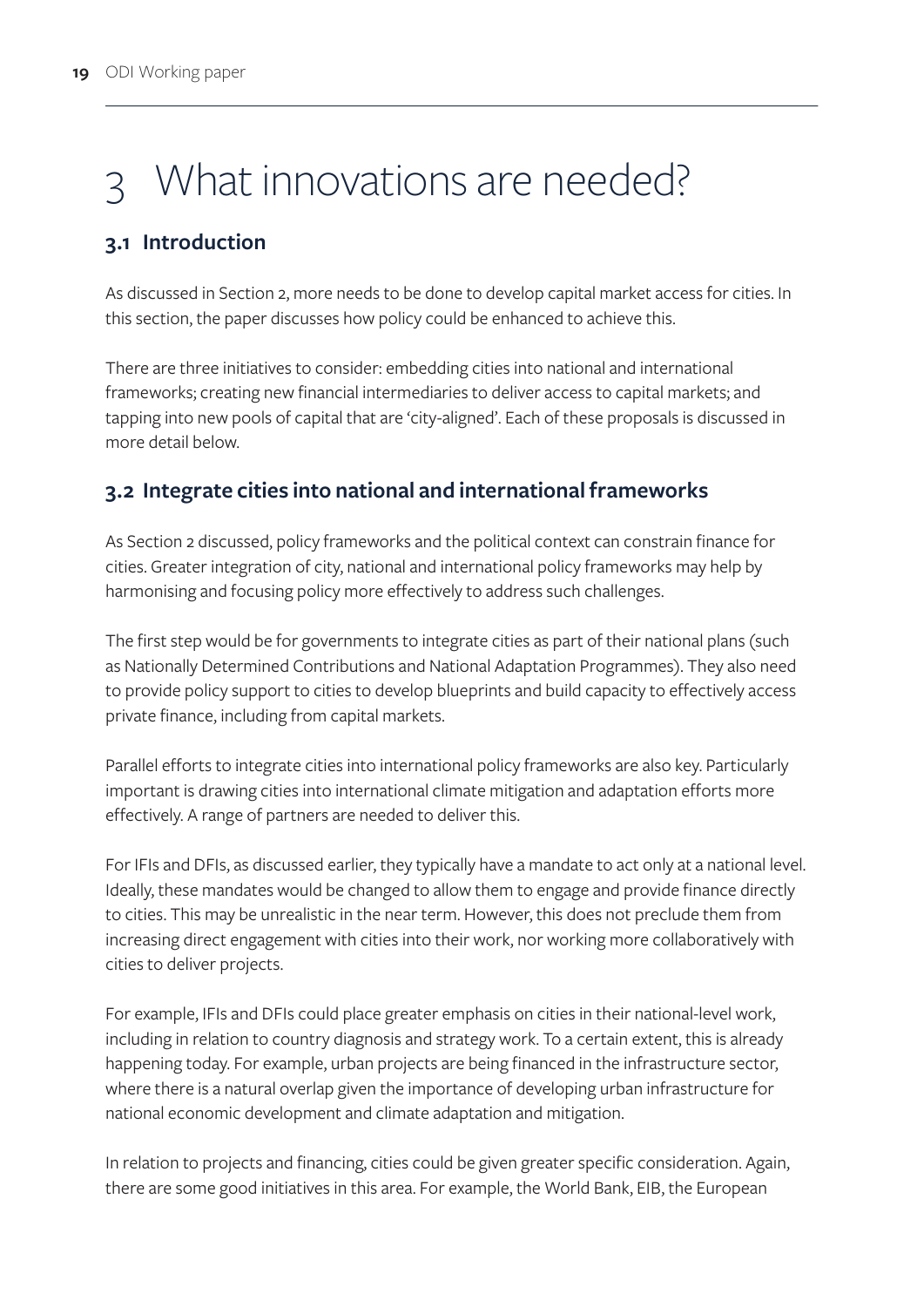Bank for Reconstruction and Development (EBRD), ADB and UNDCF have established urbandedicated functions with support throughout the project lifecycle, including providing capital for early-stage financing and mobilising private finance. The French development agency – AFD – also stands out for its strong commitment to cities, providing technical assistance and project preparation support and directly financing a number of cities without national government guarantees. In addition, the African Development Bank has also recently established the Urban and Municipal Development Bank (UMDF), a multi-donor trust fund that will support cities in Africa to formulate city action plans and then to develop bankable projects around a number of the investment priorities identified.

These initiatives are welcome, especially in overcoming barriers in project preparation, which is increasing the scale and speed of delivering bankable assets, and in building technical expertise and capacity.

Initiatives should also be extended to include a greater emphasis on issuing capital market instruments (such as bonds) and funds (using pooled assets) rather than project finance. In addition, IFIs should extend the scale of guarantees and other bond 'wrappers' provided to cities (including via sovereign guarantees) to support further bond issuances by them. They should also extend the range. For example, most city-level guarantees cover only credit risk. While this is helpful (given their difficulty in obtaining credit ratings, as discussed earlier), they could include other major risks that deter investors - for example political and foreign exchange<sup>9</sup> risk and service guarantees to protect investors against service failures, in areas such as power, customs and licensing. They could also cover domestic investors (including pension and insurance funds) to help support more local currency financing (Tyson, 2015; Haddaoui and Gulati, 2021).

Cities need to be integrated more actively into global climate initiatives. The various climate funds (such as the Global Climate Fund and funds relating to Nationally Determined Contributions) are providing finance for green urban development and can be important in blended finance approaches with private finance (Feyertag et al., forthcoming).

However, feedback from the city level has described these sources of finance as difficult to access, given their complexity and the slow and cumbersome processes involved, and – as for IFIs – because of their more restrictive focus at the national level. Again, dedicated city functions within the international and national bodies responsible for climate finance would be helpful.

Finally, it is important to note that cities are dependent on the broader level of national capital market development. For cities in most advanced economies, these are usually well developed. But for those in developing economies, general underdevelopment of capital markets is a barrier for cities.

<sup>9</sup> Providing foreign exchange hedging instruments is also helpful in this regard. TCX, a DFI seed-funded provider of FX hedging instruments is a good example of such an intervention (Tyson, 2015).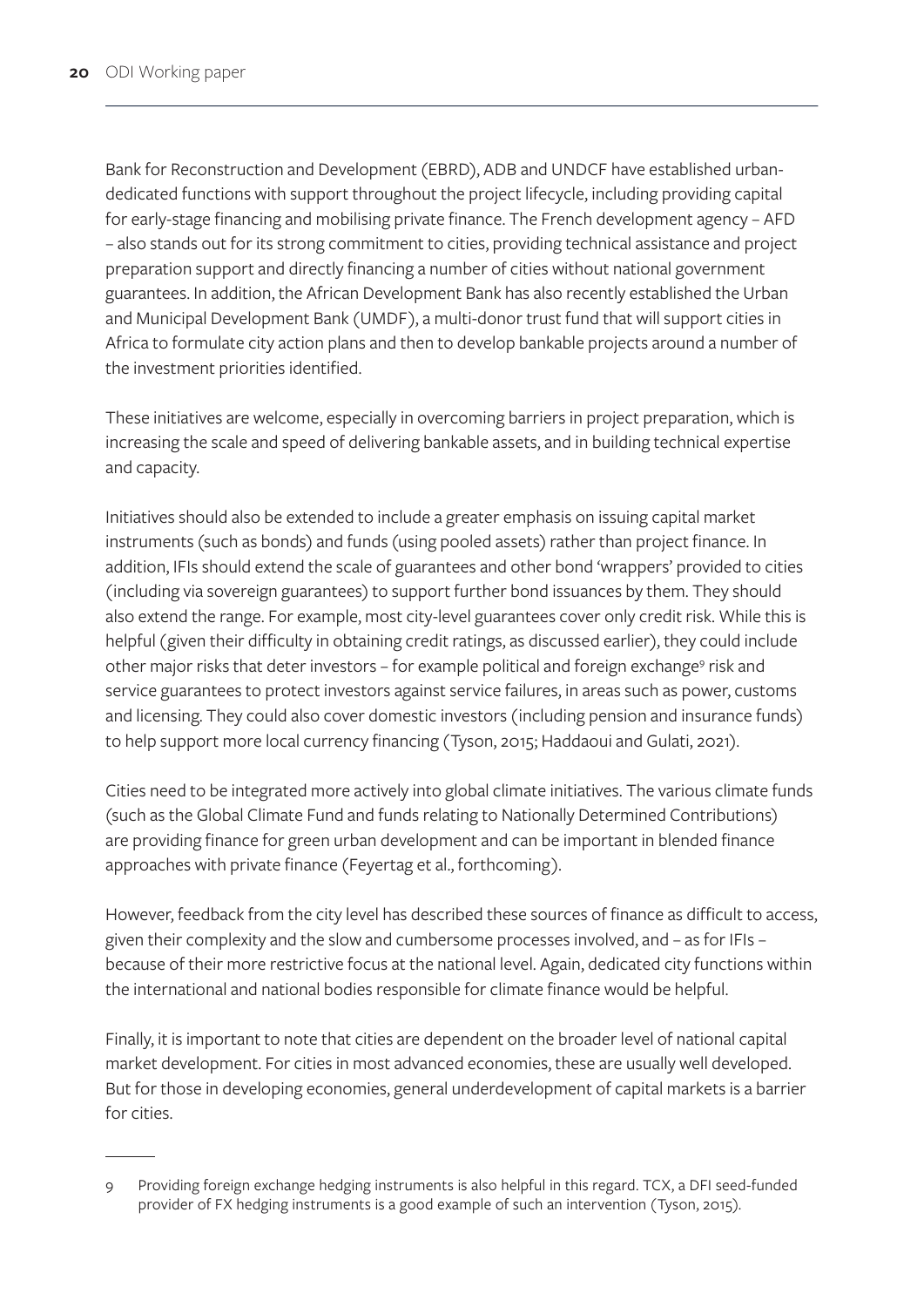<span id="page-27-0"></span>Policy should seek to build national capital markets – such as through establishing high-quality regulation, market practices and financial infrastructure and reforms to deepen the investor base – and there should be support for cities to access international capital markets<sup>10</sup> (Tyson, 2021a).

#### **3.3 Create capital market-dedicated financial intermediaries for cities**

As Section 2 discussed, there are several financial intermediaries for cities that offer important advantages. However, they have not mobilised sufficient private finance, and the finance they have mobilised is mainly project financing, not capital market finance – limiting its scale and maturity.

Creating new intermediaries that are focused specifically on capital market instruments for municipals could deliver a greater scale of finance by facilitating access to the huge pools of capital that are available through capital markets.

New financial intermediaries have already been set up at the city level to pool assets from across the city and providing a single financing vehicle for investors to invest across this diversified pool of projects (rather than at an individual project financing level). These new city-level intermediaries are proving effective in delivering the needed expertise to make these initiatives successful. However, they have not been used to support capital market securities. This should be done as the pooling of assets that they are already conducting can provide the basis for such securities, including funds and securitisations.

Capital market-dedicated financial intermediaries could also be scaled to act for multiple municipal authorities. This would leverage their in-house financial expertise across multiple authorities, making them more efficient and effective, and facilitate easier access to international, as well as domestic, capital markets with the additional scale and range of investors that such markets offer. More importantly, this would allow for the pooling of assets across municipal authorities to provide the capital market instruments that are attractive to investors. This could be done at a national, regional or international level.

It would be particularly effective at a regional or international level because this would allow for the pooling of assets from municipal authorities with very different credit ratings – and hence different combinations of risk and return. This would enable the creation of funds with enhanced returns relative to risk and with diversification benefits – both of which are attractive for institutional investors.

Such regional or international intermediaries would also be important for mobilising finance for smaller or less capable cities – such as those in developing economies or 'secondary' cities in developed economies. This is because it would enable them to overcome the higher barriers they have in building stand-alone capabilities and delivering the scale needed to access capital markets.

<sup>10</sup> See Tyson (2021a) for more detailed discussion on these issues.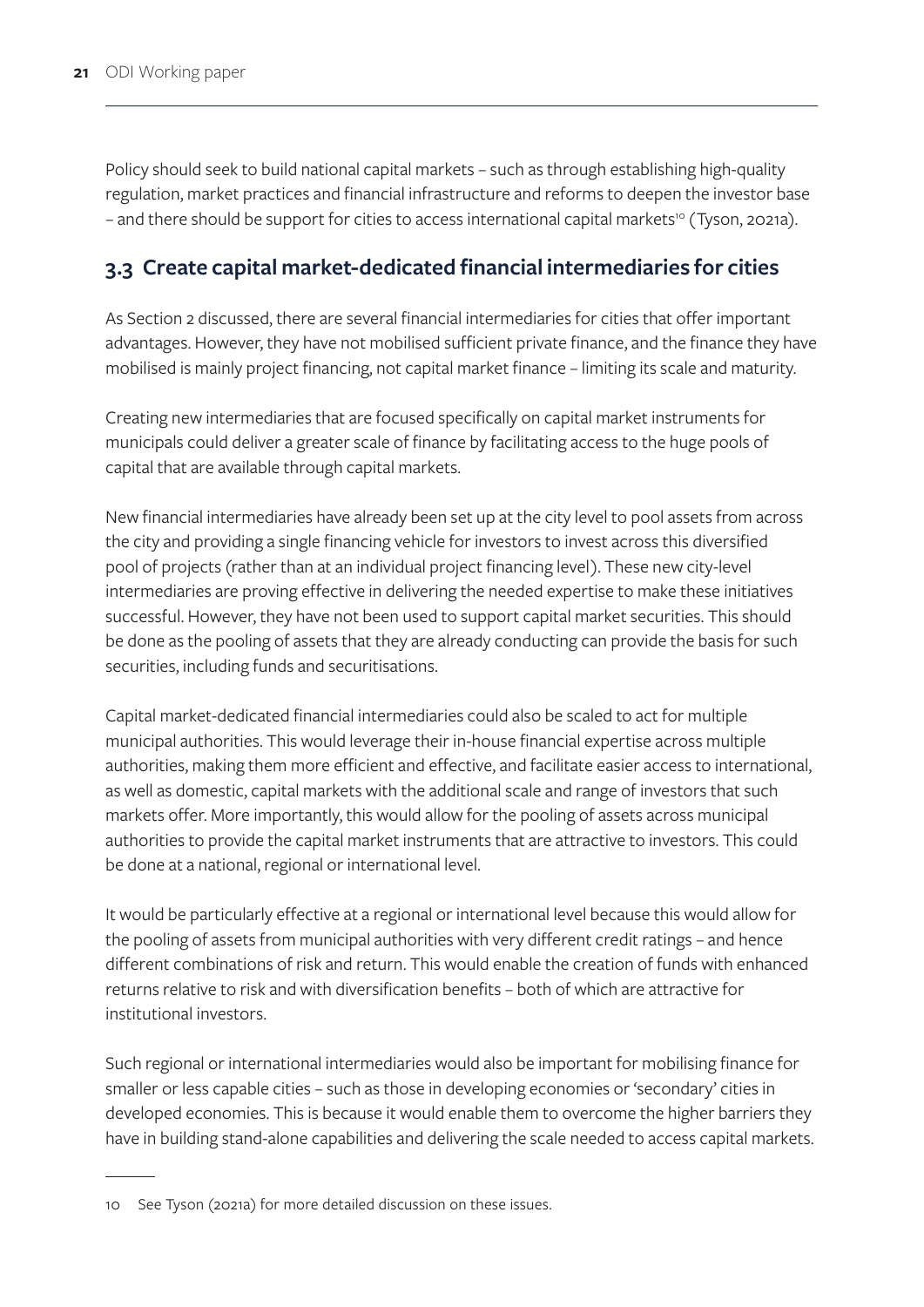Such intermediaries could be publicly or privately owned or have shared ownership between the two. The ownership and capitalisation of such financial intermediaries have many options. One would be to replicate the public ownership and capitalisation of existing financial intermediaries (as discussed in Section 2). Another alternative would be for them to be joint ventures between public and private actors.

The advantage of public ownership is that it enables control for public policy goals and interacts with public finance easily (see Section 2). The advantage of private ownership is that it brings a depth of professional experience, including innovation in financial structuring, market expertise and sales networks. Encouragingly such privately owned financial intermediaries have proved successful in non-municipal development financing in capital markets.

For example, the Foreign, Commonwealth & Development Office (FCDO)-sponsored Mobilising Institutional Capital Through Listed Product Structures (MOBILIST) Platform created a specialist fund to access UK-based capital market financing for green infrastructure in low-income countries. It held a competition for private financiers to design and manage the funds, which are listed on the London Stock Exchange, which will increase their attractiveness to institutional investors. They received public anchor capital, which has achieved a \$1:\$4 leverage ratio to date – which compares very favourably to the \$1:\$0.60 achieved by IFIs in 2020 (Attridge and Goutt, 2021). In December 2021, the first fund was launched and raised £115 million, with a further \$750 million of assets in the pipeline for 2022 (Mobilist, n.d).

Similarly, there are private funds that are not themselves listed, but that support primary issues in listed capital market instruments. For example, the Africa Local Currency Bond Fund is a private fund that invests in new issues of listed local currency corporate bonds on African stock exchanges. It supports first-time issuers to come to market by providing technical assistance, financial structuring expertise and anchor capital funded by donors. It has been successful in supporting and accelerating corporate bonds in the region and is contributing to domestic capital market development, including in local currencies.

Again, there have been some recent positive innovations in establishing such intermediaries. Box 9 highlights the example of the Meridiam Fund, a large-scale international fund which, to date, has raised more than €700 million for urban development projects in low- and middleincome countries. Box 10 highlights two innovative examples from the UK. It presents City Leap, a relatively small-scale intermediary for a single city, Bristol, to pool and finance its green assets (although, to date, it is interacting directly with investors rather than via capital markets). It also presents the UK Cities Climate Investment Commission (UK CCIC), which is exploring how the UK's major cities can pool assets, using an aggregator approach, to attract investors to finance net zero transition projects. Such innovative intermediaries need to be scaled and replicated and given a specific mandate to finance through capital markets.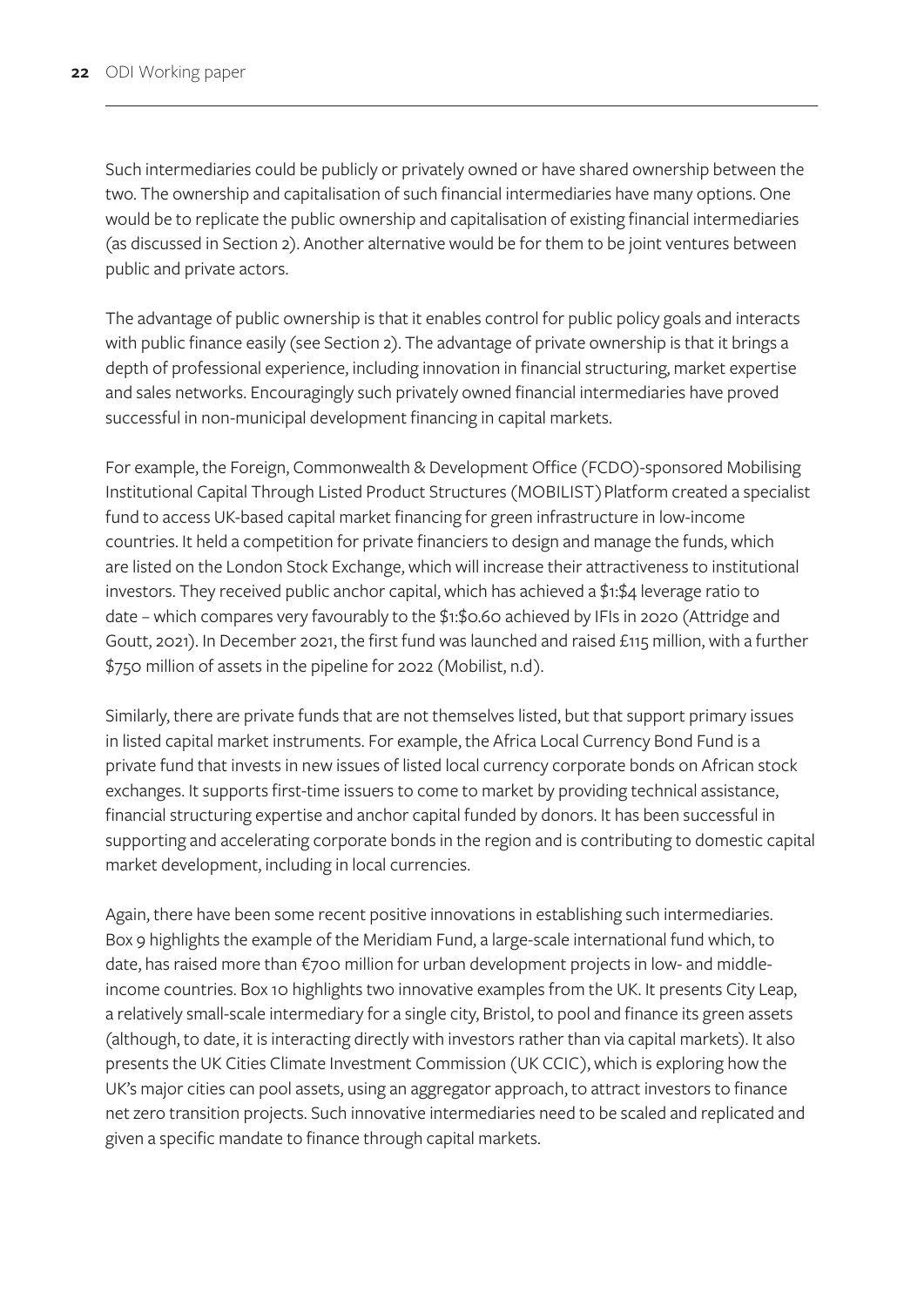#### <span id="page-29-0"></span>Box 9 The International Municipal Investment Fund managed by the Meridiam Fund

The IMIF is managed by Meridiam and was seed-funded by several development agencies, including UNDCF. It is focused on developing capital market access to finance resilient and sustainable infrastructure for cities.

The fund provides diversified investments by bundling projects from both Organisation for Economic Co-operation and Development (OECD) and non-OECD countries with a 25-year horizon into its funds. It also manages green and Sustainable Development Goal (SDG) impact investments through providing assurance on both financial targets and impact measurement. To date, it has raised €700 million for 17 projects. This is because its offering has appealed to institutional investors.

Nevertheless, the perception of risk in non-OECD countries remains a challenge, and guarantees and blended finance approaches have been needed to overcome both risk aversion and capital requirements for investors.

Source: Meridiam, n.d.; Interview material

#### Box 10 Single city and multi-city examples from the UK

#### Bristol's City Leap Programme

City Leap is a public–private venture led by Bristol City Council. It will invest £1 billion of lowcarbon and smart energy infrastructure investment (including low-carbon heat networks and renewable energy from wind and solar, as well as energy efficiency, electric vehicles (EVs) and smart energy systems) in Bristol's energy system over the next 10 years as part of the city's strategic goal to be the UK's first carbon-neutral city by 2030.

A key aspect of the programme is a range of strategic partnerships with private actors with established expertise in developing and investing in the green energy sector. These include institutional and private investors seeking long-term, stable returns from energy-related infrastructure as well as non-financial experts in energy such as developers and operators of green energy systems, digital actors in energy and operators of EV, including charging infrastructure. At the time of writing, short-listed partners included major firms such as, in energy, Ameresco, Engie and Eon, and, in engineering, Marubeni, Sumitomo and Vattenfall Heat UK.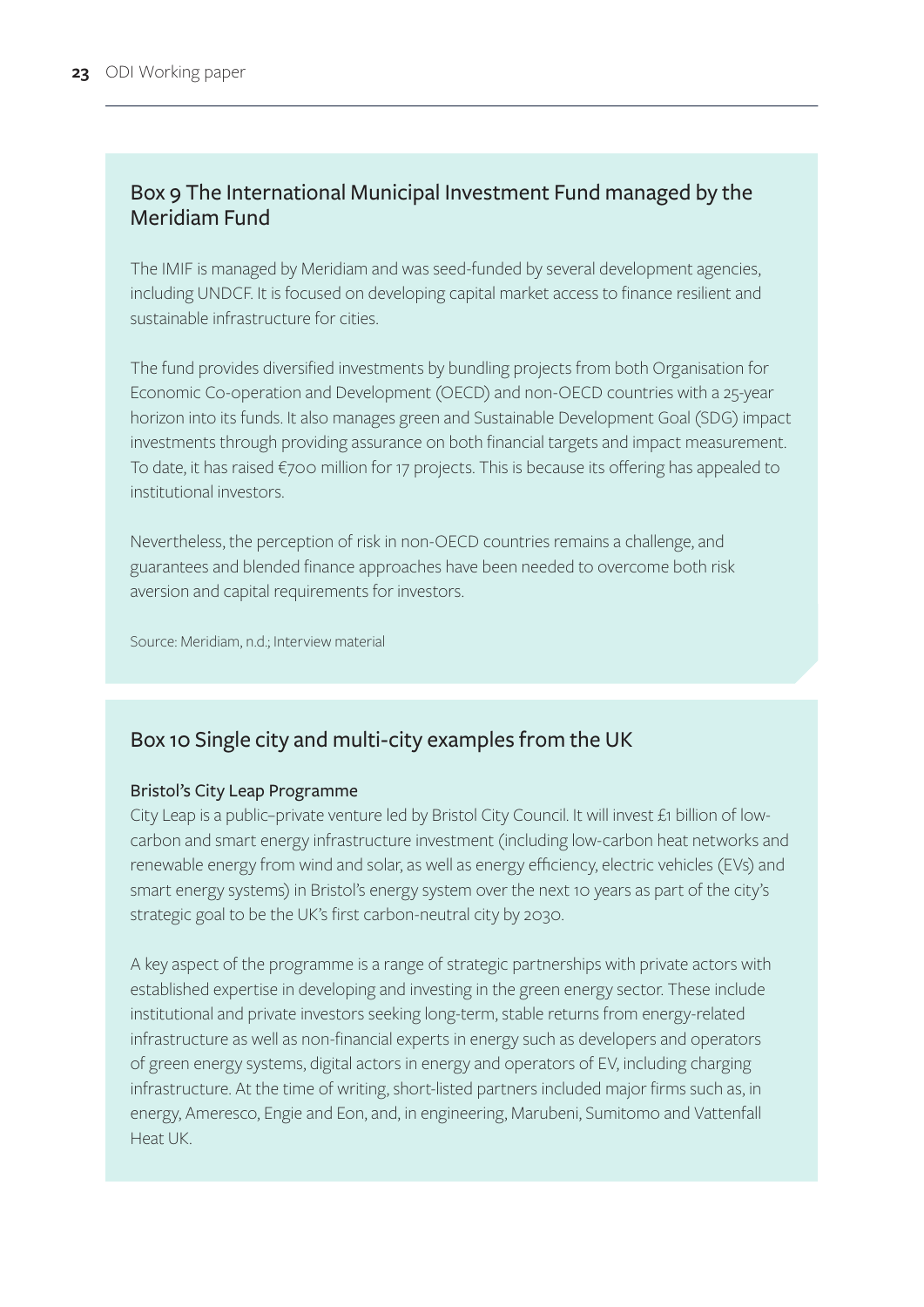Key to its success will be its ability to attract private finance, including large-scale finance from institutional investors, and to be able to finance the development of projects into mature 'bankable' assets.

#### UK Cities Climate Investment Commission

The UK CCIC was launched in July 2021. It brings together London councils with the UK's 11 core cities (Belfast, Birmingham, Bristol, Cardiff, Glasgow, Leeds, Liverpool, Manchester, Newcastle, Nottingham and Sheffield). It aims to leverage the combined scale of cities to mobilise private finance and drive investment into low- and net zero-carbon projects.

The Commission's research has identified investment needs in the range of £200 billion required to achieve cities' net zero pledges, a sum seen as well beyond the current capacity of public finances. It is pushing for a change of mindset from a reliance on public sector grant financing towards returns-based investment using new financial structures to achieve green investment at scale. The Commission sees the ability to aggregate projects across cities as key, particularly given the small, fragmented nature of many net zero projects in individual local authorities that would not be able to attract private finance.

The UK government is currently funding the Commission to produce a detailed national business case. The Commission is also focusing on developing, with local authorities, a pipeline of projects that can be classified and aggregated for investors. Discussions with investors have already identified a great deal of interest in this approach and it is expected to generate a greater scale of investment in key priority sectors, including renewable energy, retrofitting of the housing stock and decarbonised transport systems.

Source: City Leap, 2018; Beechener et al., 2021; Interview material

Further, as current funds have come up against limits to investor appetite in relation to the types of projects and levels of creditworthiness of cities (Interview material), they need to be supported by continued blended finance and guarantees.

Lastly, it is notable that there is evidence that financial intermediaries contribute to broader market development in municipal securities (Tyson, 2021a) – a welcome 'secondary impact' for overall municipal bond market development. This is also most likely to be important for cities where municipal bond market development is weaker than national capital market development because it indicates that there is a 'low hanging fruit' opportunity for municipal and national bond markets to converge. For example, this is the case in a several countries in Europe (see Table 4 in the Appendix for specific examples).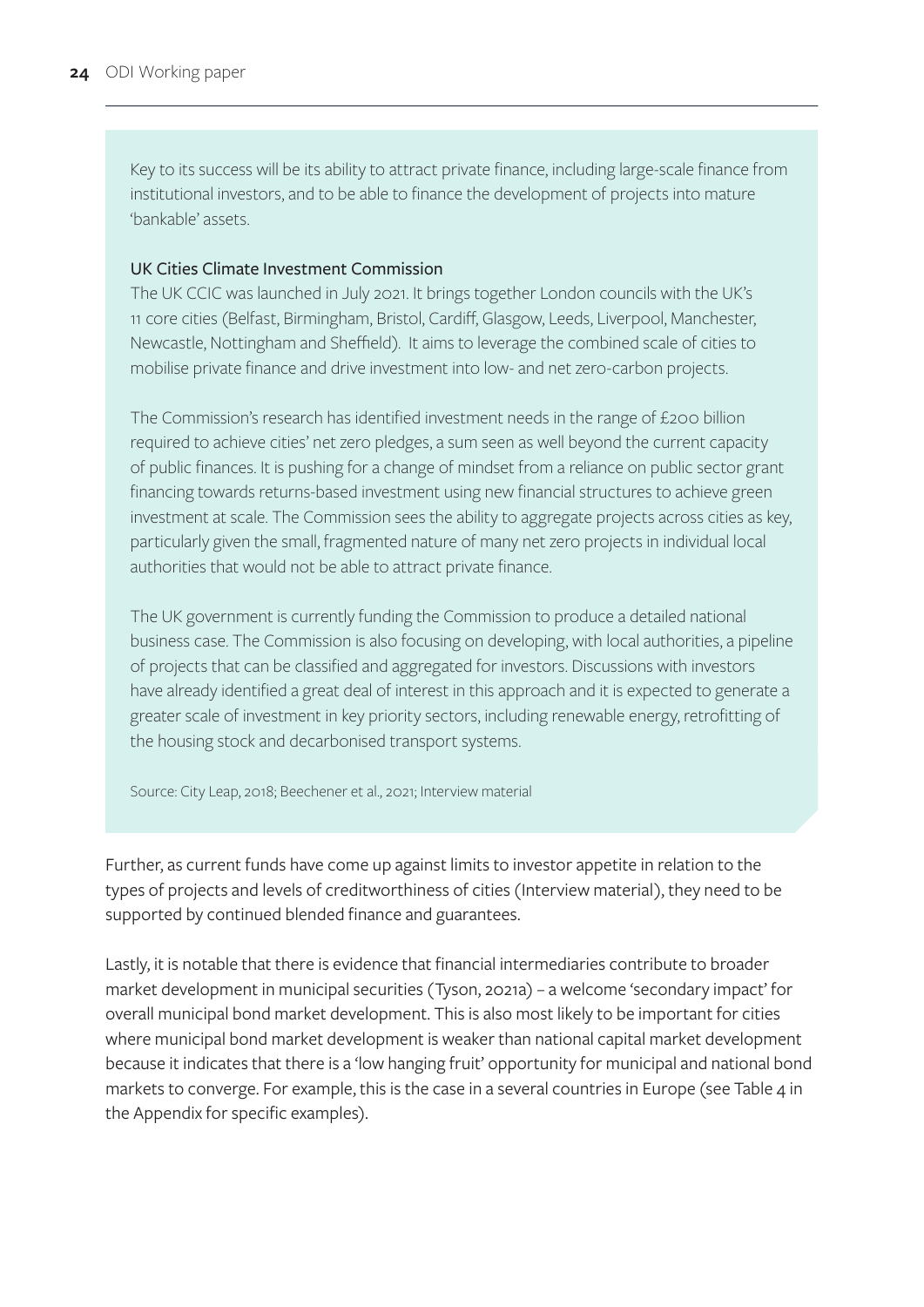#### <span id="page-31-0"></span>**3.4 New sources of 'city-aligned' capital**

#### 3.4.1 Green bonds

Globally, there has been huge growth in the green bond market in the past decade, with the market now reaching \$2 trillion annually. This has been driven by demand from 'green' investors, who have emerged as a new and rapidly expanding investor class (Tyson, 2021b). Given that cities are responsible for more than 70% of global energy-related carbon emissions, this provides an opportunity for them to tap into this new pool of capital to finance the transition and development of green urban infrastructure.

Some cities have already seized this opportunity. For example, Toronto has established a green bond programme and, since 2018, has issued multiple bonds to finance its capital projects (Box 11). Key enablers of this programme that other cities could replicate include its in-house expertise in green bond standards and certification for its projects and bonds – an essential requirement for attracting green investors. Other major cities should consider similar programmes.

#### Box 11 Toronto's Green Debenture Program (Canada)

In 2018, Toronto was one of the first municipalities to establish a Green Debenture Program. It finances capital projects that contribute to environmental sustainability. Between 2018 and 2021, it issued four bonds with total proceeds of CAD780 million.

Its cost of borrowing is low because it relies on the city's good credit ratings (for example it is currently rated as AA by Moody's), reflecting its resilience of revenue sources and sound fiscal management.

The programme has defined green bond standards and certification with independent advice and assessment from Sustainalytics, a leading green bond second-party opinion provider. This includes publicly available reports on the city's environmental credentials and the framework's alignment with the Green Bond Principles.

Source: City of Toronto, n.d.; Moody's, 2020

However, for smaller cities and those in low- and middle-income countries, tapping into the green bond market is more challenging and policy support is needed. For smaller cities, access through financial intermediaries – as discussed in the prior section – is a good alternative to seeking to issue green bonds themselves.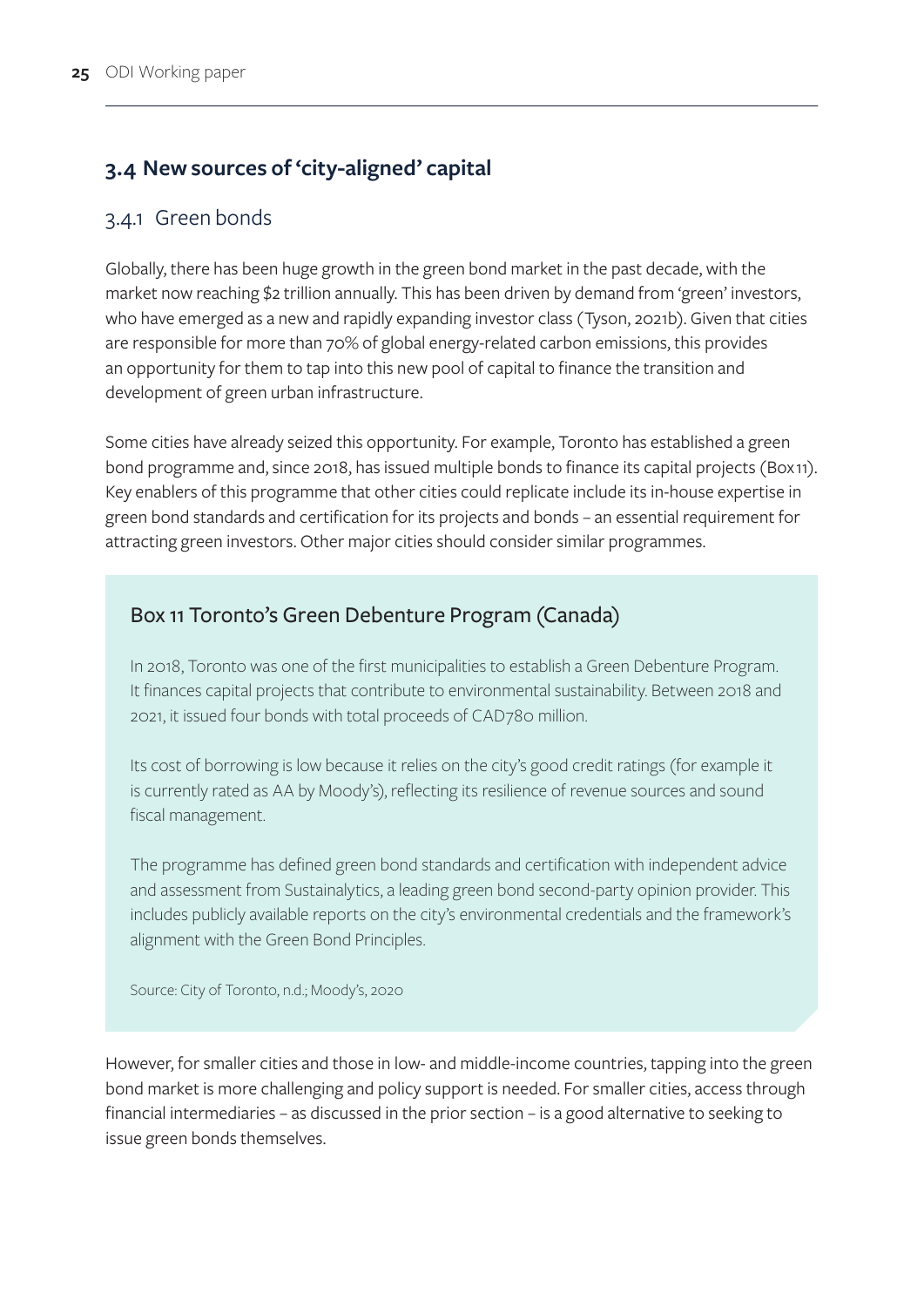<span id="page-32-0"></span>For low- and middle-income countries, some cities that would have had challenges issuing vanilla bonds because of their lower credit ratings have been able to issue green bonds. Lagos and Cape Town have been able to issue green bonds because green bond investors have been willing to accept lower credit ratings where they are combined with green certification (Tyson, 2021b). Lagos in Nigeria has successfully issued international green bonds whereas its vanilla bonds have been confined to the domestic market (Box 12).

#### Box 12 Lagos State Green Bond Programme (Nigeria)

The Lagos State Government has initiated a green bond programme with technical support from the Nigerian Green Bond Market Development Programme, a joint collaboration with FMDQ, an online exchange, and Financial Sector Deepening Africa, a UK-financed programme to meet listing and green bond certification requirements.

In December 2021, it issued a \$330 million (N137.3 billion) 13% 10-year bond to finance key infrastructure projects. It is the first of a programme of bond issues planned through to 2031 to finance key infrastructure projects including roads and healthcare.

On 10 September 2021, the programme was rated B (AA for national rating) by Fitch Ratings, making it below investment grade. According to Fitch, this reflected the state issuer's weaker PFM and debt sustainability relative to international standards, including its tax collection track record and outstanding non-green bond issuances. It also reflects the sovereign rating cap imposed by international credit ratings.

Source: NICP, 2021

However, such developing country bond issues have typically required either a ring-fenced sovereign issue or a sovereign guarantee. Most have also received technical assistance from donors and national green bond programmes in order to meet certification and listing requirements (Tyson, 2021b; Interview material).

More can be done to accelerate and build on these nascent green bond issues for emerging market cities. Donors need to continue to build and increase support through technical assistance and anchor capital in combination (including through capital market-dedicated financial intermediaries as discussed in the previous section). National central banks and regulators need to continue to strengthen national green bond programmes and make regulatory changes (where prudent and useful). For example, reform of capital and liquidity regulations to make them 'climate-weighted' can encourage green bond investments by giving concessions against capital requirements for these assets (Tyson, 2021b).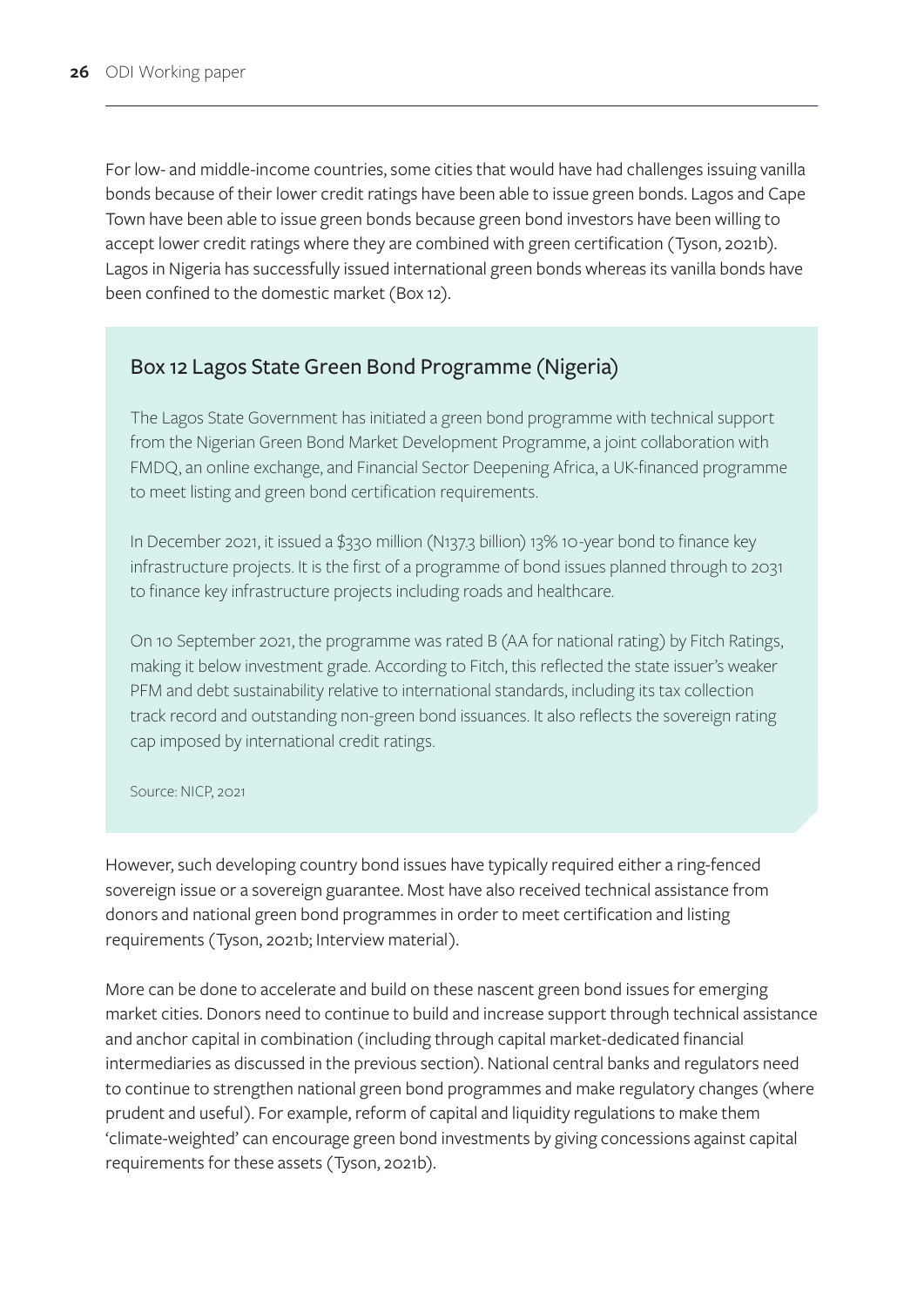## <span id="page-33-0"></span>3.4.2 City or local pension funds

City or municipal pension funds are made up of the pensions of all workers who work directly for or with that municipality, with a primary objective of a return on investment for pensioners. Recently, some authorities have been tapping into these pension funds to invest in local real estate and 'impact' projects, usually though funds and bonds (such as green or 'impact' bonds), Such investments require caution to ensure that fiduciary and regulatory standards for pension investments continue to be met. This is especially so because there have been cases where this has not been done and losses have accrued to pension funds (Tyson, 2015).

Subject to these safeguards, further use of city and municipal pension funds to invest in city infrastructure via capital market instruments could deliver a 'win-win' of new investments suitable for pension funds and finance for local infrastructure development. Boxes 13 and 14 highlight such successes in Manchester, UK, and in Quebec, Canada.

As for green bonds, this could be achieved through capital market-dedicated financial intermediaries especially, as they can pool pensions across authorities. This means that these funds can benefit from diversification benefits that can help deliver their requirements for relatively lower-risk investments.

#### Box 13 Greater Manchester Pension Fund (UK)

The Greater Manchester Pension Fund is one of the largest local government pension schemes in the UK, with more than 350,000 members and £17.3 billion in assets under management.

The City of Manchester entered into an agreement with the Greater Manchester Property Venture Fund to invest £450 million to construct family homes and apartments, with the Council providing land and the Venture Fund putting up the money to build these family homes for rent and sale in the Greater Manchester area.

To manage risk appropriately, local investment is limited to 5% of the main fund value, and pooling of assets with other local authorities has been completed.

Source: Clayton et al., 2017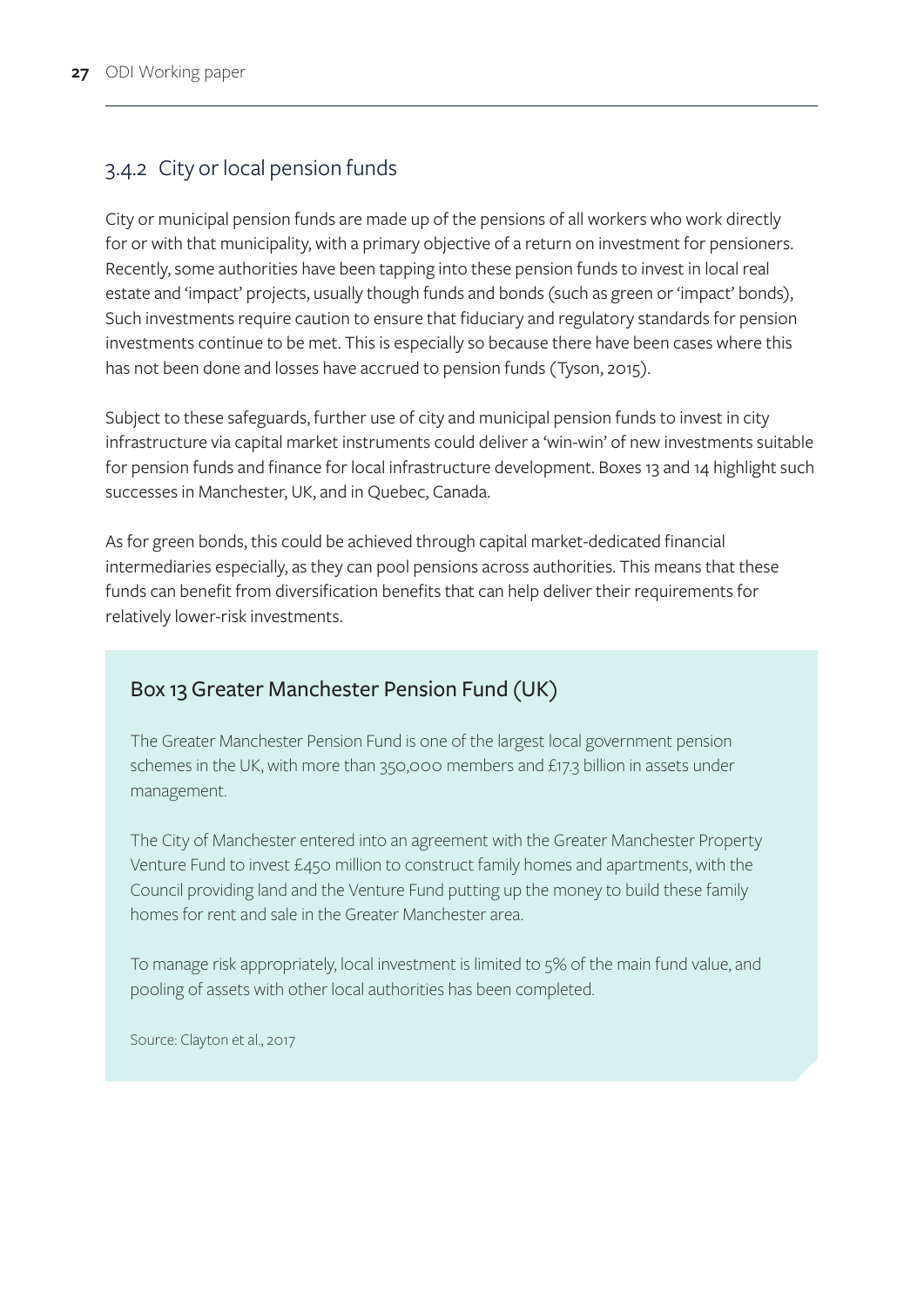#### <span id="page-34-0"></span>Box 14 Quebec Pension Fund investments (Canada)

Established in 1965, the Caisse de dépôt et placement du Quebec (CDPQ) manages investments on behalf of Quebec's public and para-public pension and insurance funds, representing the pensions of over 6 million Quebecers.

It has over CAD400 billion of assets under management and made an annualised return of 9.6% over the 10 years to 2021. It invests in a wide range of assets with the 'triple bottom line' of sustainability, economic growth and financial returns combined with a well-diversified portfolio.

Investments are concentrated in infrastructure, mid-tier private companies (with a focus on high-tech and green energy innovators) and real estate. Its portfolio also includes the Climate Innovation Fund, launched in 2020, which plans to invest CAD500 million in energy transition and sustainable agri-food.

Between 2017 and 2021, it had cut the carbon intensity of its portfolio by 49% and nearly doubled its holding of low-carbon assets to CAD39 billion. However, the latter represents only 10% of its portfolio and only 26% of its assets are in Canada.

The fund represents an interesting model for cities as it provides professional management that balances the need for moderate risk and long-term outlooks for pensions and insurance funds combined with finance to further the sustainable economic growth of the city from which those funds derive.

Source: CDPQ, 2021

#### 3.4.3 Specialist bonds for cities

Bonds can basically be structured using any sources of upfront capital that can generate future revenue streams to pay interest and principal. Seeking new and innovative ways to provide these basics may provide specialist sources of financing for cities.

There have been some successful projects using revenues from carbon credits or climate funds. These have resulted from the Kyoto Protocol, which allows countries to meet their emission targets through the creation and trading of carbon credits.<sup>11</sup> The Clean Development Mechanism

<sup>11</sup> There are three mechanism: emissions trading, the Clean Development Mechanism (CDM) and Joint Implementation.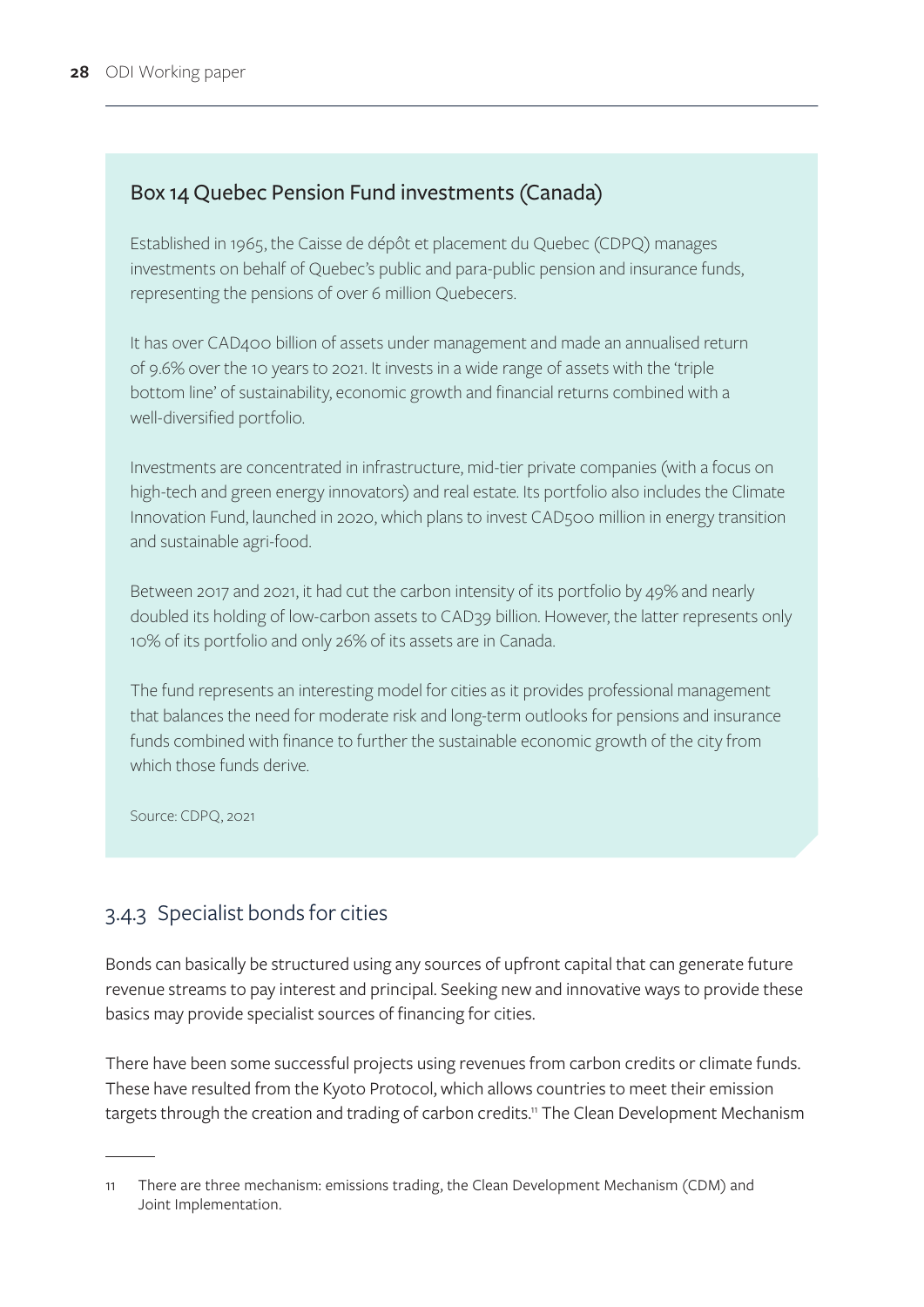<span id="page-35-0"></span>(CDM), in particular, is potentially useful for cities because it allows for project-based carbon credits that can be traded on carbon markets, and hence provides cash flows for private borrowing or otherwise financing green projects, including bonds (Feyertag et al., forthcoming).

Some exploratory projects have already begun in carbon trading for cities. Box 15 discusses an example from South Africa relating to the upgrading of low-income housing. Other examples include Diani in Kenya, which has used carbon credits to restore mangrove swamps to protect coastal urban areas, and tree planting in Freetown, Sierra Leone, which is currently financed by donations but is exploring how to switch to financing through carbon credits (Tyson et al, 2020; Interview material).

However, these projects are currently small in scale and face difficulties in accessing carbon credits because of the complexity of the certification processes. National or international facilitation could help overcome these issues by providing assistance to meet carbon credit certification and trading requirements, as well as to extend these into the basis for green bonds (Feyertag et al., forthcoming).

#### Box 15 Low-income housing development in Cape Town (South Africa)

Cape Town financed a project to improve the thermal performance of existing and future housing units and improve lighting and water heating efficiency through carbon credits from the CDM for a seven-year project in Khayelitsha, a large informal settlement in the city. It achieved the retrofitting of more than 2,300 low-cost homes with solar water heaters, insulated ceilings and energy-efficient lighting.

This was South Africa's first internationally registered CDM project and was supported by the Sustainable Settlements Facility (SSF), a project partnership between SouthSouthNorth and the Development Bank of Southern Africa, with funding from the German Development Bank (KFW) and the Federal Republic of Germany.

Finance of R7 million (\$1 million) was sourced from carbon credits from the CDM. This required an application using the CDM's simplified baseline and monitoring methodology for small-scale CDM projects, which, although simplified, remained complex. For example, measuring and monitoring carbon dioxide emission reductions required a methodology to be designed for the project including test projects and energy engineering assessments in order to meet the requirements of the CDM application. This was achieved through the support of the SSF.

Source: CDM, 2005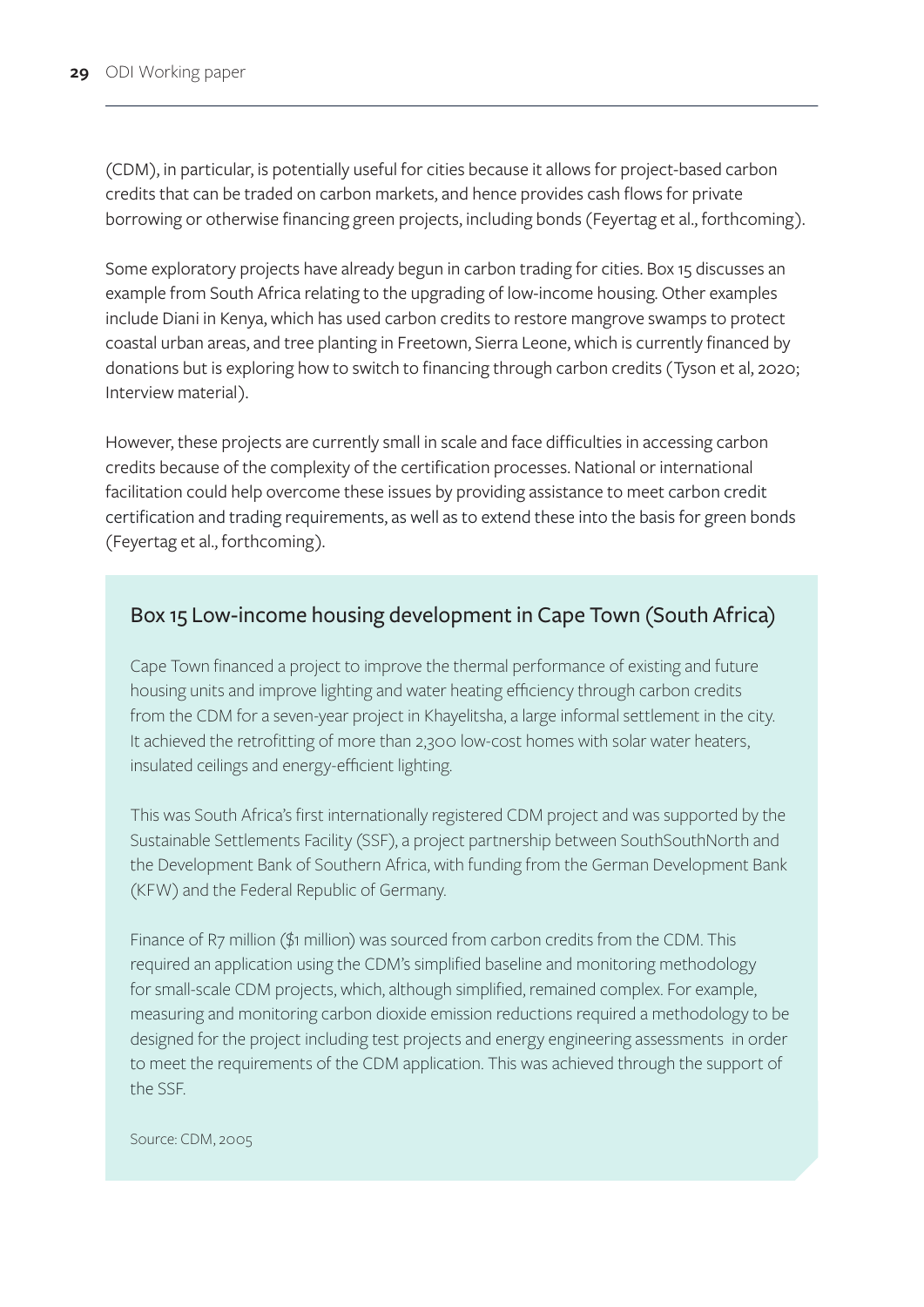<span id="page-36-0"></span>Another example is diaspora bonds – where finance is sought from residents who have emigrated – at a state and city level. Diasporas have an openness to a 'patriotic' discount and less risk aversion relative to other investors. These have proved successful in raising sovereign bonds in, for example, India and Israel, and are most successful where a receiving middle- to high-income country has a sizable first-generation diaspora (Ketkar and Ratha, 2009). Box 16 presents an example from Kerala, a southern Indian state whose government is active in developing green infrastructure and which has financed infrastructure through diaspora bonds.

#### Box 16 Kerala's diaspora bonds (India)

Since 1991, the Indian government has funded various national bonds from its large and wealthy diaspora community. Kerala's State Government built on the back of this established market with an issue of diaspora bonds via a special purpose vehicle (SPV) that markets and manages the investment programme. The proceeds from the diaspora bonds are earmarked for specific development projects (to date, mainly in transport) and the SPV creates a transparent and accountable system for governance. Further funds are being sought for suburban railway and metros, water supply management and highway projects.

Source: Overseas Keralites Investment & Holding Ltd, n.d.; Ketkar and Ratha, 2009

Another alternative is to raise local finance for specific projects that urban residents want, if they are willing to finance the capital costs upfront through a local bond issuance and to bear service costs throughout the life of the asset to repay these costs. There have been several successful examples of this. For example, African cities have issued bonds for the capital cost of installing cooling in domestic and public buildings with ongoing pay-as-you-use subscriptions (Haddaoui and Gulati, 2021).

## **3.5 Conclusion**

There are three main initiatives to consider to increase cities' access to capital markets: (1) embed cities into national and international frameworks; (2) create capital market-dedicated financial intermediaries; and (3) tap into new specialist pools of 'city-aligned' capital. All build on current policy initiatives but extend them to have a greater focus on capital markets – not project finance – and to look for innovative instruments and new pools of capital and revenues to provide the finance for bonds.

In the next section, the paper draws these themes together to conclude, including by identifying policy priorities and underlining the need for urgency in addressing cities' financing needs in response to climate change.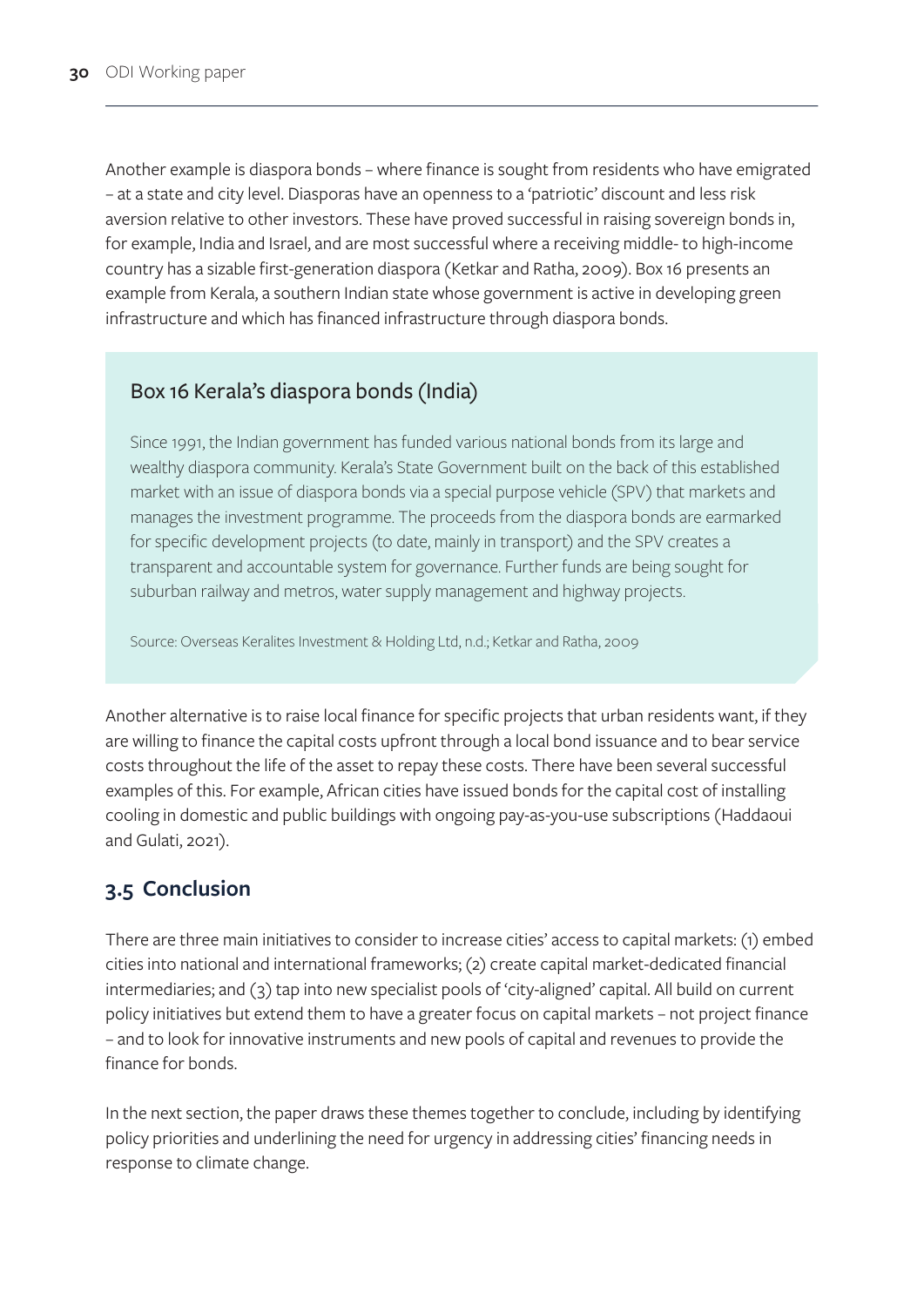# <span id="page-37-0"></span>4 Conclusion

As discussed throughout this paper, there is a need to mobilise greater finance for cities if economic development and climate adaptation and mitigation are to be achieved.

Capital markets offer cities a potential source of such finance with respect to the scale, timeframe and cost needed to tackle these challenges. However, to date, there has been insufficient finance from this source. Policy interventions have raised modest project finance but have not opened access to capital markets in a widespread manner.

To address this, the fundamentals of strong leadership, strategic planning and credible PFM for cities is essential. To help establish this, PFM technical assistance and capacity-building need to continue.

As part of this, there is an urgent need for cities to plan for climate change. Cities have made progress. The 'best in class' have put in place net zero plans and are seeking effective approaches to access private finance and climate finance funds. Nevertheless, by 2021, only 36% of countries had such plans in place or in progress at the subnational level (IPCC, 2022). This is because of gaps in high-level planning, strategies and preliminary studies (such as greenhouse gas inventories and climate impact studies) to prioritise climate investments (Smoke, 2019).

For these reasons, the paper suggests that there are several policy areas that should be prioritised (Figure 3).

| Mandates and<br>credit fundamentals              | • Integrate cities into national and international policy frameworks<br>• Facilitate city access to global climate funds and carbon credits                |
|--------------------------------------------------|------------------------------------------------------------------------------------------------------------------------------------------------------------|
|                                                  |                                                                                                                                                            |
| Requirements<br>to access capital<br>markets     | • City-dedicated functions in IFIs and DFIs<br>• New capital market-dedicated financial intermediaries                                                     |
|                                                  |                                                                                                                                                            |
| Investor appetite<br>for municipal<br>securities | • Tap into the green and impact bond markets<br>• Broader use of blended finance and guarantees<br>• Expand asset classes for green and impact investments |

**Figure 3** Policy priorities to help cities access capital markets

Source: Author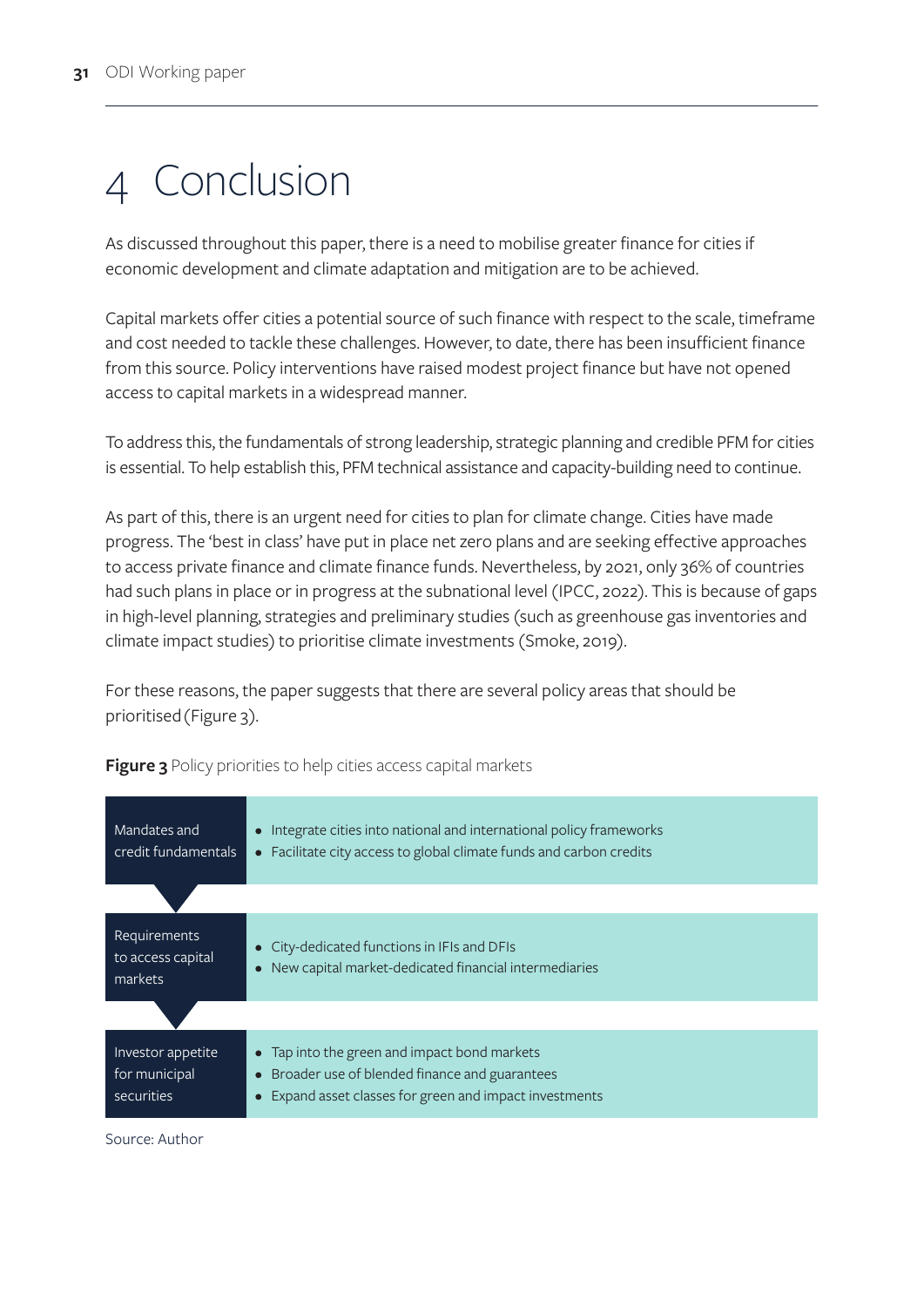The first policy priority is for city authorities and national governments to partner to integrate cities into national and international policy frameworks (including Nationally Determined Contributions and climate funds) to 'up the game' on climate action for cities.

This should include enabling cities to directly access global climate funds and carbon credits. This will need further partnership with the international bodies responsible for these funds. In this regard, a specific action that would be useful would be to have a highly simplified process (that is, more simple than the existing simplified CDM) for small-scale projects at the individual city level so that cites can access these funds more effectively.

A second policy priority is to establish bodies dedicated to raising capital market finance for cities. These should include IFIs and DFIs extending existing urban-focused departments within them and more varied and larger-scale use of public capital for guarantees and blended finance.

New financial intermediaries should also be established with a mandate to work with cities to develop and provide early-stage finance for their projects and then to bundle and refinance these projects through capital market instruments, including bonds and funds. These will require cooperation between cities, national government and international organisations. However, successful forms and ownership structures are diverse; these need to be tailored to the context of each specific intermediary.

Such IFI and DFI departments and new financial intermediaries should also focus on raising finance from new pools of 'city-aligned' capital as a key part of their mandate. However, risks need to be managed. In recent years, some countries have tried to engage too quickly in developing municipal bonds, which has led to wasted efforts and little finance. Financial intermediaries have been mismanaged or poorly designed (Smoke, 2019). As such, care needs to be taken in designing intermediaries to ensure a balance and transparency between the needs of cities, private incentives within intermediaries and the requirements of institutional investors in relation to regulations, returns, liquidity and time horizons.

Third, a key aspect of policy should be green finance. Focusing exclusively on green bonds would be particularly valuable because the market requires specialist knowledge to, for example, understand and execute high certification requirements and impact assessment for green finance. A similar approach could be taken to impact investing.

For both, mandates could seek to broaden the asset categories for investors. This is because green and impact investors' current preferences are for assets such as housing, energy and transport, leaving the equally developmentally important sectors of water, sewage, waste and air unfinanced. Mandates could seek to shift investor appetite towards these sectors by presenting clear arguments relating to their social impact and providing 'easily' investable assets in them (such as bonds).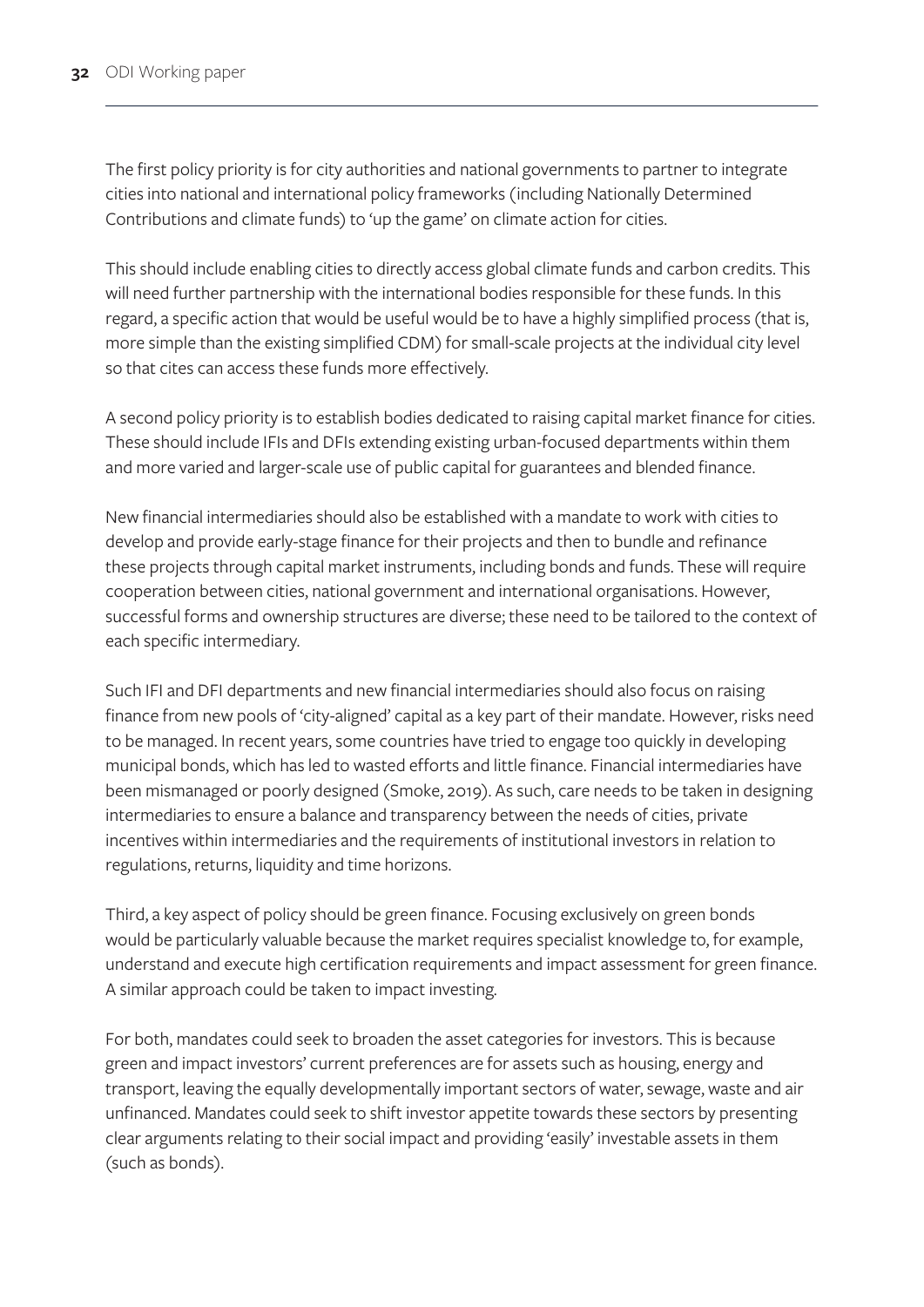Similarly, such investors may be interested in specialist bonds that finance community-led climate change initiatives if they become more aware of their high impact. Advocacy efforts would help in this regard.

Lastly, the barriers for cities to access capital markets remain high. This is especially the case for 'second-tier' cities, for cities in many developing economies and for less 'investable' sectors and assets. As such, there is likely to be a significant ongoing need for a spectrum of financing sources for cities, including taxation, national transfers and international development financing.

Nevertheless, within this landscape, capital markets offer the opportunity for cities to greatly expand the scale and speed of finance to progress their economic development and address increasingly urgent climate adaptation and mitigation.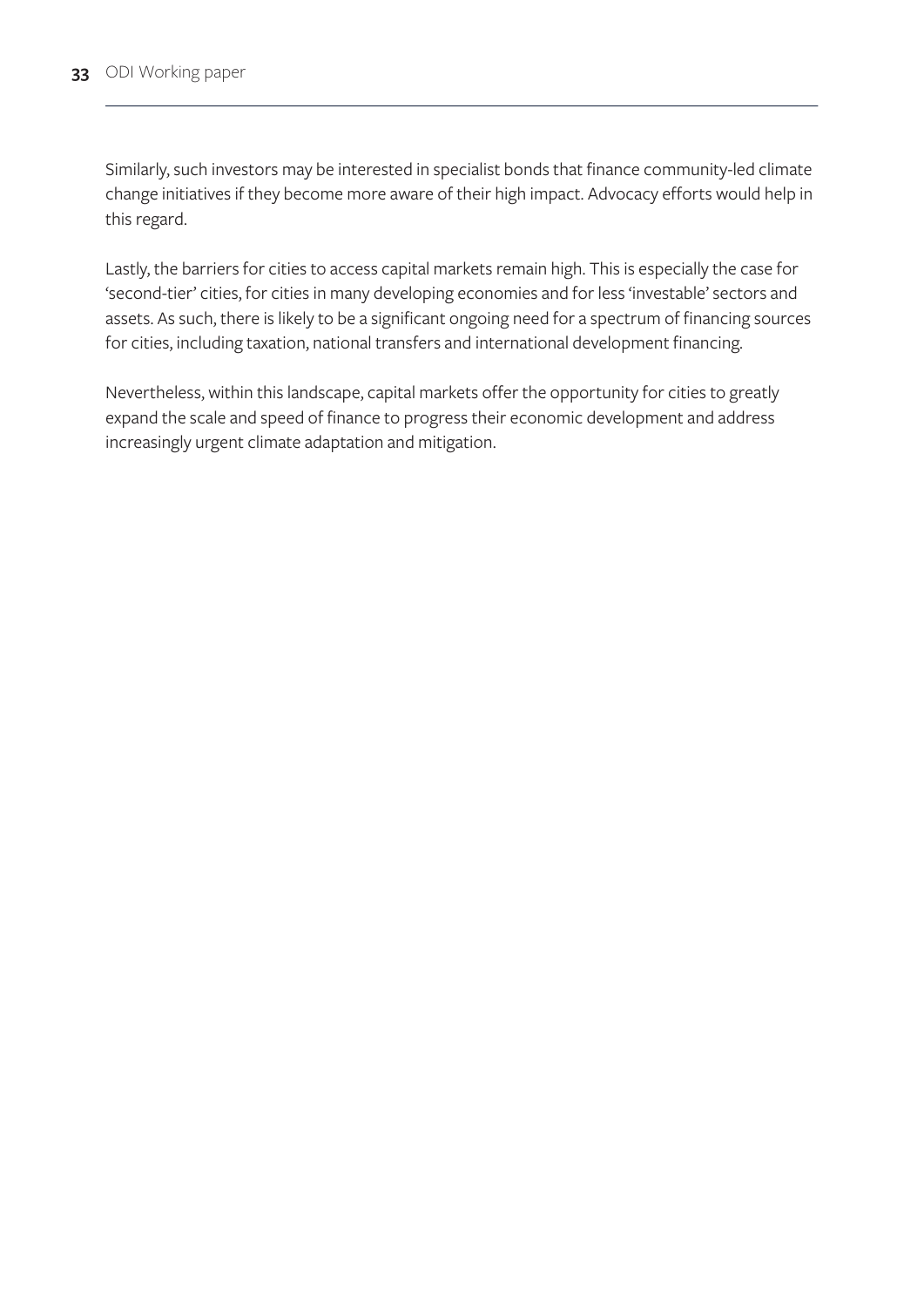# <span id="page-40-0"></span>References

- **Attridge, S. and Goutt, M.** (2021) *Development finance institutions: the need for bold action to invest better*. ODI Report. London: ODI [\(www.odi.org/en/publications/development-finance](http://www.odi.org/en/publications/development-finance-institutions-the-need-for-bold-action-to-invest-better/)[institutions-the-need-for-bold-action-to-invest-better/](http://www.odi.org/en/publications/development-finance-institutions-the-need-for-bold-action-to-invest-better/)).
- **AVCA African Private Equity and Venture Capital Association** (2021) *African private capital activity report* ([www.avca-africa.org/media/2971/02034-avca-african-private-capital-activity-](http://www.avca-africa.org/media/2971/02034-avca-african-private-capital-activity-2021-public-9-1.pdf)[2021-public-9-1.pdf](http://www.avca-africa.org/media/2971/02034-avca-african-private-capital-activity-2021-public-9-1.pdf)).
- **Bakarr Kamara, A., Meriggi, N. and Prichard, W.** (2020) 'Freetown just implemented a new property tax system that could quintuple revenue'. ICTD blog. 22 May [\(www.ictd.ac/blog/](http://www.ictd.ac/blog/freetown-new-property-tax-system-quintuple-revenue/) [freetown-new-property-tax-system-quintuple-revenue/\)](http://www.ictd.ac/blog/freetown-new-property-tax-system-quintuple-revenue/).
- **BBC** (2020a) 'Bristol City Council agrees to sell Bristol Energy'. 3 June [\(www.bbc.co.uk/news/uk](http://www.bbc.co.uk/news/uk-england-bristol-52894013)[england-bristol-52894013](http://www.bbc.co.uk/news/uk-england-bristol-52894013)).
- **BBC** (2020b) 'Nottingham council "sorry" as Robin Hood Energy collapses'. 4 September [\(www.bbc.co.uk/news/uk-england-nottinghamshire-54015033\)](http://www.bbc.co.uk/news/uk-england-nottinghamshire-54015033).
- **Beechener, G., Eren, E., Grantham, R. et al.** (2021) *City investment analysis report*. UK Cities Climate Investment Commission ([cp.catapult.org.uk/project/uk-cities-climate-investment-com](https://cp.catapult.org.uk/project/uk-cities-climate-investment-commission/?msclkid=4534e2a0cf7c11ec95dc5e2dd01b9961) [mission/?msclkid=4534e2a0cf7c11ec95dc5e2dd01b9961](https://cp.catapult.org.uk/project/uk-cities-climate-investment-commission/?msclkid=4534e2a0cf7c11ec95dc5e2dd01b9961)).
- **BIS Bank for International Settlements** (2017) 'High-level summary of Basel III reforms' [\(www.bis.org/bcbs/publ/d424\\_hlsummary.pdf\)](http://www.bis.org/bcbs/publ/d424_hlsummary.pdf).
- **C40 Cities Finance Facility** (2021) The C40 Cities Finance Facility. [\(cff-prod.s3.amazonaws.com/](http://cff-prod.s3.amazonaws.com/storage/files/XcWwW0cFyIeIh7O9BKLdq1pYDU5yGFsHgn1w2Q4D.pdf) [storage/files/XcWwW0cFyIeIh7O9BKLdq1pYDU5yGFsHgn1w2Q4D.pdf\)](http://cff-prod.s3.amazonaws.com/storage/files/XcWwW0cFyIeIh7O9BKLdq1pYDU5yGFsHgn1w2Q4D.pdf).
- **CDM** (2005) Appendix A1 to the simplified modalities and procedures for small-scale CDM project activities ([http://cdm.unfccc.int/Reference/Documents/SSC\\_PDD/English/SCCPDD\\_en.doc](http://cdm.unfccc.int/Reference/Documents/SSC_PDD/English/SCCPDD_en.doc)).
- **CDPQ** (2021) *Investing in a sustainable future: 2021 Annual Report* [\(www.cdpq.com/sites/default/](http://www.cdpq.com/sites/default/files/medias/pdf/en/ra/2021_annual_report.pdf) [files/medias/pdf/en/ra/2021\\_annual\\_report.pdf](http://www.cdpq.com/sites/default/files/medias/pdf/en/ra/2021_annual_report.pdf)).
- **CGD Center for Global Development** (2019) *Making Basel III work for emerging markets and developing economies*. CGD Taskforce Report [\(www.cgdev.org/sites/default/files/making](http://www.cgdev.org/sites/default/files/making-basel-iii-work-emerging-markets-and-developing-economies.pdf)[basel-iii-work-emerging-markets-and-developing-economies.pdf\)](http://www.cgdev.org/sites/default/files/making-basel-iii-work-emerging-markets-and-developing-economies.pdf).
- **City of Toronto** (n.d.) 'Green Debenture Program' ([www.toronto.ca/city-government/budget](http://www.toronto.ca/city-government/budget-finances/city-finance/investor-relations/green-debenture-program)[finances/city-finance/investor-relations/green-debenture-program](http://www.toronto.ca/city-government/budget-finances/city-finance/investor-relations/green-debenture-program)).
- **City Leap** (2018) 'City Leap Prospectus' ([www.energyservicebristol.co.uk/wp-content/pdf/City\\_](http://www.energyservicebristol.co.uk/wp-content/pdf/City_Leap_Prospectus%204-5-18.pdf) [Leap\\_Prospectus%204-5-18.pdf](http://www.energyservicebristol.co.uk/wp-content/pdf/City_Leap_Prospectus%204-5-18.pdf)).
- **Clayton, N., Jeffrey, S. and Breach, A.** (2017) *Funding and financing inclusive growth in cities*. London: Centre for Cities [\(www.centreforcities.org/publication/funding-and-financing](http://www.centreforcities.org/publication/funding-and-financing-inclusive-growth-in-cities/)[inclusive-growth-in-cities/](http://www.centreforcities.org/publication/funding-and-financing-inclusive-growth-in-cities/)).
- **Climate Bonds Initiative** (2020) *Green infrastructure investment opportunities*. Philippines Report 2020 [\(www.climatebonds.net/resources/reports/green-infrastructure-investment](http://www.climatebonds.net/resources/reports/green-infrastructure-investment-opportunities-philippines)[opportunities-philippines](http://www.climatebonds.net/resources/reports/green-infrastructure-investment-opportunities-philippines)).
- **Dhillon, A.** (2021) '£3.8m loss for council-backed energy firm'. Warrington Guardian, 10 August [\(www.warringtonguardian.co.uk/news/19503180.3-8m-loss-council-backed-energy-firm/\)](http://www.warringtonguardian.co.uk/news/19503180.3-8m-loss-council-backed-energy-firm/).
- **Feyertag, J., Pettinotti, L. and Tyson, J.** (Forthcoming) 'Private finance for natural capital.' London: ODI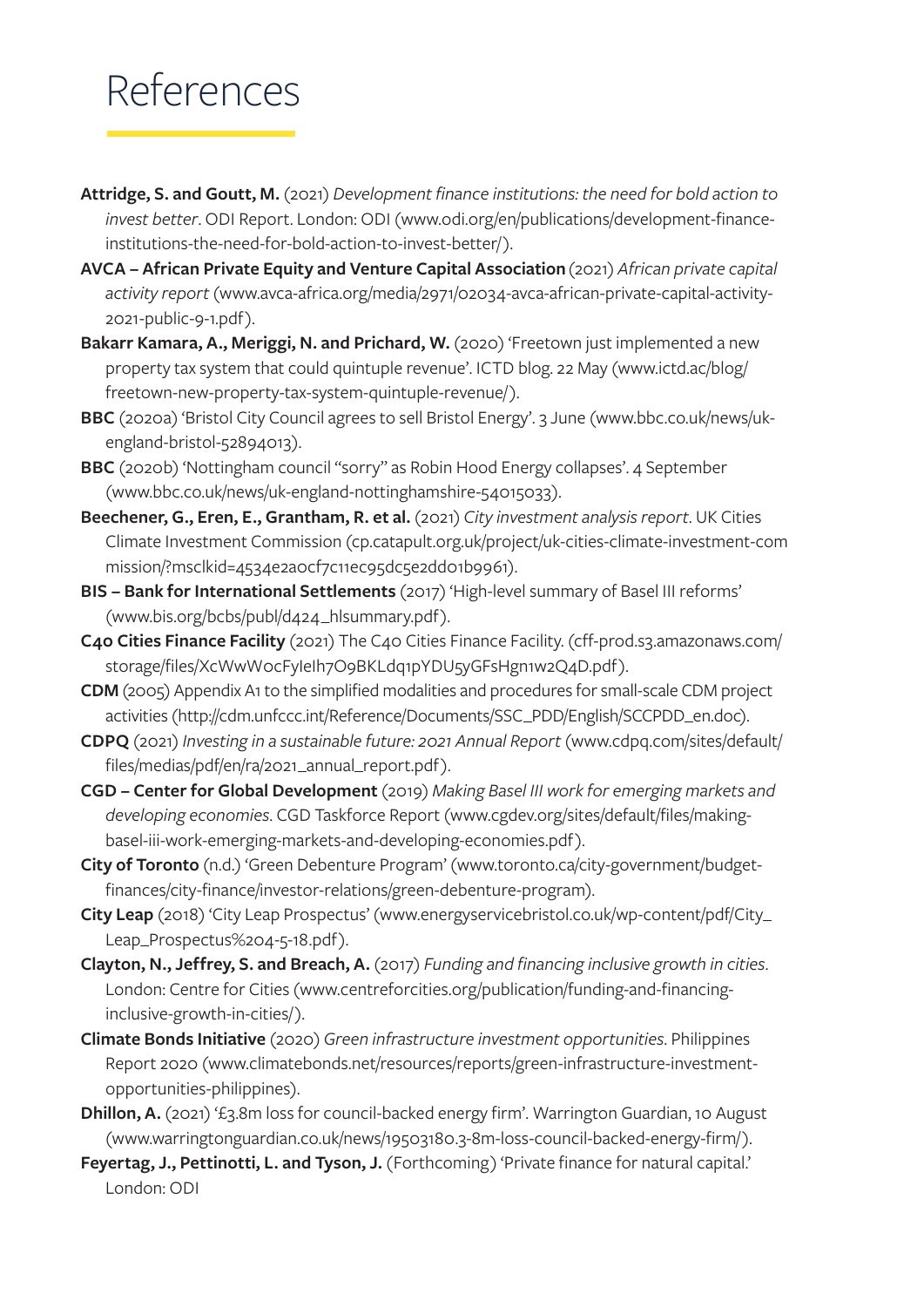- Fidelity, (2021) 'Muni bonds with a twist' ([www.fidelity.com/learning-center/trading-investing/](http://www.fidelity.com/learning-center/trading-investing/taxable-muni-special-report) [taxable-muni-special-report\)](http://www.fidelity.com/learning-center/trading-investing/taxable-muni-special-report).
- **Fisher, P. and Alexander K.** (2019). *Climate change: the role of central banks*. Working paper No 2019/6. Kings College: London ([www.kcl.ac.uk/business/assets/pdf/dafm-working](http://www.kcl.ac.uk/business/assets/pdf/dafm-working-papers/2019-papers/climate-change-the-role-for-central-banks.pdf)[papers/2019-papers/climate-change-the-role-for-central-banks.pdf\)](http://www.kcl.ac.uk/business/assets/pdf/dafm-working-papers/2019-papers/climate-change-the-role-for-central-banks.pdf).
- **Gorelick, J.** (2018) 'Supporting the future of municipal bonds in sub-Saharan Africa: the centrality of enabling environments and regulatory frameworks' *Environment and Urbanization* 30(1): 103–122 ([journals.sagepub.com/doi/pdf/10.1177/0956247817741853](http://journals.sagepub.com/doi/pdf/10.1177/0956247817741853)).
- **Grieco, K., Michel, J. and Holliday, D.** (2020) 'Reforming property tax valuation in Sierra Leone'. IGC Blog, 21 February [\(www.theigc.org/blog/reforming-property-tax-valuation-in](https://www.theigc.org/blog/reforming-property-tax-valuation-in-sierra-leone/)[sierra-leone/](https://www.theigc.org/blog/reforming-property-tax-valuation-in-sierra-leone/)).
- **Haddaoui, C. and Gulati, M.** (2021) *Financing Africa's urban opportunity: the 'why, what and how' of financing Africa's green cities*. Nairobi: FSD Africa [\(coalitionforurbantransitions.](https://coalitionforurbantransitions.com/en/publication/financing-africas-urban-opportunity/) [com/en/publication/financing-africas-urban-opportunity/](https://coalitionforurbantransitions.com/en/publication/financing-africas-urban-opportunity/)).
- Hartwig Lojsch, D., Rodríguez-Vivez, M. and Slavik, M. (2011) 'The size and composition of government debt in the Euro Area'. *Occasional Paper* 132. Brussels: European Central Bank ([https://papers.ssrn.com/sol3/papers.cfm?abstract\\_id=1932062\)](https://papers.ssrn.com/sol3/papers.cfm?abstract_id=1932062).
- **IDS Institute of Development Studies** (2021) 'Collaborating to reform Freetown's property tax system'. Impact Story, 14 June ([www.ids.ac.uk/opinions/collaborating-to-reform](http://www.ids.ac.uk/opinions/collaborating-to-reform-freetowns-property-tax-system/)[freetowns-property-tax-system/](http://www.ids.ac.uk/opinions/collaborating-to-reform-freetowns-property-tax-system/)).
- **IISD International Institute for Sustainable Development** (n.d.) 'Local Government Unit Guarantee Corporation.' Webpage ([www.iisd.org/credit-enhancement-instruments/](http://www.iisd.org/credit-enhancement-instruments/institution/local-government-unit-guarantee-corporation/) [institution/local-government-unit-guarantee-corporation/](http://www.iisd.org/credit-enhancement-instruments/institution/local-government-unit-guarantee-corporation/)).
- **IPCC Intergovernmental Panel on Climate Change** (2022) *Climate Change 2022: Impacts, Adaptation and Vulnerability*, *the Working Group II contribution to the sixth assessment report*. IPCC Report [\(www.unep.org/resources/report/ipcc-sixth-assessment-report](http://www.unep.org/resources/report/ipcc-sixth-assessment-report-climate-change-2022)[climate-change-2022](http://www.unep.org/resources/report/ipcc-sixth-assessment-report-climate-change-2022)).
- **Ketkar, S. and Ratha, D.** (2009) *Innovative financing for development*. Washington DC: World Bank ([https://openknowledge.worldbank.org/handle/10986/6549\)](https://openknowledge.worldbank.org/handle/10986/6549).

**KFW – German Development Bank** (2017) Ex post evaluation – India (www.kfw-entwicklungsbank.de/PDF/Evaluierung/Ergebnisse-und-Publikationen/PDF-Dokumente-E-K\_EN/Indien\_TNUDF\_2017\_E.pdf#:~:text=Summary%3A%20The%20 project%20included%20financing%20municipal%20infrastructure%20in,the%20bonds%20 and%20develop-ing%20an%20asset-liability%20management%20system).

- **Matsukawa, T. and Habeck, O.** (2007) *Recent trends in risk mitigation instruments for infrastructure finance: innovations by providers opening new possibilities*. Washington DC: World Bank [\(https://openknowledge.worldbank.org/handle/10986/10685?locale-attribute=en\)](https://openknowledge.worldbank.org/handle/10986/10685?locale-attribute=en). **Meridiam** (n.d.) 'About Us' [\(www.meridiam.com/about-us/](https://www.meridiam.com/about-us/)).
- **Mobilist** (n.d.) MOBILIST Catalyses Successful ThomasLloyd Energy Impact Trust plc IPO. [\(www.ukmobilist.com/mobilist-catalyses-successful-thomaslloyd-energy-impact-trust-plc-ipo/](http://www.ukmobilist.com/mobilist-catalyses-successful-thomaslloyd-energy-impact-trust-plc-ipo/)).
- **Moody's** (2020) 'Toronto, City of'. Issuer Statistics ([www.moodys.com/credit-ratings/Toronto-](http://www.moodys.com/credit-ratings/Toronto-City-of-credit-rating-521700?cy=emea)[City-of-credit-rating-521700?cy=emea\)](http://www.moodys.com/credit-ratings/Toronto-City-of-credit-rating-521700?cy=emea).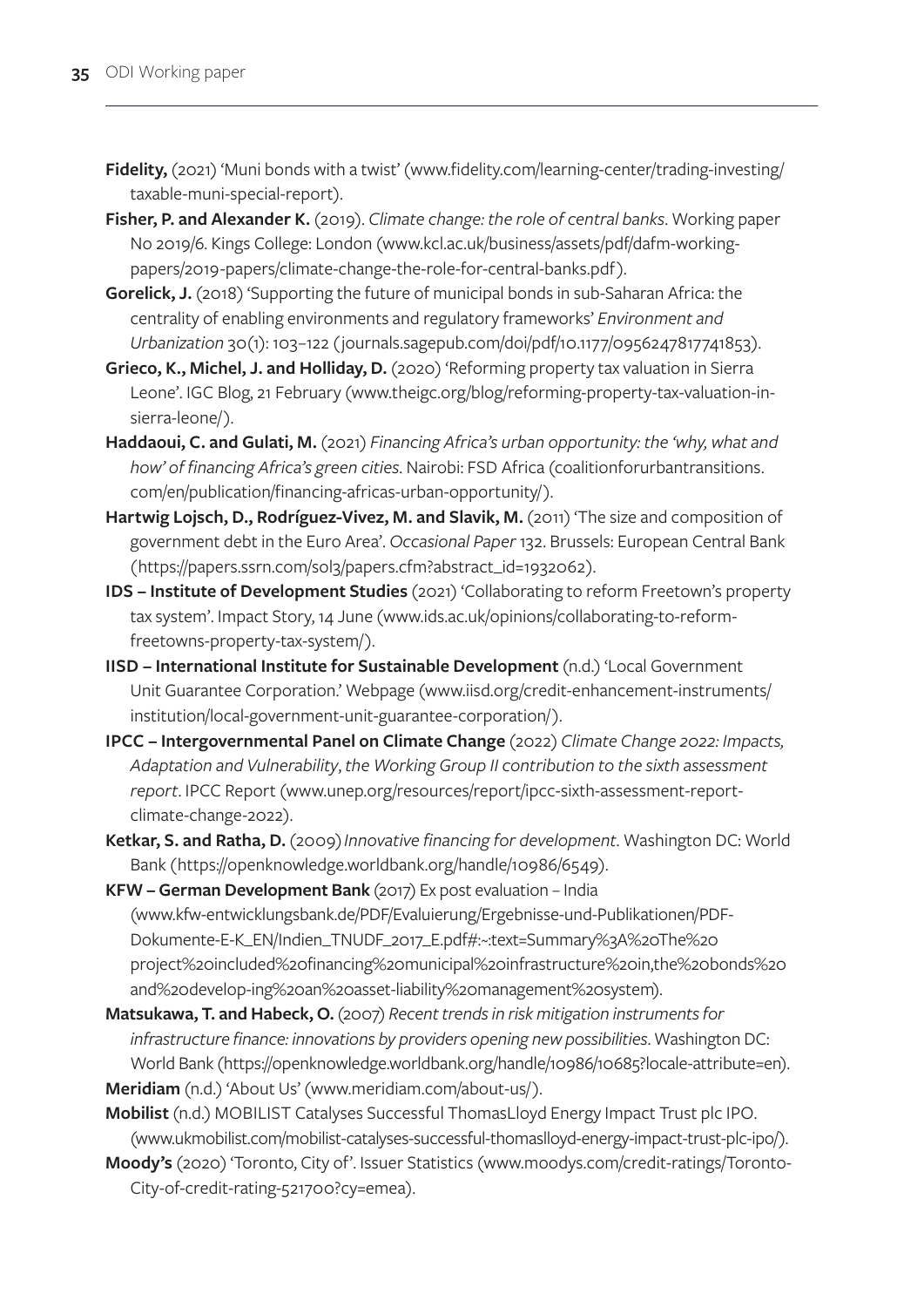- **Negreiros, P., Furio, V., Falconer, A. et al.** (2021) *The state of cities climate finance*. Washington DC: Climate Policy Initiative ([https://www.climatepolicyinitiative.org/](https://www.climatepolicyinitiative.org/publication/the-state-of-cities-climate-finance/) [publication/the-state-of-cities-climate-finance/\)](https://www.climatepolicyinitiative.org/publication/the-state-of-cities-climate-finance/).
- **NIPC Nigerian Investment Promotion Commission** (2021) 'Green Bond Issuance: FMDQ Group, FSD Africa Sign MoU with Lagos.' Webpage. Nigerian Investment Promotion Commission [\(www.nipc.gov.ng/2021/09/21/green-bond-issuance-fmdq-group-fsd-africa](http://www.nipc.gov.ng/2021/09/21/green-bond-issuance-fmdq-group-fsd-africa-sign-mou-with-lagos/)[sign-mou-with-lagos/\)](http://www.nipc.gov.ng/2021/09/21/green-bond-issuance-fmdq-group-fsd-africa-sign-mou-with-lagos/).
- **ODI** (2020) 'The Africa-Europe Mayors' Dialogue'. Webpage ([https://odi.org/en/about/our](https://odi.org/en/about/our-work/the-africa-europe-mayors-dialogue/?msclkid=3d80c2b1b4f911ecae00ea38b629f268)[work/the-africa-europe-mayors-dialogue/?msclkid=3d80c2b1b4f911ecae00ea38b629f268](https://odi.org/en/about/our-work/the-africa-europe-mayors-dialogue/?msclkid=3d80c2b1b4f911ecae00ea38b629f268)).
- **Overseas Keralites Investment & Holding Ltd.** (n.d.) Business Model ([http://okih.org.in/](http://okih.org.in/businessmodel)) [businessmodel\)](http://okih.org.in/businessmodel))
- Padovani E., Rescigno L. and Ceccatelli, J. (2018) 'Municipal bond debt and sustainability in a non-mature financial market: the case of Italy' *Sustainability* 10(9): 3249 [\(doi.org/10.3390/](https://doi.org/10.3390/su10093249) [su10093249](https://doi.org/10.3390/su10093249)).
- **Pillay, K., Probst, C. and Luk, C.** (2020) *Establishing a city green bank: best practice guide*. C40 Cities and NYCEEC ([www.c40knowledgehub.org/s/article/Establishing-a-City-Green-](http://www.c40knowledgehub.org/s/article/Establishing-a-City-Green-Bank-Best-Practice-Guide?language=en_US)[Bank-Best-Practice-Guide?language=en\\_US](http://www.c40knowledgehub.org/s/article/Establishing-a-City-Green-Bank-Best-Practice-Guide?language=en_US)).
- **Skentelbery, G.** (2022) 'Tories call on Labour council to halt risky investments following collapse of Together Energy'. Warrington Worldwide, 19 January [\(www.warrington-worldwide.co.uk/](http://www.warrington-worldwide.co.uk/2022/01/19/tories-call-on-labour-council-to-halt-risky-investments-following-collapse-of-together-energy/) [2022/01/19/tories-call-on-labour-council-to-halt-risky-investments-following-collapse-of](http://www.warrington-worldwide.co.uk/2022/01/19/tories-call-on-labour-council-to-halt-risky-investments-following-collapse-of-together-energy/)[together-energy/](http://www.warrington-worldwide.co.uk/2022/01/19/tories-call-on-labour-council-to-halt-risky-investments-following-collapse-of-together-energy/)).
- **Smoke, P.J.** (2019) *Improving subnational government development finance in emerging and developing economies: toward a strategic approach*. Working Paper 921. Tokyo: Asian Development Bank Institute [\(www.semanticscholar.org/paper/Improving-Subnational-](http://www.semanticscholar.org/paper/Improving-Subnational-Government-Development-in-and-Smoke/50479703cd6cccd9cb08a43c9a30eef19b3b180a)[Government-Development-in-and-Smoke/50479703cd6cccd9cb08a43c9a30eef19b3b180a](http://www.semanticscholar.org/paper/Improving-Subnational-Government-Development-in-and-Smoke/50479703cd6cccd9cb08a43c9a30eef19b3b180a)).
- **Reuters** (2021) 'Standard Chartered arranges \$1.1 bln financing for Angola water project'. [\(www.reuters.com/article/angola-stanchart/standard-chartered-arranges-1-1-billion](http://www.reuters.com/article/angola-stanchart/standard-chartered-arranges-1-1-billion-financing-for-angola-water-project-idUSKBN2G213W)[financing-for-angola-water-project-idUSKBN2G213W](http://www.reuters.com/article/angola-stanchart/standard-chartered-arranges-1-1-billion-financing-for-angola-water-project-idUSKBN2G213W)).
- **TNUDF** (2021) *Annual Report 2020-2021* ([www.tnuifsl.com/documents/annual\\_reports/](http://www.tnuifsl.com/documents/annual_reports/ar2021.pdf) [ar2021.pdf\)](http://www.tnuifsl.com/documents/annual_reports/ar2021.pdf).
- **The Investment Association** (2019) 'Investors encourage the development of a UK Municipal Bond Market' ([www.theia.org/sites/default/files/2019-06/InvestorsSupporttheDevelopment](http://www.theia.org/sites/default/files/2019-06/InvestorsSupporttheDevelopment ofMunicipalBondsMarket.pdf)  [ofMunicipalBondsMarket.pdf](http://www.theia.org/sites/default/files/2019-06/InvestorsSupporttheDevelopment ofMunicipalBondsMarket.pdf)).
- **Tyson, J.** (2015) *Private infrastructure finance for developing countries: five challenges, five solutions*. Working Paper. London: ODI ([www.odi.org/en/publications/private](http://www.odi.org/en/publications/private-infrastructure-finance-in-developing-countries-five-challenges-five-solutions/)[infrastructure-finance-in-developing-countries-five-challenges-five-solutions/](http://www.odi.org/en/publications/private-infrastructure-finance-in-developing-countries-five-challenges-five-solutions/)).
- **Tyson, J.** (2021a) *Capital market development in sub-Saharan Africa: Progress, challenges and innovations*. Working Paper. London: ODI [\(www.odi.org/en/publications/capital-market](http://www.odi.org/en/publications/capital-market-development-in-sub-saharan-africa-progress-challenges-and-innovations/)[development-in-sub-saharan-africa-progress-challenges-and-innovations/](http://www.odi.org/en/publications/capital-market-development-in-sub-saharan-africa-progress-challenges-and-innovations/)).
- **Tyson, J.** (2021b) *Green bonds in sub-Saharan Africa*. Policy Brief. London: ODI ([www.odi.org/](http://www.odi.org/en/publications/green-bonds-in-sub-saharan-africa/) [en/publications/green-bonds-in-sub-saharan-africa/\)](http://www.odi.org/en/publications/green-bonds-in-sub-saharan-africa/).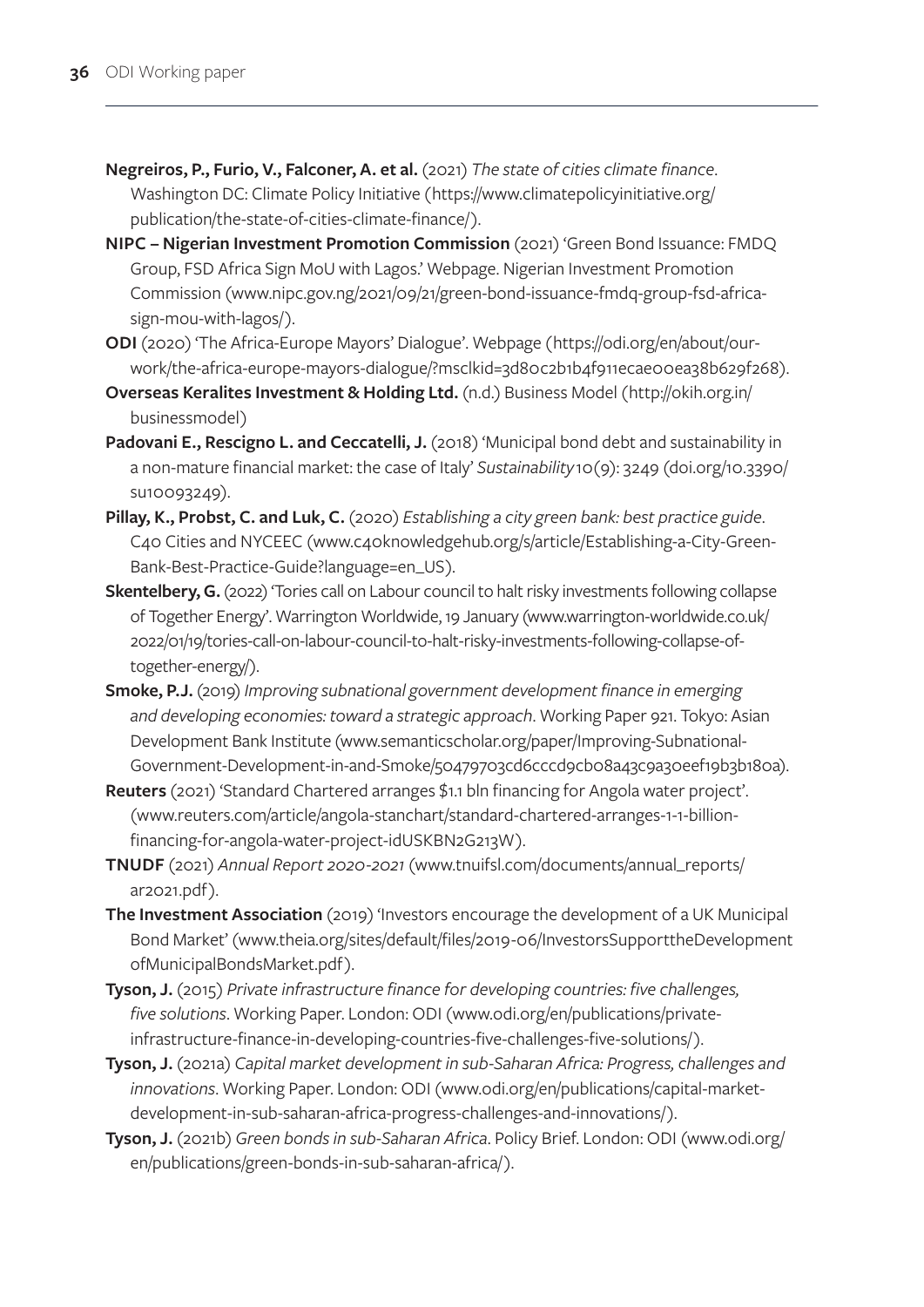- **Tyson, J., Diwakar, V., Adetutu, M. and Bishop, J.** (2020) *Inclusive economic growth in Africa: the spatial dynamics of poverty*. ODI Report. London: ODI ([https://odi.org/en/](https://odi.org/en/publications/inclusive-economic-growth-in-kenya-the-spatial-dynamics-of-poverty/) [publications/inclusive-economic-growth-in-kenya-the-spatial-dynamics-of-poverty/](https://odi.org/en/publications/inclusive-economic-growth-in-kenya-the-spatial-dynamics-of-poverty/)).
- **UNDCF** (n.d.) IMIF [TAF Brochure](https://www.uncdf.org/Download/AdminFileWithFilename?id=15279&cultureId=127&filename=20082021-imif-taf-brochure-2020pdf). [\(www.uncdf.org/mif/imiftaf\)](http://(www.uncdf.org/mif/imiftaf).
- **UKMBA** (n.d.) Local Authorities [\(ukmba.org/local-authorities/\)](http://ukmba.org/local-authorities/).
- Vukovic, D.B., Rincon, C.J. and Maiti, M. (2021) 'Price distortions and municipal bonds premiums: evidence from Switzerland' *Financial Innovation* 7 60 [\(doi.org/10.1186/s40854-](https://doi.org/10.1186/s40854-021-00276-8) [021-00276-8\)](https://doi.org/10.1186/s40854-021-00276-8).
- **World Bank** (n.d.). Urban Development (www.worldbank.org/en/topic/urbandevelopment/ overview#1).
- **World Bank and United Nations Development Programme** (2020) Catalyzing private sector investment in climate smart cities. Invest4Climate Knowledge Series. Washington DC: World Bank [\(documents1.worldbank.org/curated/en/179101596519553908/pdf/](https://documents1.worldbank.org/curated/en/179101596519553908/pdf/Catalyzing-Private-Sector-Investment-in-Climate-Smart-Cities.pdf) [Catalyzing-Private-Sector-Investment-in-Climate-Smart-Cities.pdf\)](https://documents1.worldbank.org/curated/en/179101596519553908/pdf/Catalyzing-Private-Sector-Investment-in-Climate-Smart-Cities.pdf).
- **World Bank** (2021) 'City Climate Finance Gap Fund'. Brief, 23 September ([www.worldbank.org/](http://www.worldbank.org/en/topic/urbandevelopment/brief/city-climate-finance-gap-fund) [en/topic/urbandevelopment/brief/city-climate-finance-gap-fund\)](http://www.worldbank.org/en/topic/urbandevelopment/brief/city-climate-finance-gap-fund).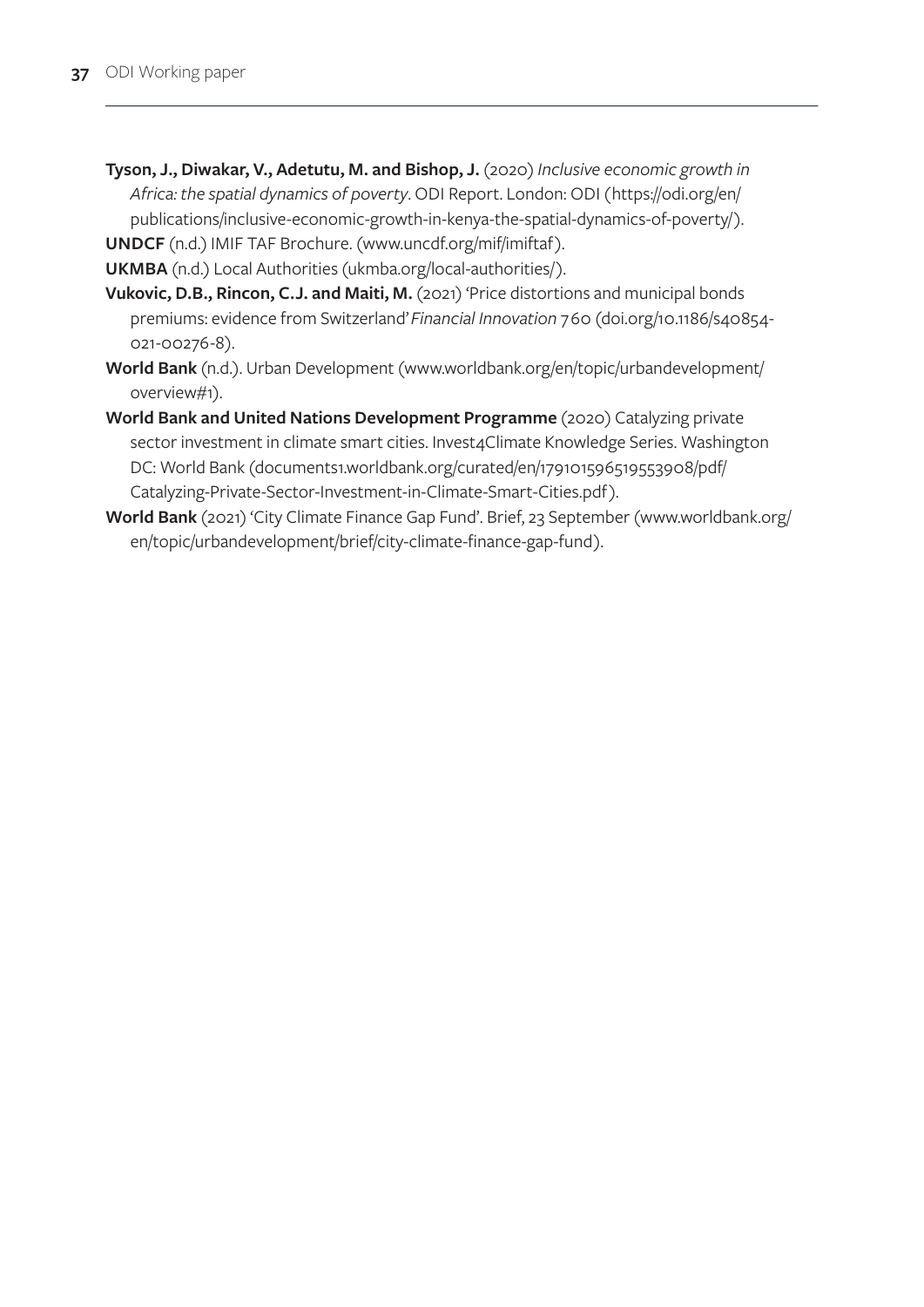<span id="page-44-0"></span>

#### **Table 2** Capital market access for selected cities in Europe

| City (country)          | Level of muni market Detail (2)<br>development (1) |                                                                                                                                |
|-------------------------|----------------------------------------------------|--------------------------------------------------------------------------------------------------------------------------------|
| Amsterdam (Netherlands) | Medium                                             | Yes in green bond markets - Municipality of Amsterdam<br>€1 billion in municipal bonds                                         |
| Barcelona (Spain)       | Medium                                             | Yes in Spanish public vanilla muni bond markets - total<br>issues reached \$51.4 billion by 2021 (or 27 issues)                |
| Bristol (UK)            | Low                                                | No (although municipal green bonds are planned through<br>SPV and Community Municipal Investments)                             |
| Helsinki (Finland)      | Medium                                             | Yes via publicly owned credit institution (Municipality<br>Finance Plc of MuniFin) but no direct issuances by cities           |
| Lisbon (Portugal)       | Low                                                | None                                                                                                                           |
| Mannheim (Germany)      | High                                               | Yes – mature market with direct issuances by cities                                                                            |
| Milan (Italy)           | Medium                                             | Yes in muni bond markets - total issues reached \$9.6<br>billion by 2021 (or 27 issues)                                        |
| Paris (France)          | Medium                                             | Yes - green bonds for City of Paris plus \$25.6 billion in<br>French muni bonds                                                |
| Zurich (Switzerland)    | High                                               | Yes - mature market with direct issuances by cities with<br>sovereign guarantees; plus \$47.6 billion in muni bonds by<br>2021 |

Note: European cities covered here have been selected from the membership of the Africa-Europe Mayors' Dialogue Source: (1) Author; (2) data for December 2021 from CBond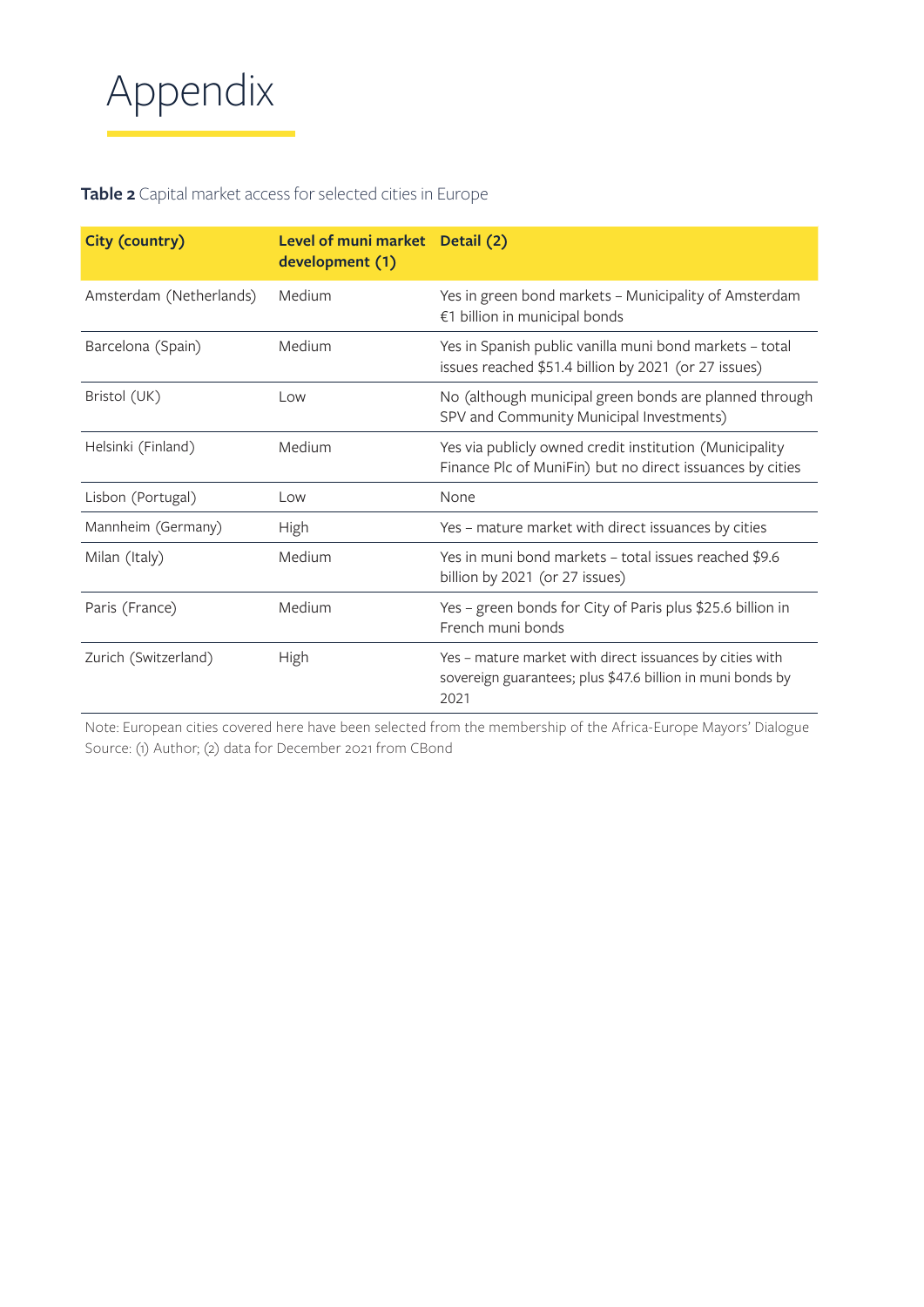## <span id="page-45-0"></span>**Table 3** Capital market access for selected cities in Africa

| City (country)                 | Level of<br>muni market<br>development (1) | Detail (2)                                                                                                                                                                                                             |
|--------------------------------|--------------------------------------------|------------------------------------------------------------------------------------------------------------------------------------------------------------------------------------------------------------------------|
| Cape Town (South<br>Africa)    | Low                                        | Yes - JSE-listed R6.2 billion (£400 million) in green bonds<br>plus MTNs                                                                                                                                               |
| Johannesburg<br>(South Africa) | Low                                        | Yes - Bond Exchange of South Africa listed \$6.6 billion<br>(£420 million) in municipal bonds, JSE-listed R1.46 billion<br>(£70 million) in green bonds plus MTNs                                                      |
| Lagos (Nigeria)                | Low                                        | Yes - N500 billion MTN note programme with 3 issues to 2021<br>of N377 billion but N10.7 billion (\$30 million) in green bonds<br>issued for muni infrastructure (energy and transport in Lagos) as<br>sovereign issue |
| Nairobi (Kenya)                | Low                                        | No - but KHS 4.3 billion (\$40 million) in green bonds issued<br>for muni infrastructure (energy and transport in Nairobi) as<br>sovereign issue                                                                       |

Note: This small selection reflects the underdevelopment of the municipal bonds market in Africa. As yet, none of the African cities that are members of the Africa-Europe Mayors' Dialogue have issued municipal bonds, though the city of Dakar has previously, though ultimately unsuccessfully, explored a bond issuance (Gorelick, 2018).

Source: (1) Author; (2) data for December 2021 from CBond